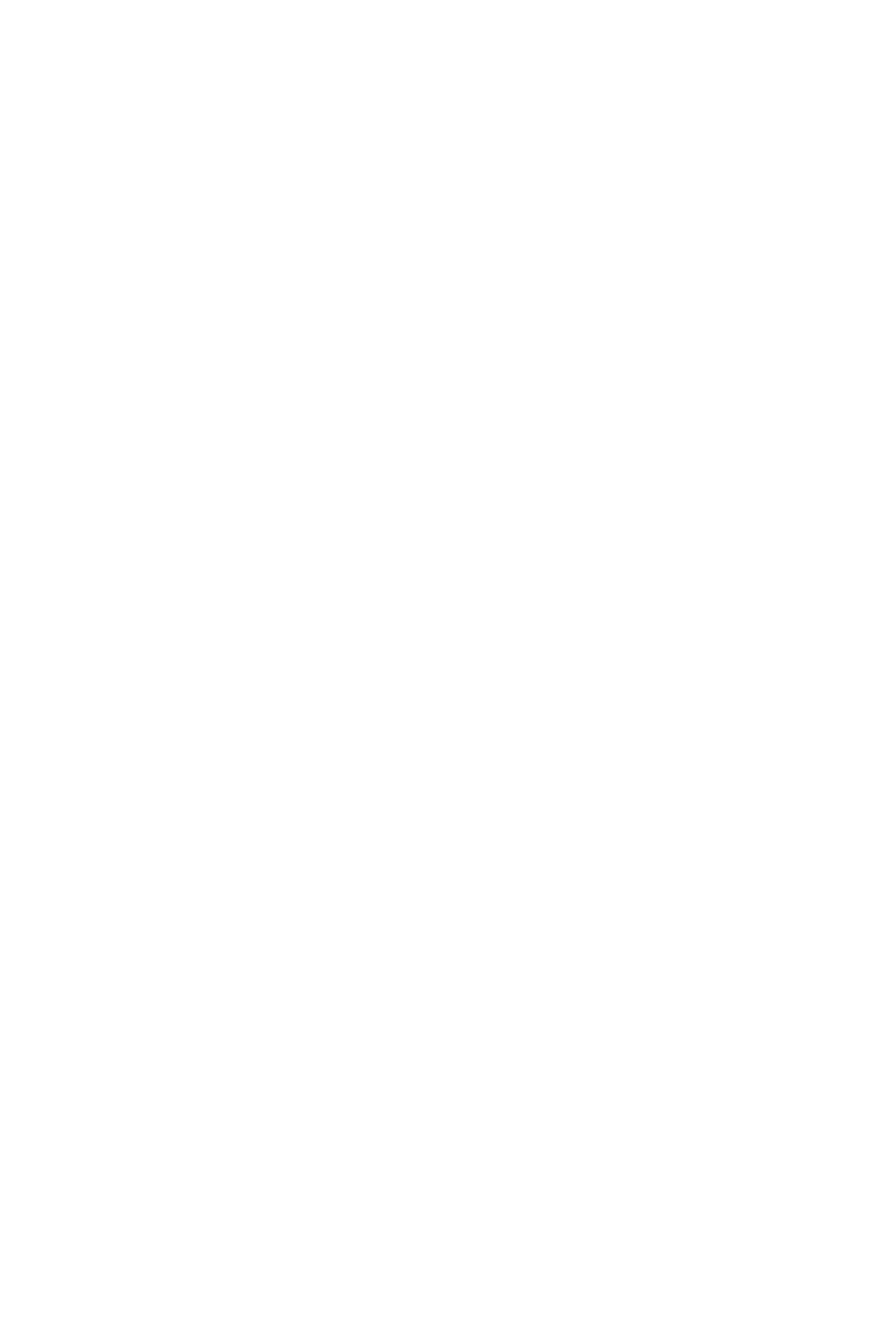# **Contents**

| Acknowledgments & Contact Information 1 |  |
|-----------------------------------------|--|
|                                         |  |
|                                         |  |
|                                         |  |
|                                         |  |
|                                         |  |
|                                         |  |
|                                         |  |
|                                         |  |
|                                         |  |
|                                         |  |
|                                         |  |
|                                         |  |
|                                         |  |
|                                         |  |
|                                         |  |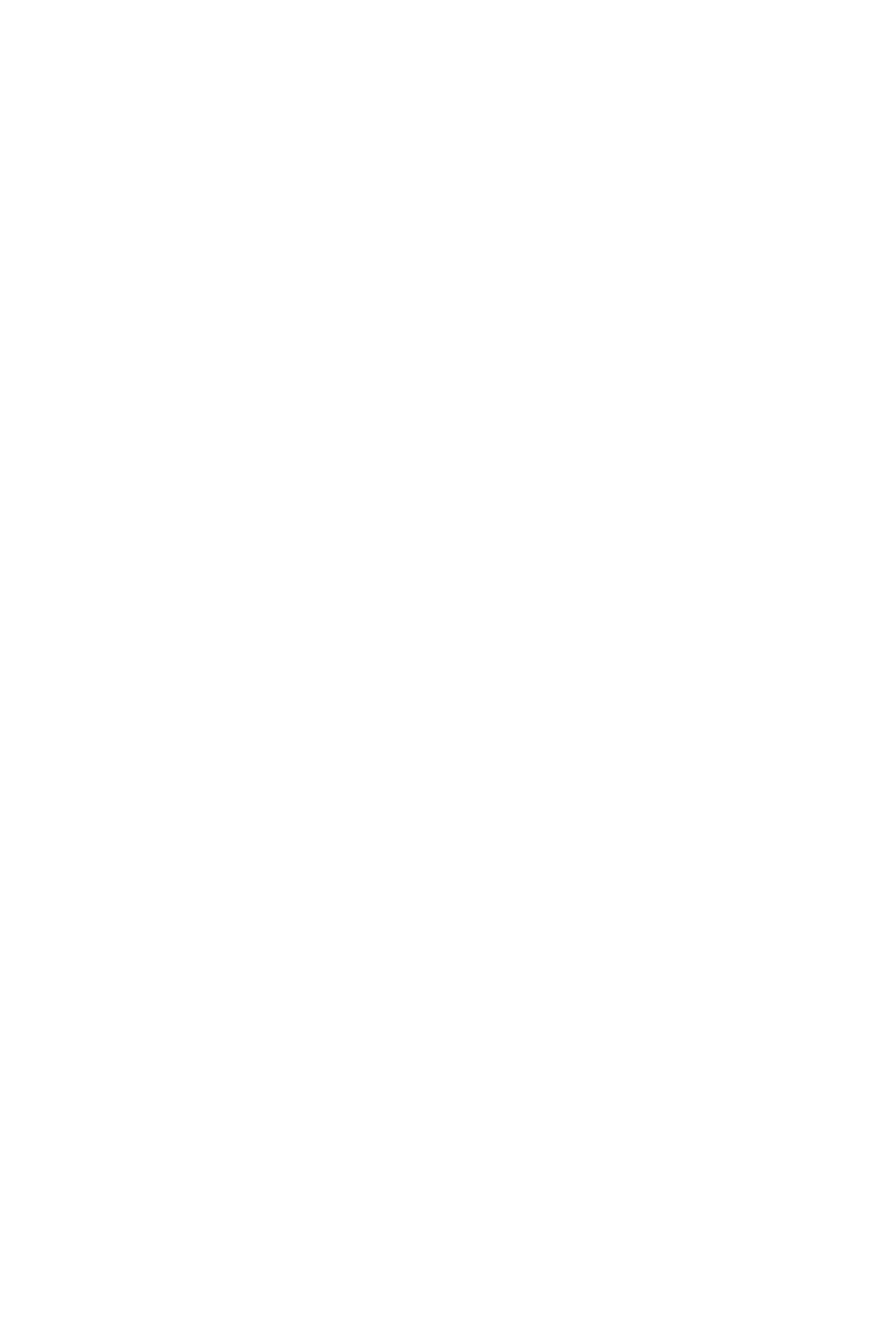# <span id="page-4-0"></span>**USER GUIDE**

This document is a guide and codebook for the American National Election Studies (ANES) 2020 Methodology dataset, to accompany the release of the methodology data.

# <span id="page-4-1"></span>**How to Cite the Study**

American National Election Studies. 2021. *ANES 2020 Methodology Dataset Release* [dataset and documentation]. July 19, 2021 version. www.electionstudies.org

# <span id="page-4-2"></span>**Acknowledgments & Contact Information**

These materials are based on work supported by the National Science Foundation (www.nsf.gov) under grant number SES-1835721 to the University of Michigan (Principal Investigator: Ted Brader) and grant number SES-1835022 to Stanford University (Principal Investigator: Shanto Iyengar). Any opinions, findings and conclusions, or recommendations expressed in these materials are those of the author(s) and do not necessarily reflect the views of the National Science Foundation.

Natalya Maisel, Matthew DeBell, Jaime Ventura, and Sang-Jung Han prepared these methodology data for release.

See the documentation for the ANES 2020 Time Series Study for more information on the ANES 2020 Times Series Study.

The ANES website address is [http://www.electionstudies.org](http://www.electionstudies.org/). ANES sends occasional updates on Twitter @electionstudies. Any questions not answered on the ANES website or by this report may be directed to ANES staff by email at [anes@electionstudies.org.](mailto:anes@electionstudies.org)

# <span id="page-4-3"></span>**Introduction and Purpose of this Dataset**

This dataset provides ANES users with supplemental methodological variables for the ANES 2020 Times Series, including further information on the recruitment efforts and data collection process. This dataset includes: final disposition data for the full sample of addresses, sample frame information, incentive escalation details, survey paradata such as device login type, screener data, interviewer reports of video issues arising in the video interview condition, records of contact and attempted contact with all addresses (inbound and outbound mailings, emails,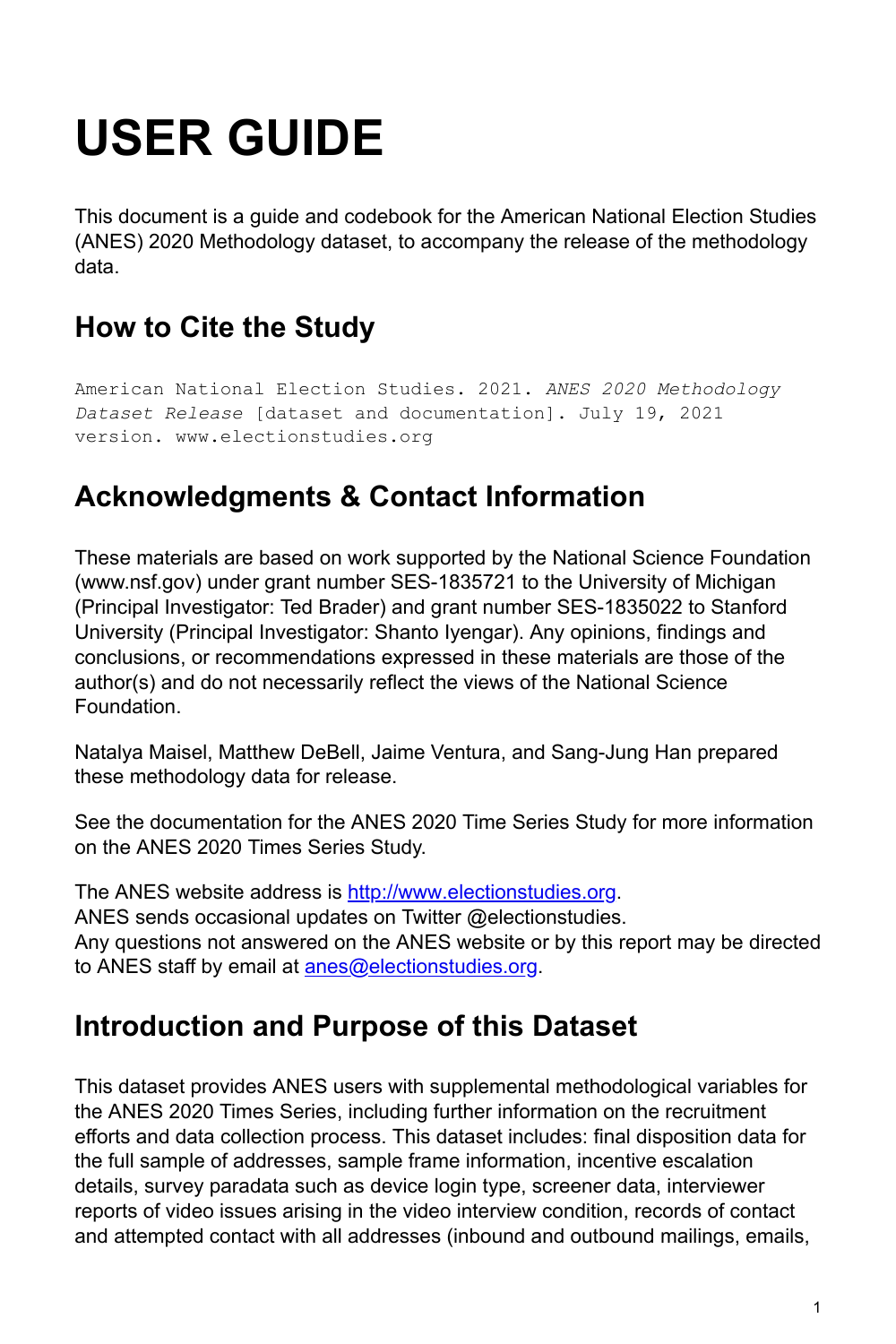and calls), data collected from the video refusal conversion team, further information on the case validation efforts conducted to ascertain whether ANES interviewed the correct household respondent, inter-rater reliability data for openended coding, and Census data (restricted).

In some cases, a variable will appear in both the ANES Time Series full release and the methodology dataset. In these cases, the methodology dataset has data for a larger number of the sampled addresses, whereas the full release will focus on data for respondents that completed the Pre-election interview. For example, the variable V200003 provides the sample type (ANES 2016-2020 panel, 3Ar1 Fresh sample web only, etc.) for the 8,280 Pre-election completers in the full release. The variable V200003 m in the methodology file provides the sample type information for all of the 19,991 sampled addresses in 2020.

When a variable appears in both datasets, the methodology variable uses the variable name from the full release, with the suffix " m" to indicate the methodology file. The methodology file often includes data for respondents that started the Pre or Post but did not complete the survey, whereas the full release only contains data for respondents that completed the Pre or Post. For example, 34 respondents in the Post logged in with a phone but broke-off before they were considered a sufficient complete. The methodology variable (V203075 m) has this data but the full release variable (V203075) does not. Additionally, there were 4 cases in the Post that were identified during case validation as having been completed by the wrong person. The data for these cases were removed from the full release, but some information (e.g., incentives paid) is still available in the methodology file.

# <span id="page-5-0"></span>**ANES 2020 Methodology Dataset at a Glance**

#### **Title**: ANES 2020 Methodology Dataset

**Purpose**: To provide users with supplemental methodological variables from the ANES 2020 Times Series on all sampled addresses, including disposition data, sample frame data, incentive escalation data, survey paradata, data from interviews in the video interview condition, record of contact with all addresses, data from the video refusal conversion team, case validation efforts, inter-rater reliability data, and Census data.

**How to use with ANES 2020 Time Series**: The data can be merged with the 2020 Time Series data on the 2020 case ID, using variable V200001.

**How to use with ANES 2016 Time Series**: For the 2016-2020 Panel data, data can be merged with the 2016 Time Series data on the 2016 case ID, using variable V160001\_orig.

**Number of records in this dataset**: 19,991 records, which represent all sampled addresses from 2020.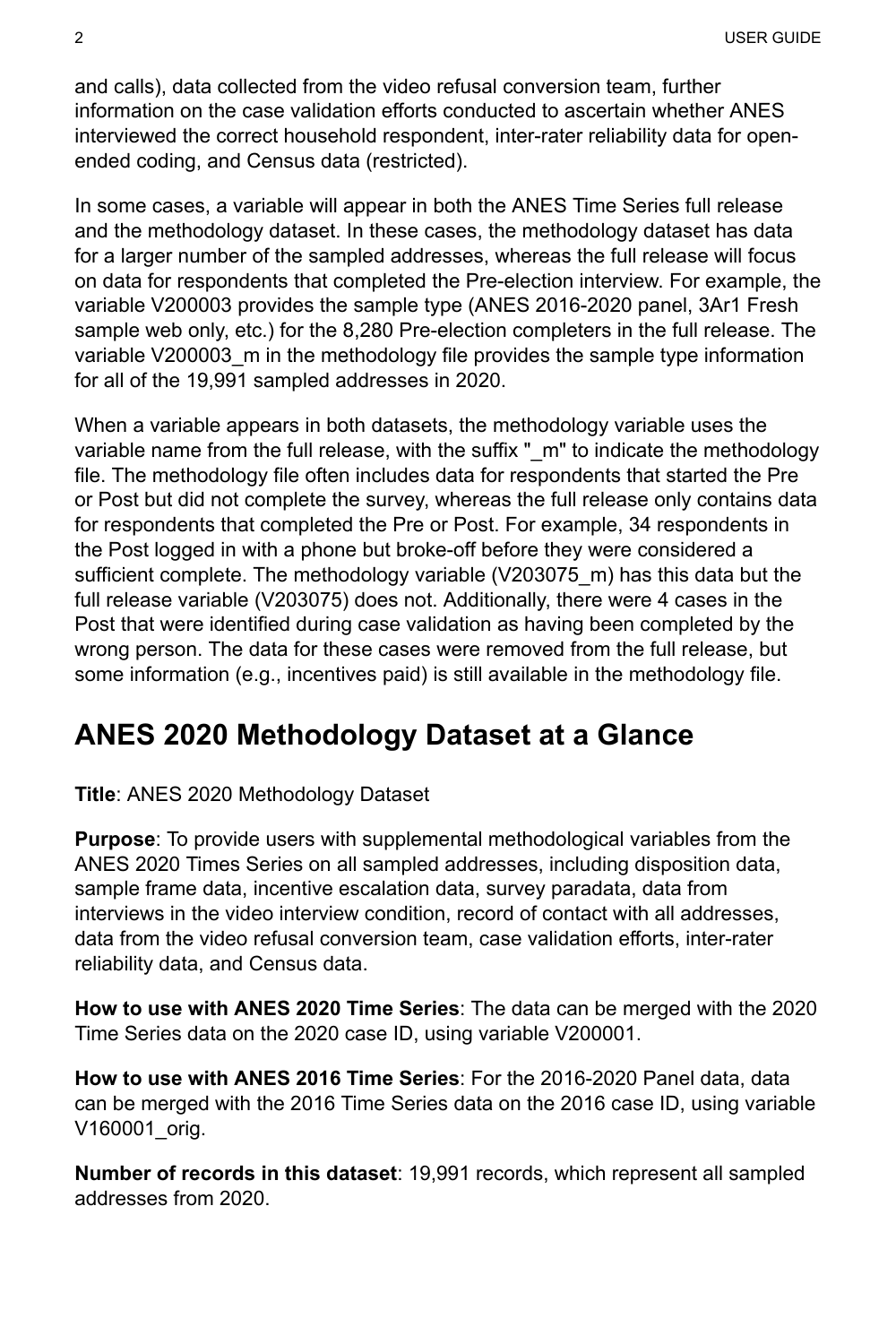**Number of variables in this dataset**: 374 variables.This user guide describes the overall categories of variables so that users can see which types of variables may be of interest.

# <span id="page-6-0"></span>**Methodology**

This dataset was generated by ANES based on the data received from Westat, the survey firm that conducted the 2020 Time Series. ANES project staff then prepared the data for release by extracting data, renaming variables for clarity, adding variable and value labels, labeling missing data, investigating any inconsistencies, creating summary variables, and joining separate files into one dataset.

# <span id="page-6-1"></span>**Restricted-use data**

As with other ANES studies, most variables from the ANES 2020 Methodology Dataset are included in the public-use data file that is available to the public for free. Access to some variables is restricted to protect respondent privacy. Such data are coded - 3, "Restricted access" on the public-use file. Restricted data include geographic details about where the respondent lives and detailed screener data. Most of these data may be obtained by following the procedures for special access described on the ANES website.

# <span id="page-6-2"></span>**Description of the variables**

1. version

Gives the version date of the current file.

2. V200001

Use this variable to join the methodology dataset to the ANES 2020 Time Series data.

3. V160001\_orig

Use this variable to join the methodology dataset to the ANES 2016 Time Series data for the 2016-2020 panel.

4. V200002\_m

Mode of interview for all respondents that started the pre-election survey.

5. V200003\_m

Sample type for the full sample of addresses.

6. V200020 - V200028

Weights for the methodology file, including the original baseweight, unknown eligibility adjusted baseweight, household screener nonresponse weight,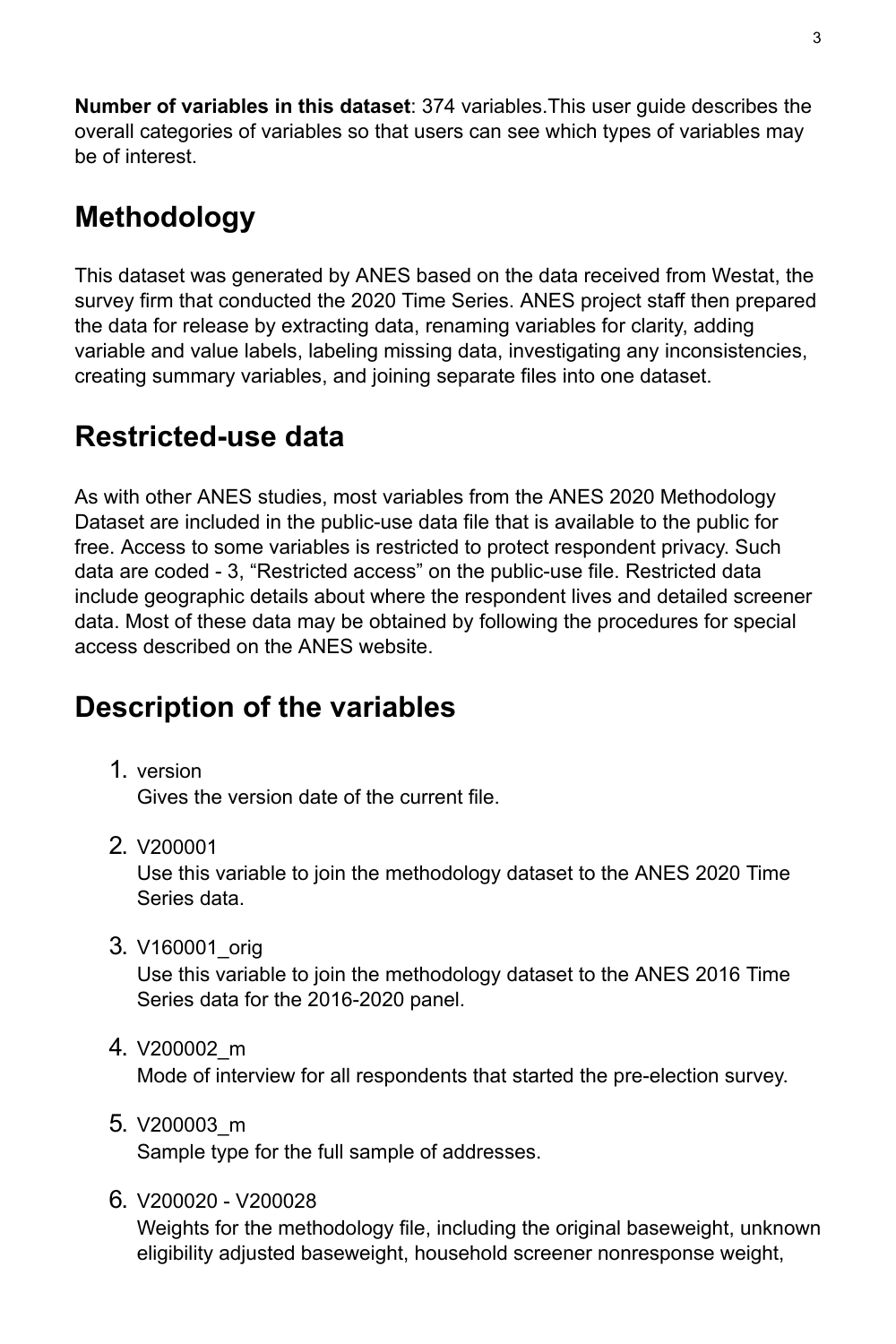screener nonresponse weight adjusted for within household sampling, and the pre-election nonresponse adjusted weight. These weights are scaled to sum to the population size.

The **original base weight** (V200020), when subset to the 2016 sample cases, may be used to calculate a weighted 2020 re-interview rate for the 2016 sample. When subset to the fresh sample cases, this weight may be used to compare the sampled addresses to data concerning the sampling frame or the population of US addresses and to calculate a weighted response rate (AAPOR RR1) for the fresh sample. The **unknown eligibility adjusted base weight** (V200022) may be used to calculate an estimated weighted screener response rate (AAPOR RR 3) or for a weighted screener nonresponse analysis in which households responding to the screener are compared to households not responding to the screener. The **screener nonresponse weight adjusted for within-household sampling** (V200026) may be used to calculate a weighted pre-election response rate or for a weighted pre-election non-response analysis in which individuals responding to the pre-election study are compared to non-responding cases; this only applies for the fresh sample since the reinterview (2016) cases did not have within-household sampling at this stage. The **household screener nonresponse weight** (V200024) and the **pre-election nonresponse adjusted weight** (V200027) do not have evident applications to outcome rates or nonresponse analysis but serve as documentation of interim stages in weight calculations.

Note that the ANES full-sample weights on this file (V200020, V200022, V200024, V200026, V200027) represent several different populations and are scaled to sum to the population size when subset to one sample group (such as the web-only sample or the mixed-web sample); the sum of weights for the full dataset will be several times the population size. For the original baseweight (V200020), when subset to the re-interview cases the population is the 2016 population of voting-age US citizens; for the fresh sample, it is the number of U.S. households. For the unknown eligibility adjusted baseweight (V200022) and the household screener nonresponse weight (V200024), the population is the number of households containing an eligible adult U.S. citizen. For the screener nonresponse weight adjusted for within-household sampling (V200026) and the pre-election nonresponse adjusted weight (V200027), the population is the adult citizen population (but these are not calibrated, as the pre-election raked weight is).

#### 7. V200050 - V200057

Disposition data for the screener, pre-election survey, and post-election survey.

#### 8. V200058 - V200060

Indicators of video, web, and telephone mode offers. For sample 3C (Mixed-Video), respondents received the offer to complete a video interview if they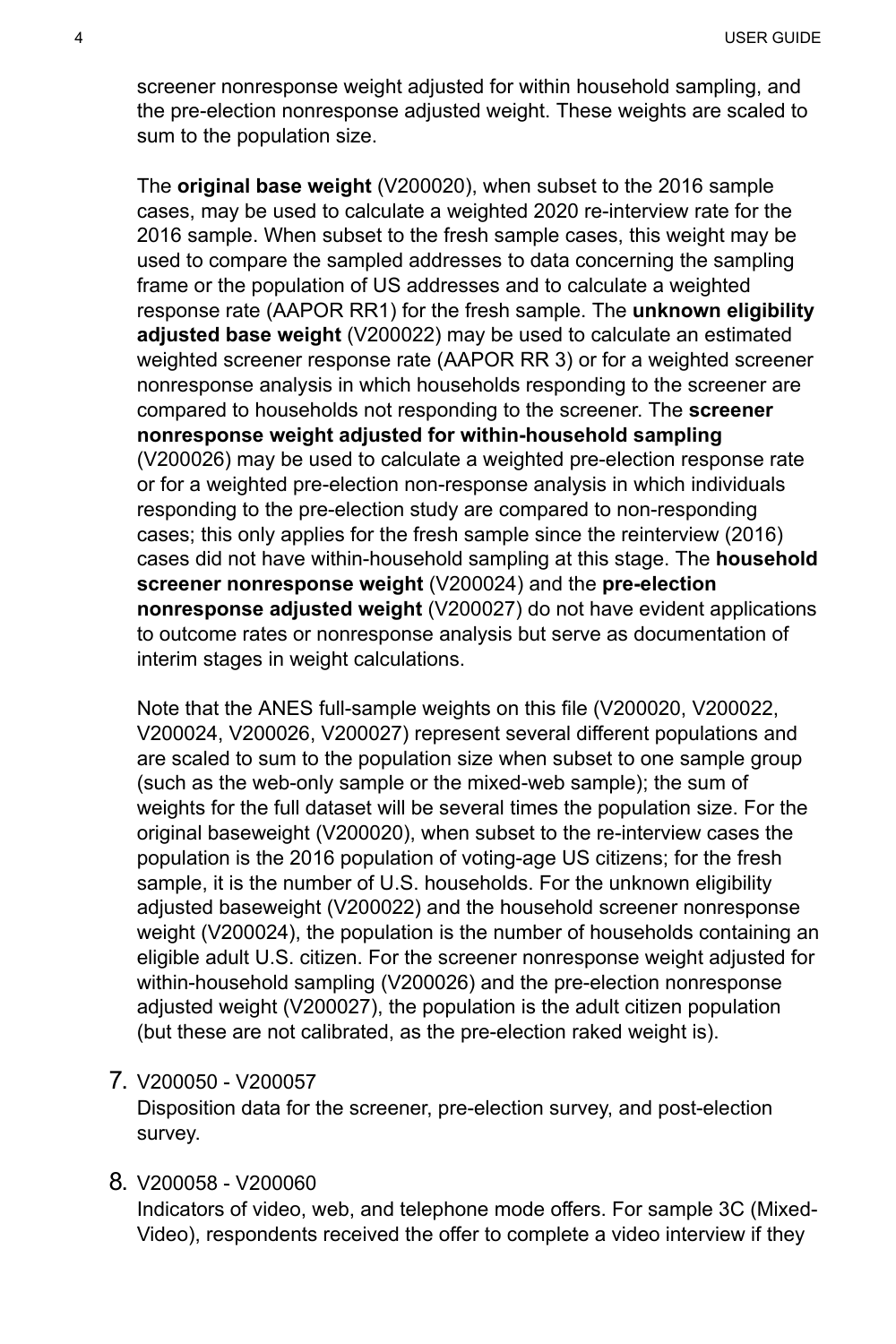completed the screener, and they received the offer to complete a web interview if they declined the video interview or if there had been sufficient non-response to video. For samples 3B (Mixed-Web) and 3C (Mixed-Video), respondents received the offer to complete a phone interview during a scheduled period late during fielding. For sample 2 (Reinterview), the offer to complete a phone interview was made on an ad-hoc basis after web nonresponse, when phone numbers were available.

9. V203000\_m - V203014

Geographic information for the entire sample. State, region, and congressional district are available for public release. Smaller geographic units (county, ZIP, tract) are available through restricted-use. For the reinterview sample, ANES recontact efforts sometimes indicated a new address for the respondent. The geographic information in the public-use variables reflect address updates that occurred until about June or July of 2020. For the restricted use data, if ANES received information during fielding that some reinterview addresses were deactivated and a new address was provided, the restricted use data reflects these changes.

10. V203050\_m - V203056\_m

Device type and login date/time information for all web respondents that started the pre-election survey.

11. V203059\_m - V203067

Incentive information for the pre-election survey, including the visible cash experiment randomization and info on whether or not addresses received the escalated incentive offers to \$100 and \$200.

12. V203075\_m - V203081\_m

Device type and login date/time information for all web respondents that started the post-election survey.

#### 13. V203084\_m - V203090

Incentive information for the post-election survey, including info on whether or not addresses received the escalated incentive offers to \$100 and \$200.

14. V203100\_m - V203138

Screener data for all households that started the screener instrument. Information on larger households and roster details are restricted-use.

#### 15. V203420 - V203431

Video interviewer reports of technical (e.g., video/audio issues) and nontechnical (e.g., confidentiality concerns) issues arising during the interviews.

#### 16. V204000 - V204008

Record of contact summary variables for **outbound** calls. These variables provide information on the field effort for the 2020 ANES Time Series study,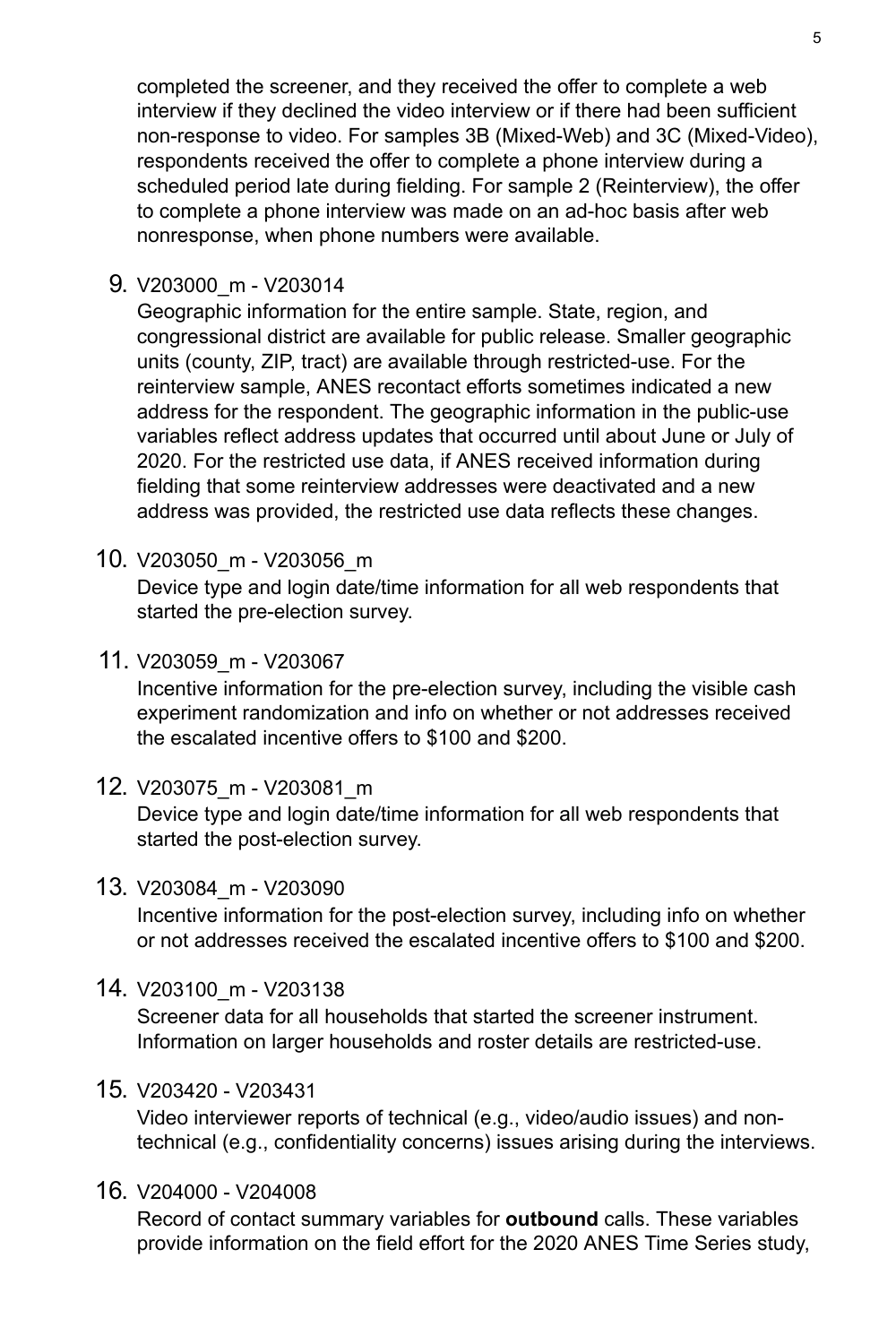including the total number of letters, emails, and calls made to all households in the sample.

17. V204009 - V204122

For users interested in all of the specific outbound mailings and emails sent to households, these variables provide the details (description of mailing/email, date sent). The mail and email "code" variables correspond to the respondent protocols that will be released in the ANES 2020 Methodology Report.

18. V204123 - V204126

Record of contact summary variables for **inbound** calls. These variables provide information on times when ANES respondents called or emailed Westat.

19. V204127 - V204182

For users interested in all of the specific calls and emails received by Westat from ANES respondents, these variables provide the details (description of the contact, date). The Pre inbound email variables do not have the tag information.

#### 20. V204183 - V204185

Indicator variables for whether or not the household had a refusal to the screener, Pre, or Post at any point during data collection, even if the respondent eventually completed the survey.

21. V204186

Indicator variable for whether or not the reinterview sample was sent a mailed invitation.

#### 22. V204200 - V204227

These variables provide details on the conversations that occurred when the Westat video refusal conversion team made contact with ANES respondents. These variables provide information on why respondents did not want to participate in the video interview and conversion strategies attempted by the team.

#### 23. V204300 - V204358

These variables are for users interested in agreement between raters for the industry, occupation, and spouse occupation open-ended coding.

#### 24. V204400 - V204419

These variables utilize Census data from the 2010 Decennial Census and the 2015-2019 5-year ACS datasets, as compiled in the 2021 Planning Database. They are available by restricted-use.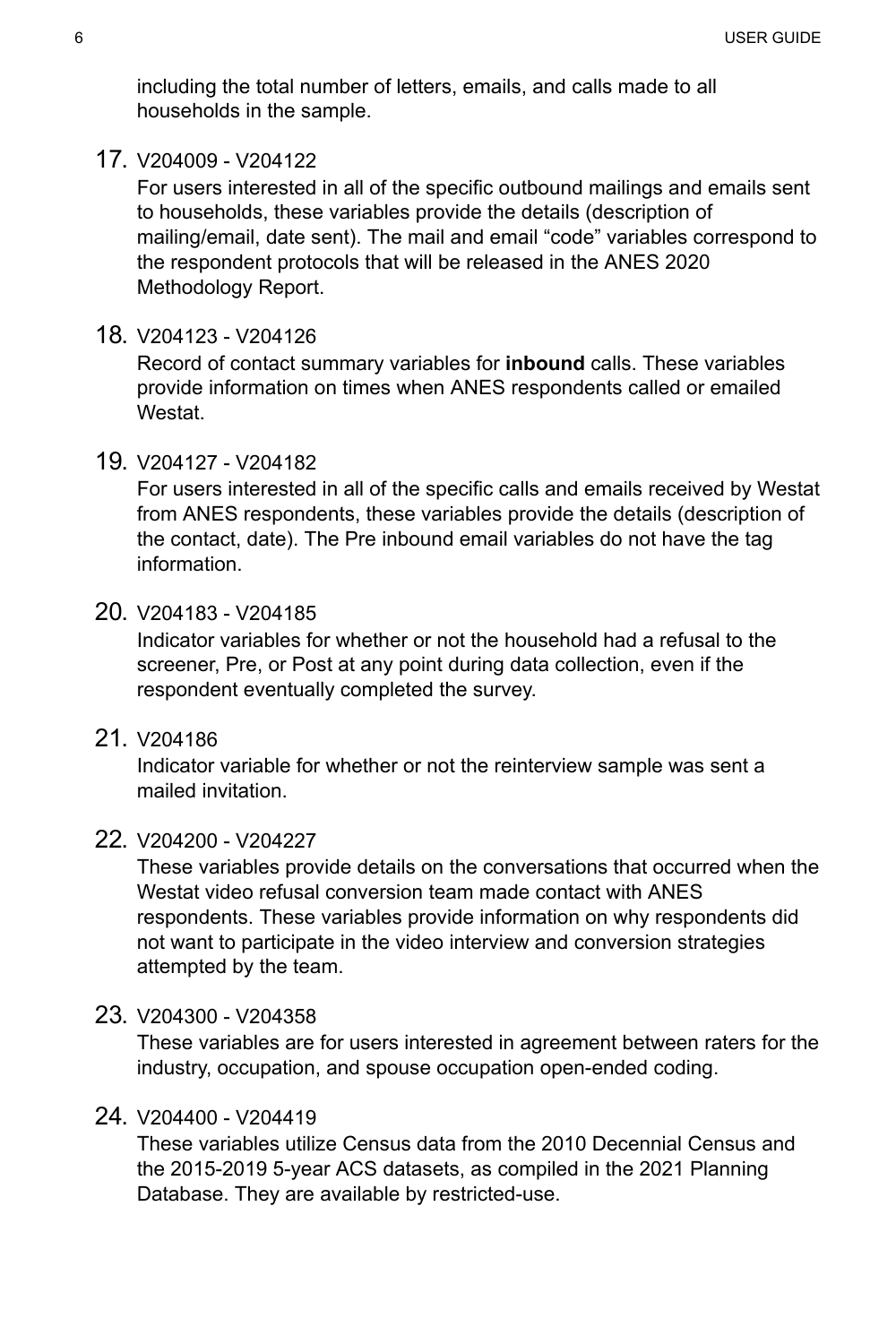# <span id="page-10-0"></span>**CODEBOOK: VARIABLES**

# **Sample, weight, and disposition variables**

#### **version\_m\_VERSION OF ANES 2020 METHODOLOGY FILE RELEASE**

Values ANES2020Methodology\_20210719

#### **V200001 2020 CASE ID**

Values Case identification number

#### **V160001\_orig 2016 CASE ID**

| Values | -1. Inapplicable, not a re-interview case |
|--------|-------------------------------------------|
|        | 2016 Case ID                              |

#### **V200002\_m SAMPLE: MODE OF INTERVIEW: PRE-ELECTION INTERVIEW (COMPLETE + BREAK-OFF)**

|        | -6. No pre-election interview |
|--------|-------------------------------|
|        | 1. Video                      |
| Values | 2 Telephone                   |

- 1. Video
- 2. Telephone
- 3. Web

#### **V200003\_m SAMPLE: SAMPLE TYPE**

- 2. ANES 2016-2020 Panel
- 3. 3Ar1 Fresh sample: web only, replicate 1

Values

- 4. 3Ar2 Fresh sample: web only, replicate 2 5. 3B Fresh sample: web or phone
- 
- 6. 3C Fresh sample: video, web, or phone

#### **V200020 WEIGHTS: ORIGINAL BASEWEIGHT**

Values **Actual values**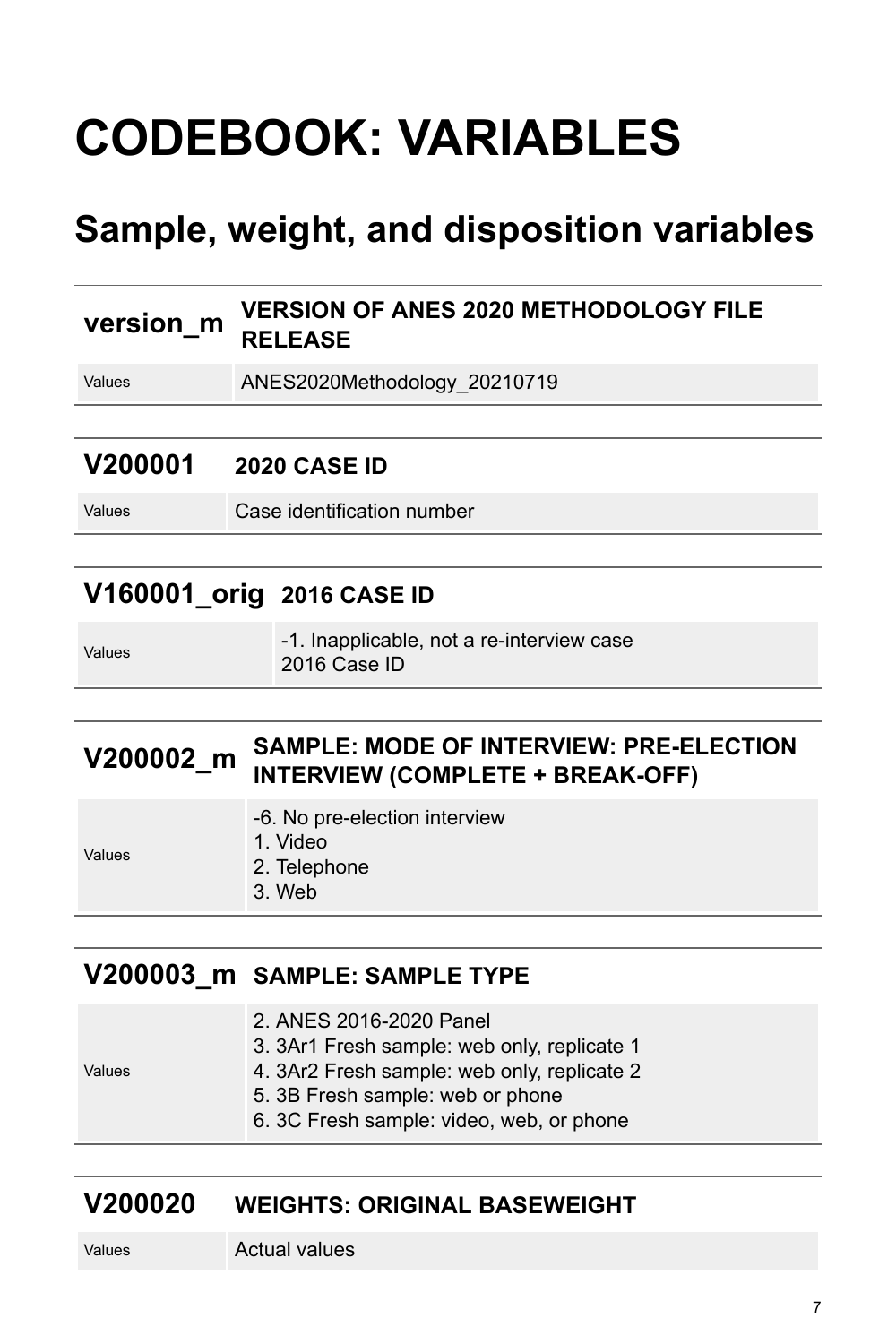#### **V200021 WEIGHTS: UNKNOWN ELIGIBILITY STATUS**

| -2. Returned mail, vacant or other ineligible |  |  |  |
|-----------------------------------------------|--|--|--|
|-----------------------------------------------|--|--|--|

- -1. Inapplicable, reinterview sample
- 1. Respondents
- 4. Unknown eligibility

#### **V200022 WEIGHTS: UNKNOWN ELIGIBILITY ADJUSTED BASEWEIGHT**

Values

-2. Returned mail, vacant or other ineligible

-1. Inapplicable, reinterview sample

Actual values

#### **V200023 WEIGHTS: SCREENER STATUS**

| Values |  |
|--------|--|

Values

Values

- -2. Returned mail, vacant or other ineligible
- -1. Inapplicable, reinterview sample
- 1. Respondents
- 2. Nonrespondents

#### **V200024 WEIGHTS: HOUSEHOLD SCREENER NONRESPONSE WEIGHT**

|        | -2. Returned mail, vacant or other ineligible |  |
|--------|-----------------------------------------------|--|
| Values | -1. Inapplicable, reinterview sample          |  |
|        | Actual values                                 |  |

#### **V200025 WEIGHTS: PRE-ELECTION RESPONSE STATUS**

- -2. No screener interview
- 1. Respondents
	- 2. Nonrespondents
		- 3. Ineligible

#### **V200026 WEIGHTS: SCREENER NONRESPONSE WEIGHT ADJUSTED FOR WITHIN HOUSEHOLD SAMPLING**

- -2. No screener completed by resident
	- -1. Inapplicable, reinterview sample
		- Actual values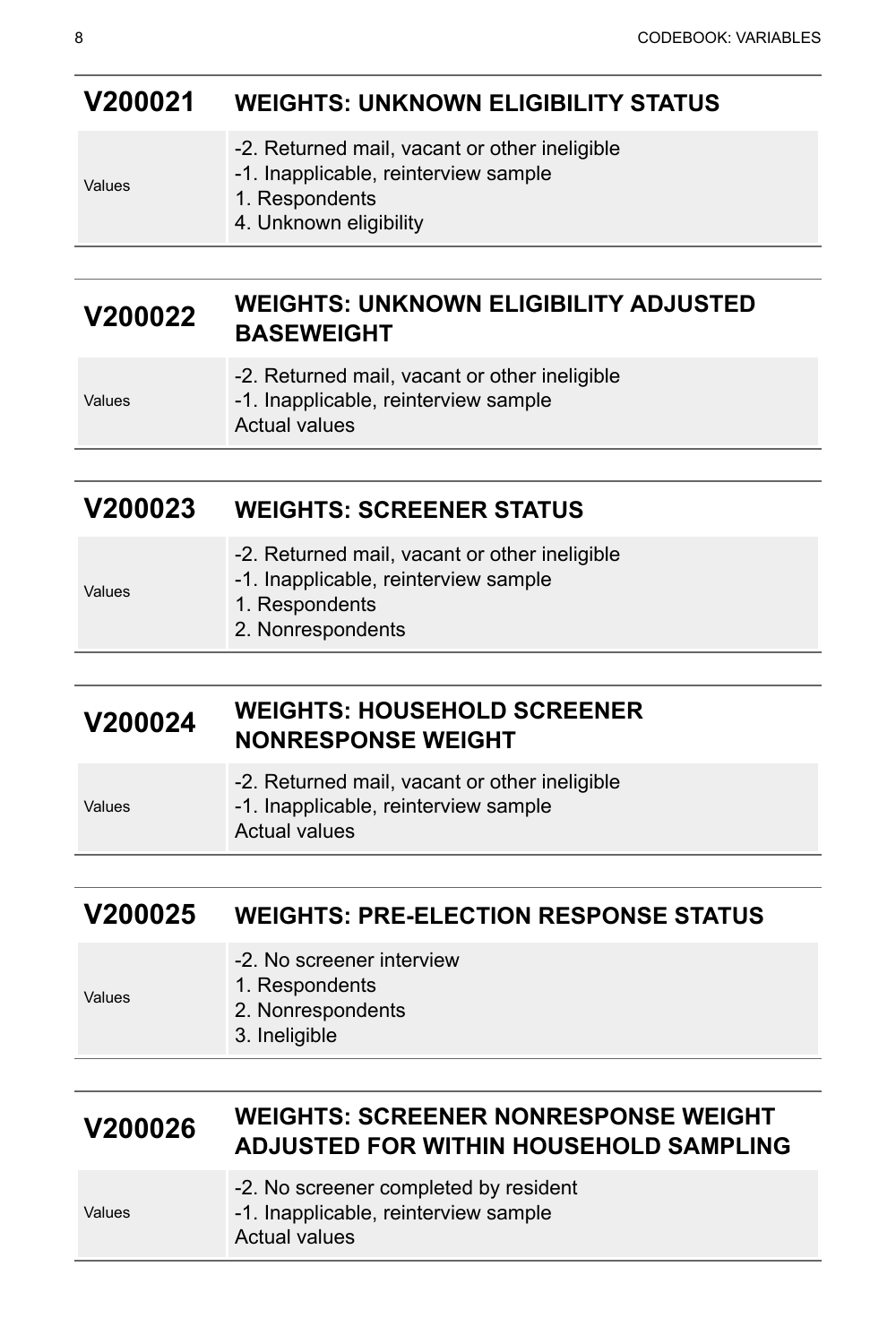#### **V200027 WEIGHTS: PRE-ELECTION NONRESPONSE ADJUSTED WEIGHT**

Values **-2. No screener interview** Actual values

#### **V200028 WEIGHTS: BASEWEIGHT GSS SAMPLE, ADJUSTED FROM NORMALIZED GSS NONRESPONSE WEIGHT**

Values -2. Data will be available in a future release

#### **V200050 SAMPLE: SCREENER DISPOSITION**

- 1. Not started
- 2. Started, not complete
	- 3. Complete, do not continue to Pre
	- 4. Complete, continue to Pre

#### **V200051 SAMPLE: SCREENER DISPOSITION STATUS DATE**

Values

Values **Date YYYYMMDD** 

#### **V200052 SAMPLE: MODE OF INTERVIEW: SCREENER INTERVIEW (COMPLETE + BREAK-OFF)**

| -6. No screener interview<br>1. Video<br>Values<br>2. Telephone<br>3. Web |  |
|---------------------------------------------------------------------------|--|
|---------------------------------------------------------------------------|--|

#### **V200053 SAMPLE: PRE DISPOSITION**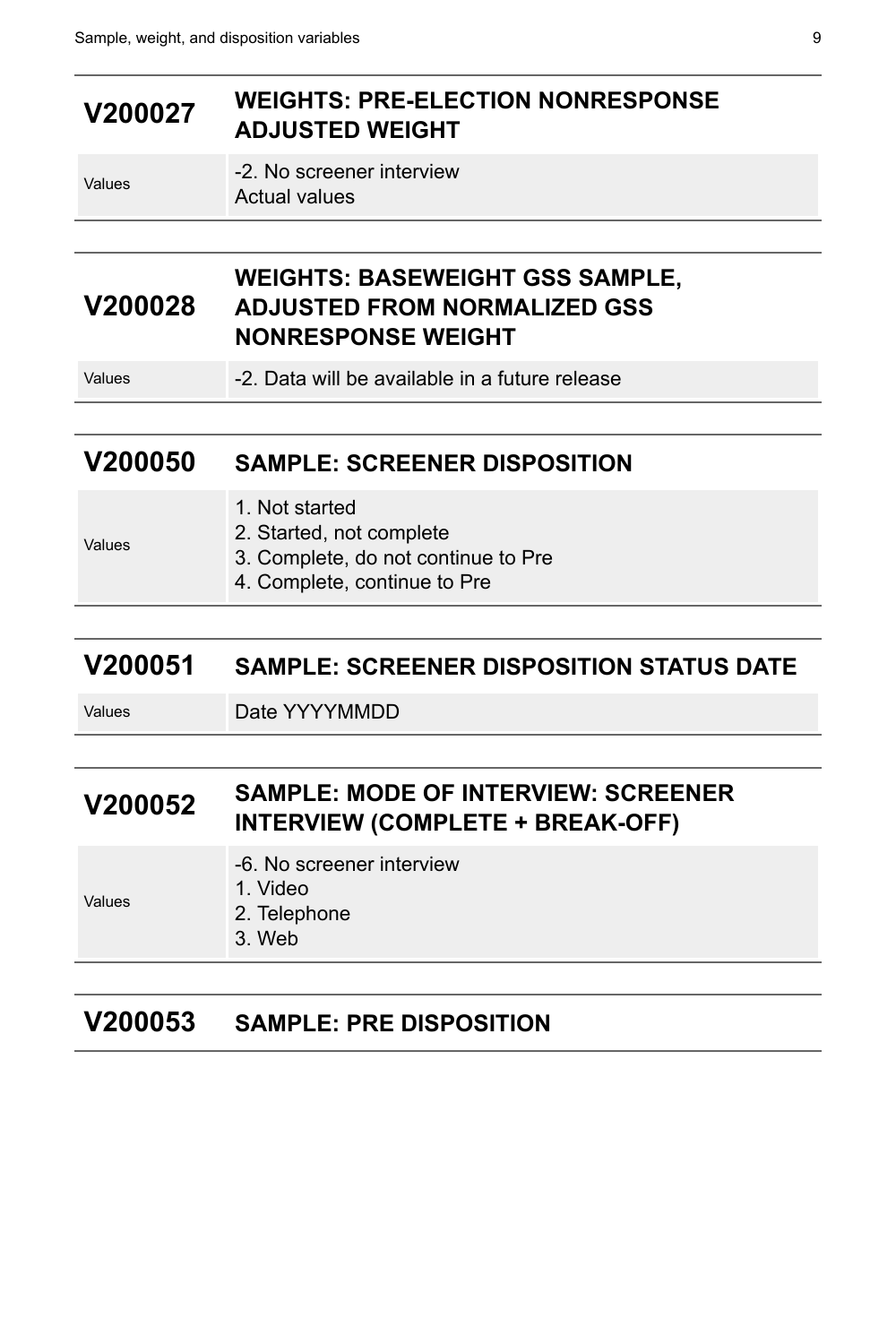- 10. Complete
- 11. Sufficient partial
- 20. Breakoff
- 21. Eligible nonresponse
- 22. Reinterview nonresponse
- 23. Reinterview deceased
- 24. Reinterview refusal
- 25. Reintinterview vacant
- 26. Reinterview undeliverable
- 27. Reinterview other non-contact
- 28. Reinterview other contact not complete
- Values
- 29. Refusal (after screening)
- 30. Incomplete screener
- 31. Nonresident, temporary stay
- 32. Nonresident, misdelivery
- 33. Nonresident, forwarded mail
- 34. Nonresident, other
- 35. Refusal (before screening)
- 41. Mailed with no response or return
- 50. Screened, no citizen
- 51. Screened, not a household
- 52. Returned mail, vacant
- 54. Returned mail, other ineligible

#### **V200054 SAMPLE: PRE DISPOSITION STATUS DATE**

Values Date YYYYMMDD

#### **V200055 SAMPLE: POST DISPOSITION**

11. Sufficient partial

- -1. Inapplicable, no Pre completed
- 10. Complete

Values

- 20. Breakoff
- 21. Refusal
- 22. Eligible, nonresponse

#### **V200056 SAMPLE: POST DISPOSITION STATUS DATE**

Values Date YYYYMMDD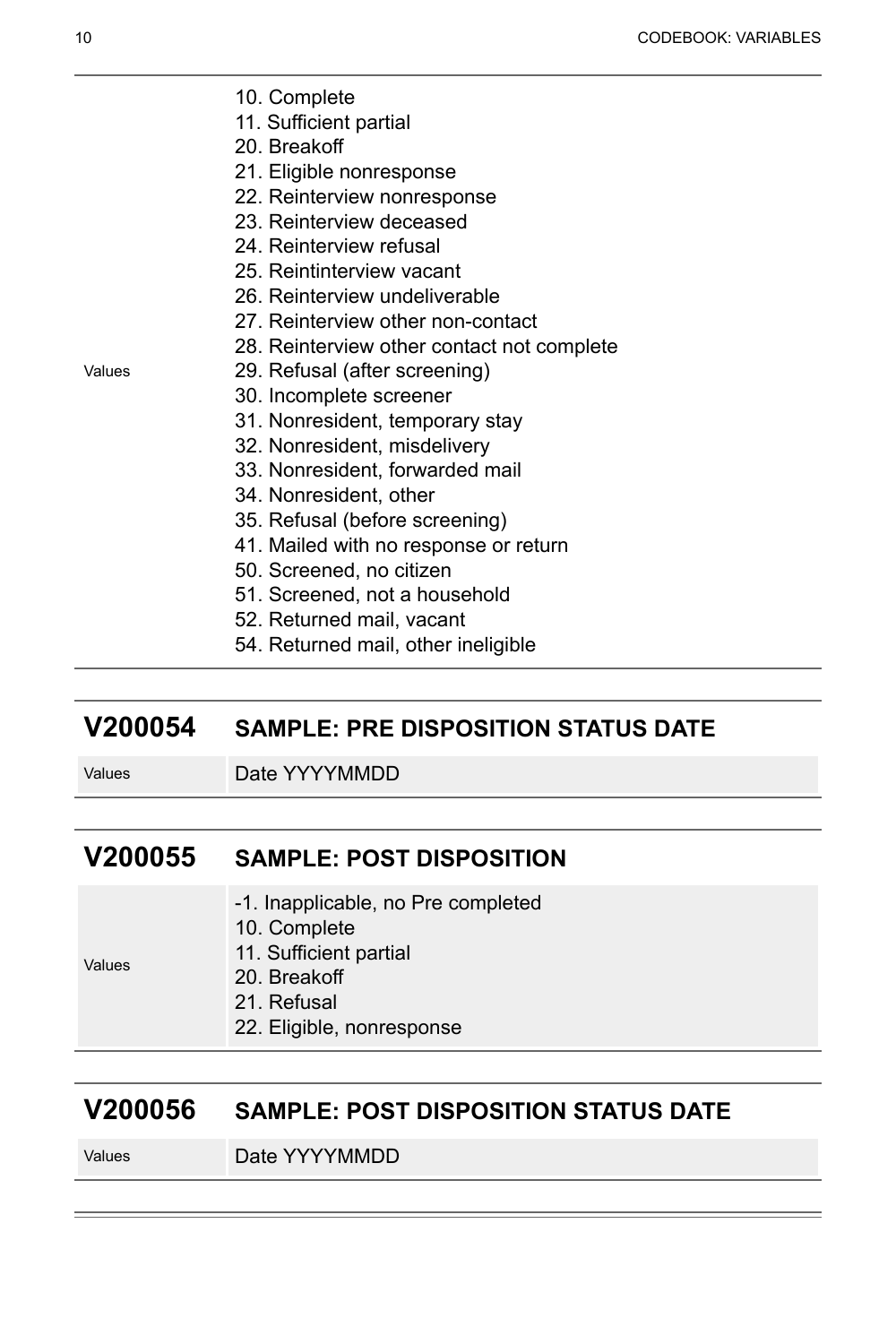### **V200057 SAMPLE: MODE OF INTERVIEW: POST-ELECTION INTERVIEW (COMPLETE + BREAKOFF)**

-6. No post-election interview

Values

- 2. Telephone
- 3. Web

1. Video

#### **V200058 SAMPLE: VIDEO IW OFFER INDICATOR FOR SAMPLE 3C**

Values

- -1. Inapplicable
- 
- 0. Did not receive video IW offer in Samp 3C
- 1. Received video IW offer in Samp 3C

#### **V200059 SAMPLE: WEB IW OFFER INDICATOR FOR SAMPLE 3C**

Values

#### -1. Inapplicable

- 0. Did not receive web IW offer in Samp 3C
	- 1. Received web IW offer in Samp 3C

#### **V200060 SAMPLE: TELEPHONE IW OFFER INDICATOR FOR SAMPLES 2, 3B, 3C**

| Values | -1. Inapplicable<br>0. Did not receive telephone IW offer in Samp 2,3B,3C |
|--------|---------------------------------------------------------------------------|
|        | 1. Received telephone IW offer in Samp 2,3B,3C                            |

#### **V203000\_m SAMPLE: SAMPLE LOCATION FIPS STATE**

Values State FIPS code (values: 1-56)

#### **V203001\_m SAMPLE: SAMPLE LOCATION STATE POSTAL ABBREVIATION**

Values State abbreviation (e.g., AK, AL, AR)

### **V203002\_m SAMPLE: SAMPLE LOCATION CONGRESSIONAL DISTRICT (117TH CONGRESS)**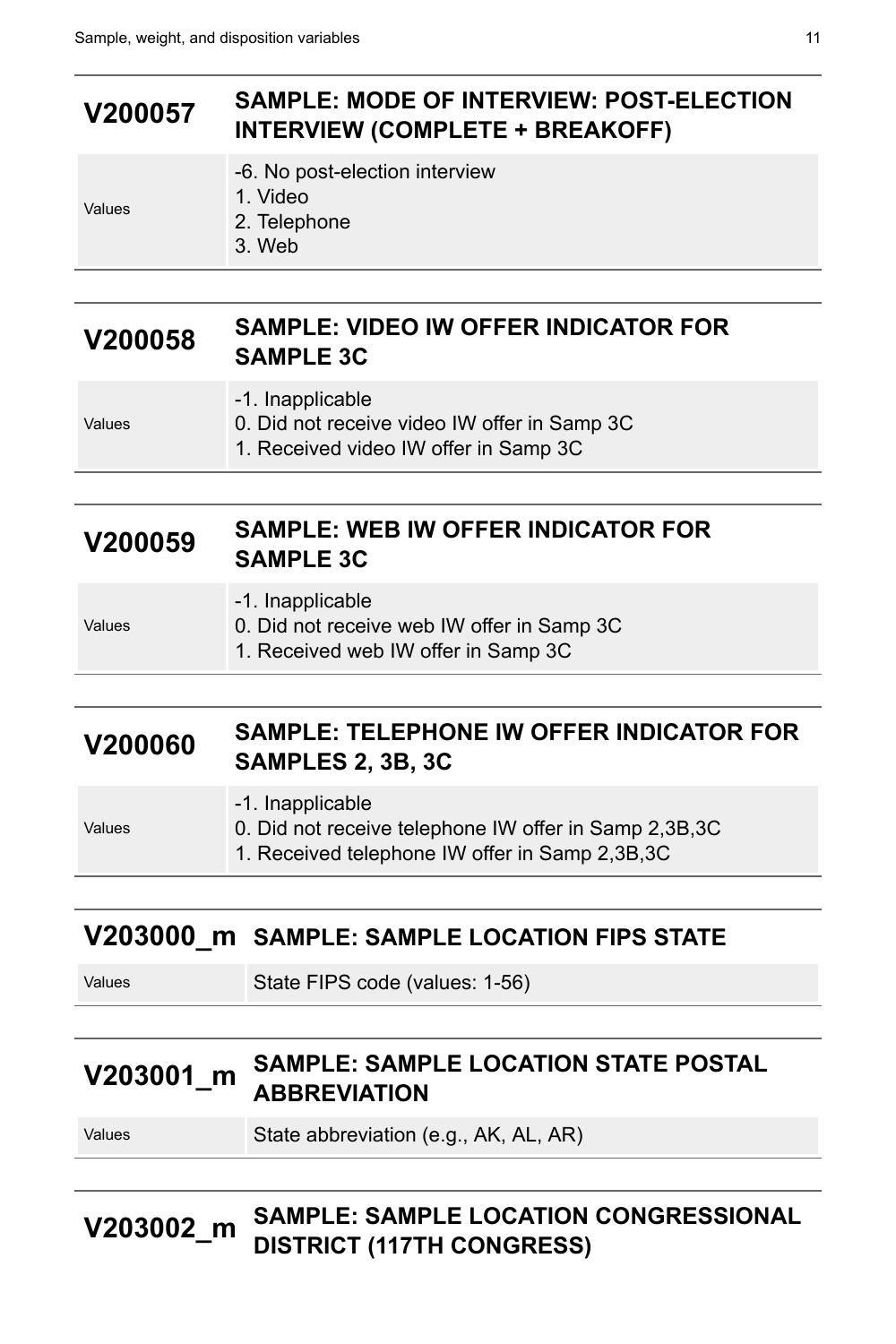Values Congressional district (values: 1-53)

#### **V203003\_m SAMPLE: CENSUS REGION**

Values

- 1. Northeast
- 2. Midwest
- 3. South
- 4. West

#### **V203004\_m SAMPLE: TIME ZONE (MAJORITY OF STATE)**

- 1. Eastern
- 2. Central 3. Mountain

Values

- 4. Pacific
- 5. Alaska
- 6. Hawaii-Aleutian

#### **V203005\_m SAMPLE: RESTRICTED: COUNTY FIPS CODE**

Values **-3. Restricted access** 

#### **V203006\_m SAMPLE: RESTRICTED: COUNTY NAME**

Values -3. Restricted access

#### **V203007\_m SAMPLE: RESTRICTED: ZIP CODE**

Values -3. Restricted access

#### **V203008\_m SAMPLE: RESTRICTED: CENSUS TRACT**

Values -3. Restricted access

#### **V203009 SAMPLE: RESTRICTED: FLAG FOR SAMPLE FRAME TELEPHONE NUMBER**

Values -3. Restricted access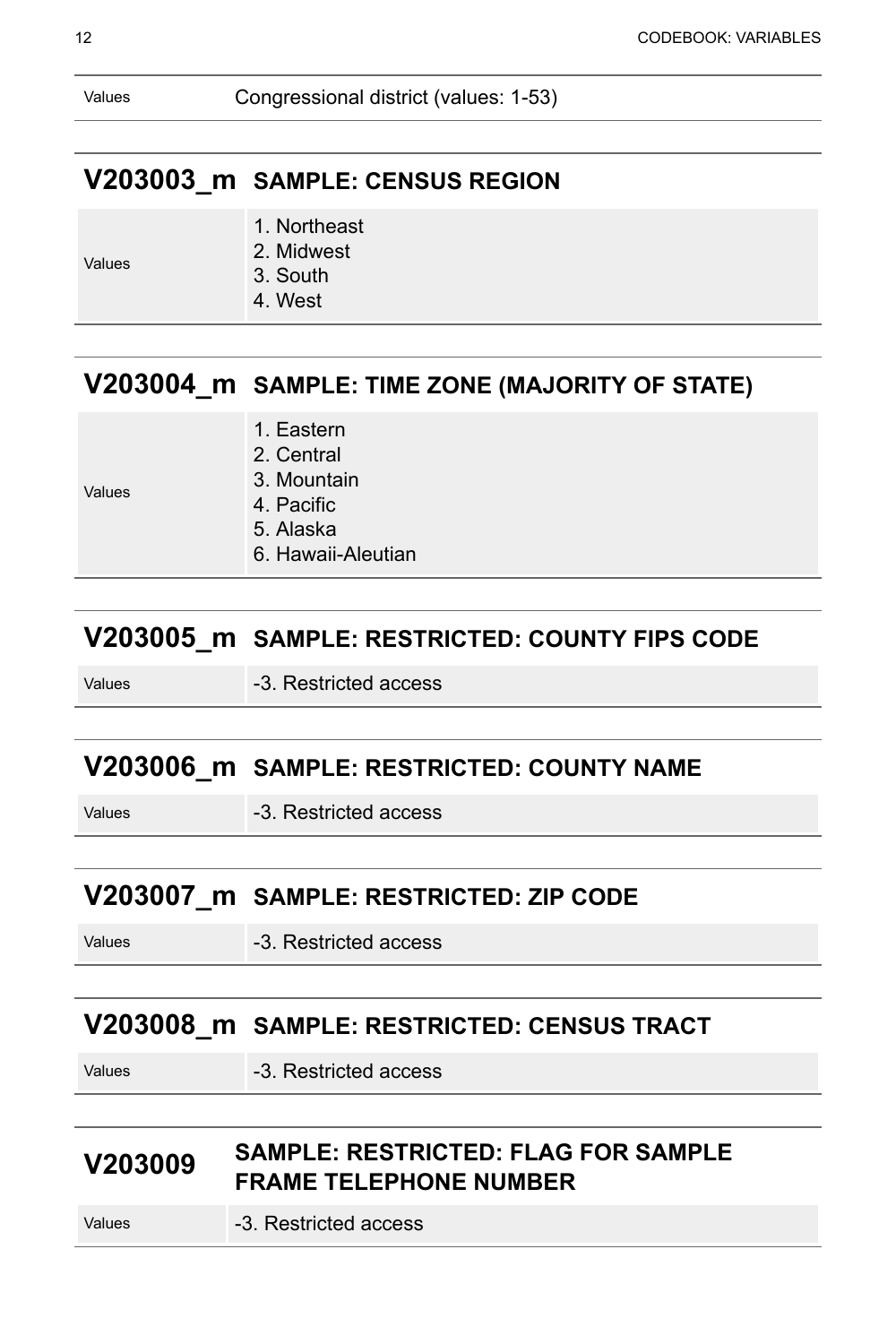<span id="page-16-0"></span>

| V203010 | <b>SAMPLE: RESTRICTED: DROP CODE</b>                                                          |
|---------|-----------------------------------------------------------------------------------------------|
| Values  | -3. Restricted access                                                                         |
|         |                                                                                               |
| V203011 | <b>SAMPLE: RESTRICTED: DROP COUNT</b>                                                         |
| Values  | -3. Restricted access                                                                         |
|         |                                                                                               |
| V203012 | <b>SAMPLE: RESTRICTED: VACANT CODE</b>                                                        |
| Values  | -3. Restricted access                                                                         |
|         |                                                                                               |
| V203013 | <b>SAMPLE: RESTRICTED: APPENDED SURNAME</b><br><b>FROM SAMPLE FRAME IS A HISPANIC SURNAME</b> |
| Values  | -3. Restricted access                                                                         |
|         |                                                                                               |
| V203014 | <b>SAMPLE: RESTRICTED: APPENDED SURNAME</b><br>FROM SAMPLE FRAME IS AN ASIAN SURNAME          |
| Values  | -3. Restricted access                                                                         |

# **Admin (device, login) and incentive variables**

|        | V203050 m PRE ADMIN: PRE WEB DEVICE LOGINS: PHONE                                                |
|--------|--------------------------------------------------------------------------------------------------|
| Values | -6. No pre-election interview started<br>0. Did not log in with phone<br>1. Logged in with phone |
|        |                                                                                                  |
|        | V203051 m PRE ADMIN: PRE WEB DEVICE LOGINS: TABLET                                               |

- -6. No pre-election interview started
- Values
- 0. Did not log in with tablet
	- 1. Logged in with tablet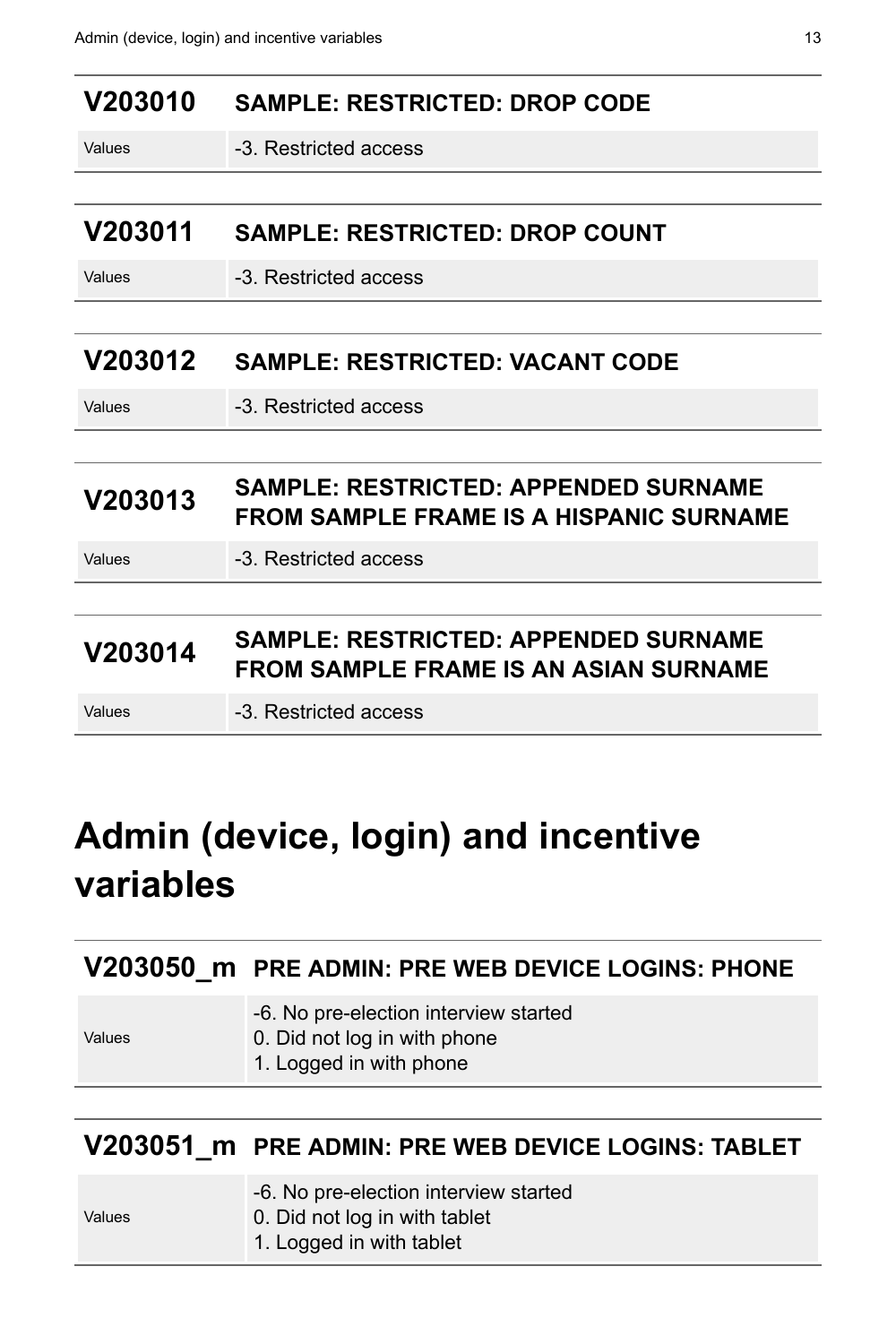#### **V203052\_m PRE ADMIN: PRE WEB DEVICE LOGINS: DESKTOP/LAPTOP**

|        | -6. No pre-election interview started |
|--------|---------------------------------------|
| Values | 0. Did not log in with desktop/laptop |
|        | 1. Logged in with desktop/laptop      |

#### **V203053\_m PRE ADMIN: BEGINNING DATE OF PRE IW (YYYYMMDD)**

Values -1. Inapplicable Date YYYYMMDD

| V203054_m | <b>PRE ADMIN: BEGINNING TIME OF PRE IW</b> |
|-----------|--------------------------------------------|
|           | (HHMMSS)                                   |

| Values | -1. Inapplicable |
|--------|------------------|
|        | Time HHMMSS      |

#### **V203055\_m PRE ADMIN: ENDING DATE OF PRE IW (YYYYMMDD)**

Values -1. Inapplicable Date YYYYMMDD

#### **V203056\_m PRE ADMIN: ENDING TIME OF PRE IW (HHMMSS)**

Values -1. Inapplicable Time HHMMSS

Values

#### **V203059\_m PRE ADMIN: VISIBLE CASH EXPERIMENT IN INVITATION LETTER**

#### -1. Inapplicable

- 0. Cash not visible
	- 1. Cash visible

#### **V203060\_m PRE ADMIN: SCREENER INCENTIVE AMOUNT PAID IF SCREENER R NOT SELECTED**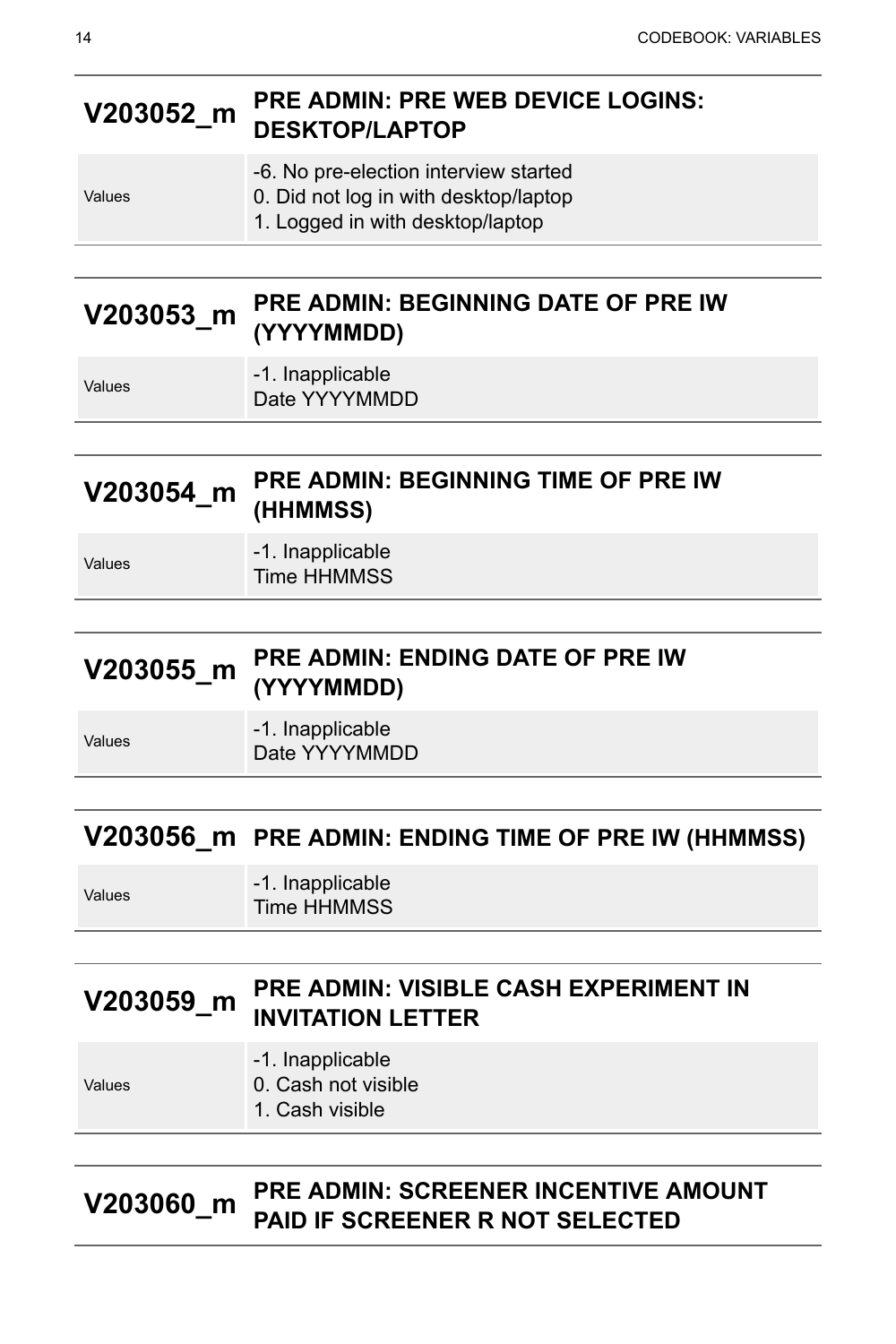| 40            |  |
|---------------|--|
|               |  |
| Values<br>100 |  |
| 200           |  |

#### **V203061\_m PRE ADMIN: PRE INCENTIVE AMOUNT PAID**

|        | -1. Inapplicable |
|--------|------------------|
| Values | 40               |
|        | 100              |
|        | 200              |
|        |                  |

#### **V203062 PRE ADMIN: PRE FLAG INCENTIVE OFFER ESCALATION TO 100 DOLLARS**

| Values | 0. Not escalated to 100 |  |  |  |  |
|--------|-------------------------|--|--|--|--|
|        | 1. Escalated to 100     |  |  |  |  |

#### **V203063 PRE ADMIN: PRE DATE OF INCENTIVE OFFER ESCALATION TO 100 DOLLARS**

Values -1. Inapplicable Date YYYYMMDD

#### **V203064 PRE ADMIN: PRE MODE OF INCENTIVE OFFER ESCALATION TO 100 DOLLARS**

-1. Inapplicable

Values

1. Email

2. FedEx

3. First Class

#### **V203065 PRE ADMIN: PRE FLAG INCENTIVE OFFER ESCALATION TO 200 DOLLARS**

Values 0. Not escalated to 200

1. Escalated to 200

#### **V203066 PRE ADMIN: PRE DATE OF INCENTIVE OFFER ESCALATION TO 200 DOLLARS**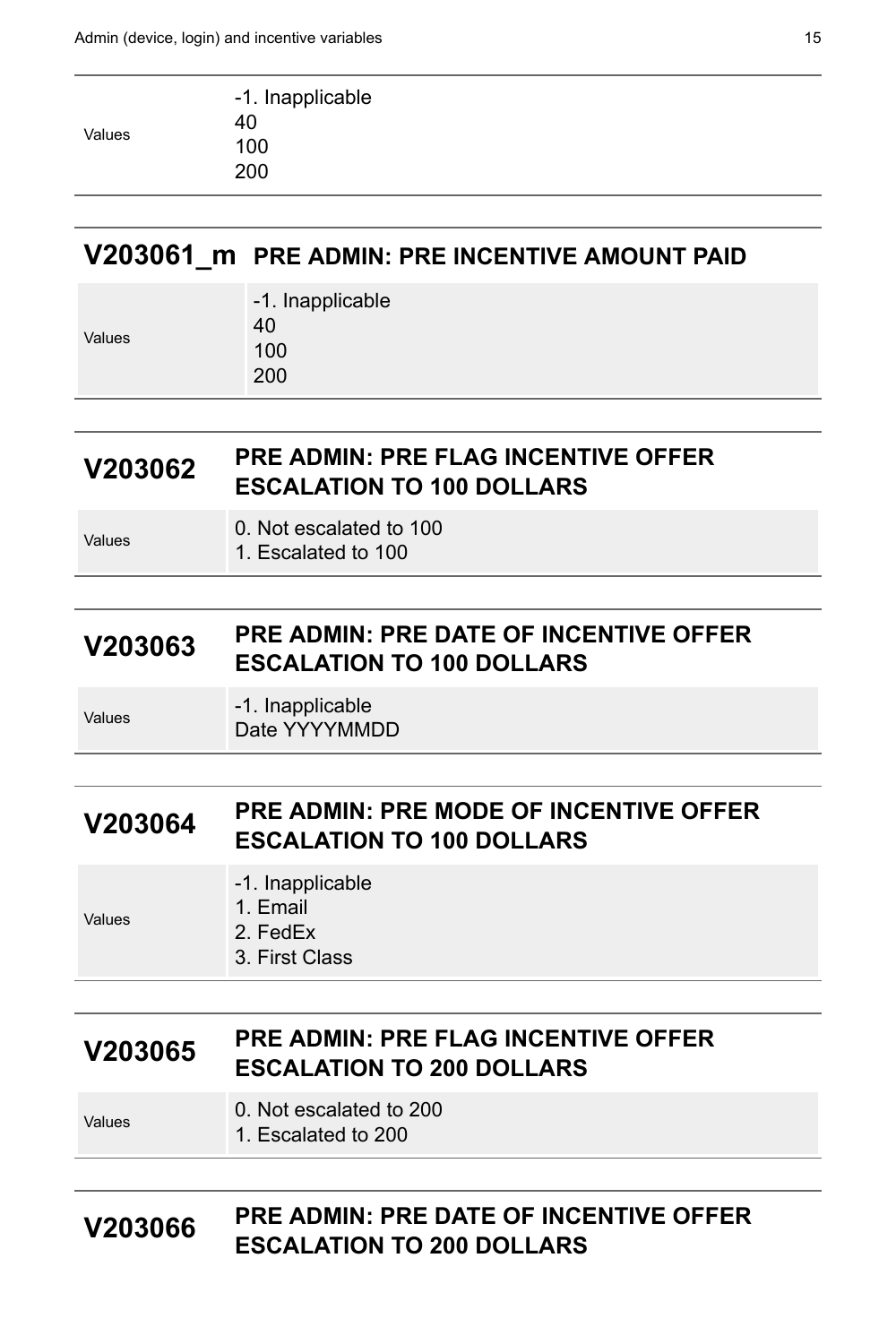| Values | -1. Inapplicable |
|--------|------------------|
|        | Date YYYYMMDD    |

| V203067 | <b>PRE ADMIN: PRE MODE OF INCENTIVE OFFER</b> |
|---------|-----------------------------------------------|
|         | <b>ESCALATION TO 200 DOLLARS</b>              |

|        | -1. Inapplicable<br>1. Email |
|--------|------------------------------|
| Values | 2. FedEx                     |
|        | 3. First Class               |
|        | 4. Phone                     |

#### **V203075\_m POST ADMIN: POST WEB DEVICE LOGINS: PHONE**

|          |  |  | -6. No post-election interview started |  |
|----------|--|--|----------------------------------------|--|
| $\cdots$ |  |  |                                        |  |

- Values 0. Did not log in with phone
	- 1. Logged in with phone

# **V203076\_m POST ADMIN: POST WEB DEVICE LOGINS: TABLET**

|        | -6. No post-election interview started |
|--------|----------------------------------------|
| Values | 0. Did not log in with tablet          |

1. Logged in with tablet

#### **V203077\_m POST ADMIN: POST WEB DEVICE LOGINS: DESKTOP/LAPTOP**

|        | -6. No post-election interview started |
|--------|----------------------------------------|
| Values | 0. Did not log in with desktop/laptop  |
|        |                                        |

1. Logged in with desktop/laptop

#### **V203078\_m POST ADMIN: BEGINNING DATE OF POST IW (YYYYMMDD)**

Values -1. Inapplicable

Date YYYYMMDD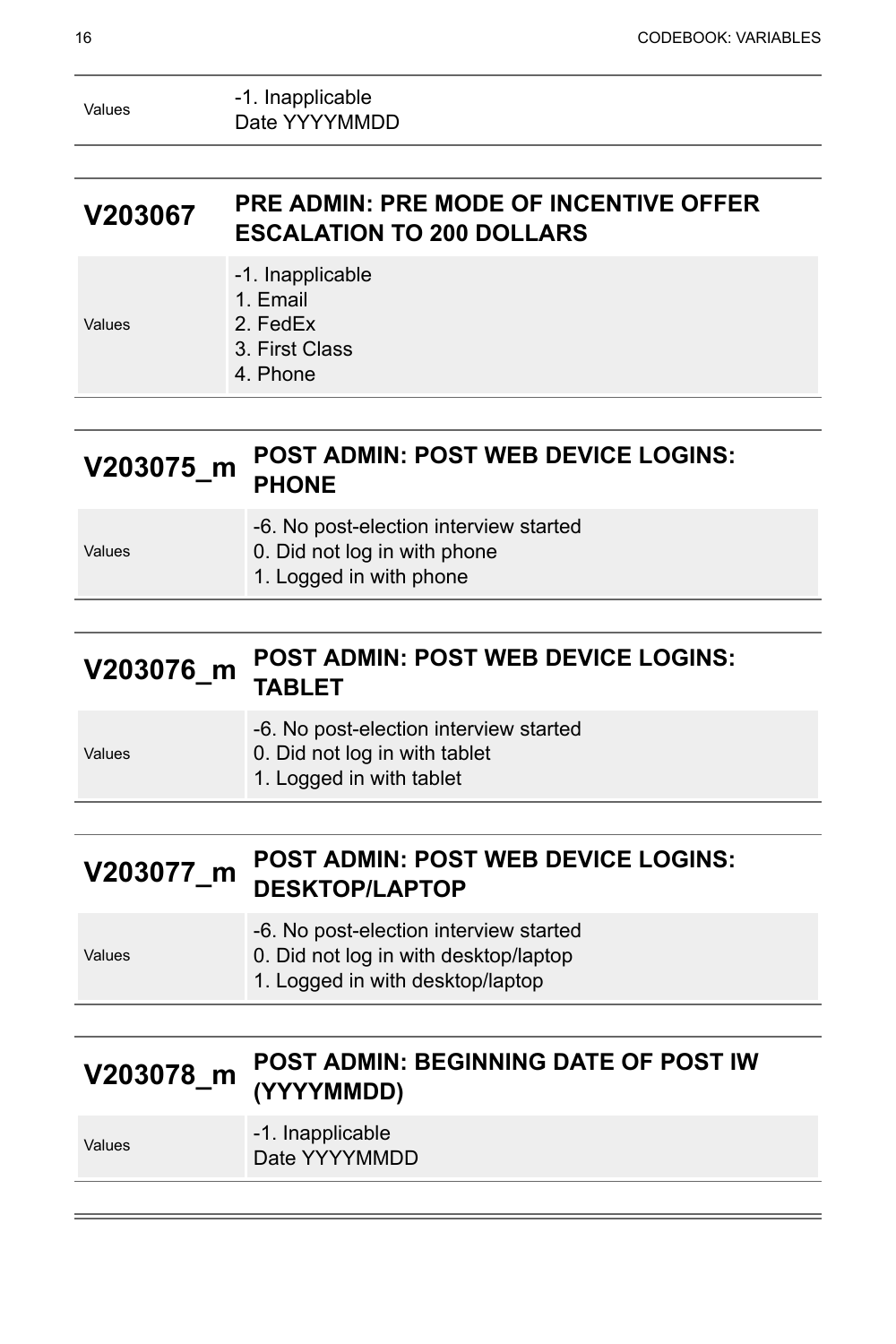| <b>POST ADMIN: BEGINNING TIME OF POST IW</b><br>V203079_m<br>(HHMMSS) |                                                         |
|-----------------------------------------------------------------------|---------------------------------------------------------|
| Values                                                                | -1. Inapplicable<br>Time HHMMSS                         |
|                                                                       |                                                         |
| V203080_m                                                             | <b>POST ADMIN: ENDING DATE OF POST IW</b><br>(YYYYMMDD) |
| Values                                                                | -1. Inapplicable<br>Date YYYYMMDD                       |
|                                                                       |                                                         |
| V203081 m                                                             | POST ADMIN: ENDING TIME OF POST IW<br>(HHMMSS)          |
| Values                                                                | -1. Inapplicable<br>Time HHMMSS                         |

#### **V203084\_m POST ADMIN: POST INCENTIVE AMOUNT PAID**

|        | -1. Inapplicable |
|--------|------------------|
|        | 40               |
| Values | 100              |
|        | 200              |
|        |                  |

| V203085 | <b>POST ADMIN: POST FLAG INCENTIVE OFFER</b> |
|---------|----------------------------------------------|
|         | <b>ESCALATION TO 100 DOLLARS</b>             |

| Values |  |  | 0. Not escalated to 100 |  |
|--------|--|--|-------------------------|--|
|        |  |  |                         |  |

1. Escalated to 100

# **V203086 POST ADMIN: POST DATE OF INCENTIVE OFFER ESCALATION TO 100 DOLLARS**

| Values | -1. Inapplicable |
|--------|------------------|
|        | Date YYYYMMDD    |

#### **V203087 POST ADMIN: POST MODE OF INCENTIVE OFFER ESCALATION TO 100 DOLLARS**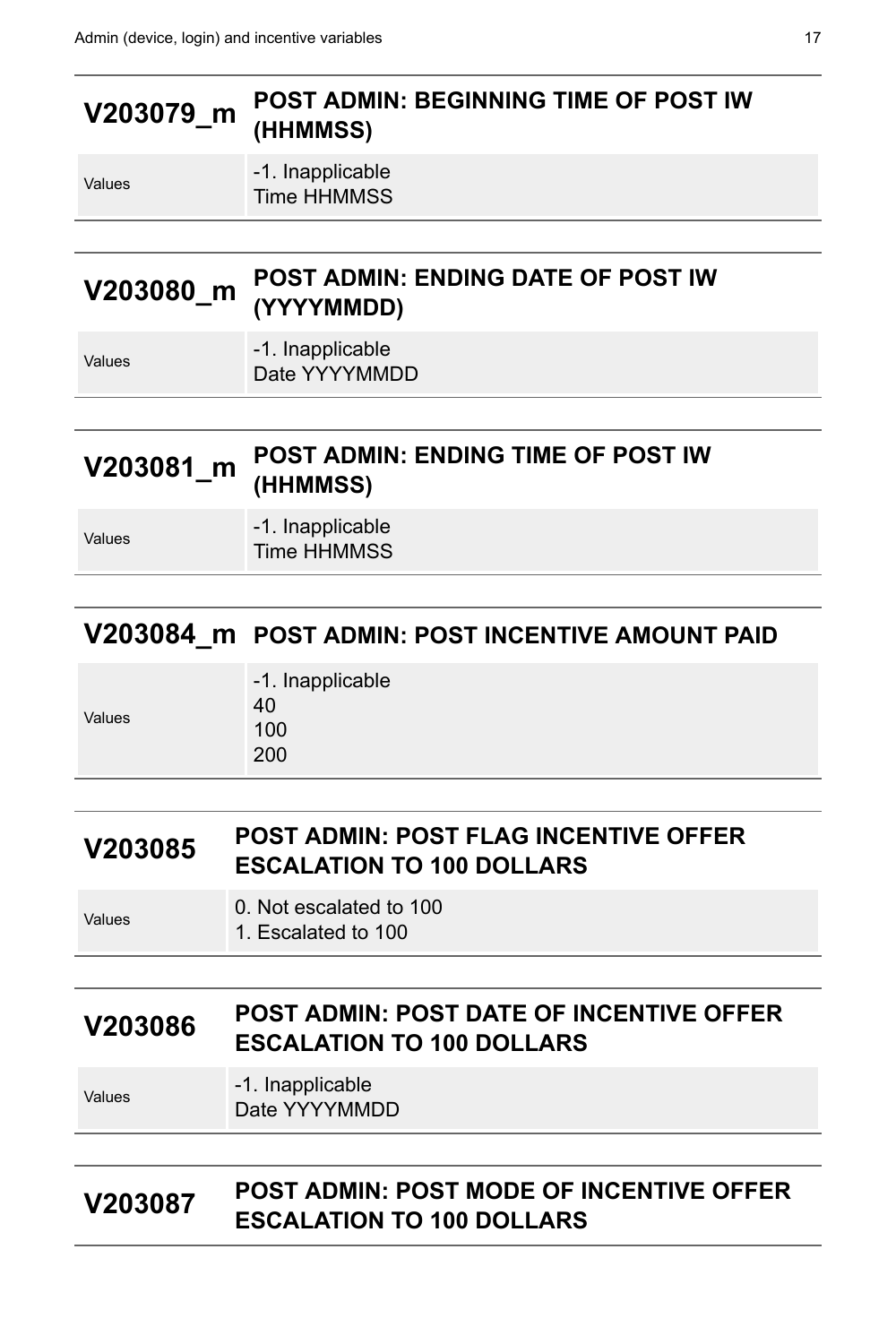| Values  | -1. Inapplicable<br>1. Email<br>2. FedEx<br>3. First Class                          |
|---------|-------------------------------------------------------------------------------------|
|         |                                                                                     |
| V203088 | <b>POST ADMIN: POST FLAG INCENTIVE OFFER</b><br><b>ESCALATION TO 200 DOLLARS</b>    |
| Values  | 0. Not escalated to 200<br>1. Escalated to 200                                      |
|         |                                                                                     |
| V203089 | <b>POST ADMIN: POST DATE OF INCENTIVE OFFER</b><br><b>ESCALATION TO 200 DOLLARS</b> |
| Values  | -1. Inapplicable<br>Date YYYYMMDD                                                   |
|         |                                                                                     |
| V203090 | <b>POST ADMIN: POST MODE OF INCENTIVE OFFER</b><br><b>ESCALATION TO 200 DOLLARS</b> |
| Values  | -1. Inapplicable<br>1. Email<br>2. FedEx<br>3. First Class<br>4. Phone              |

# <span id="page-21-0"></span>**Screener variables**

| <u>בריטס Hopcopen (2012)</u><br>TOPCODED | <b>SCREENER: NUMBER OF ADULTS IN HH</b> |
|------------------------------------------|-----------------------------------------|
|                                          |                                         |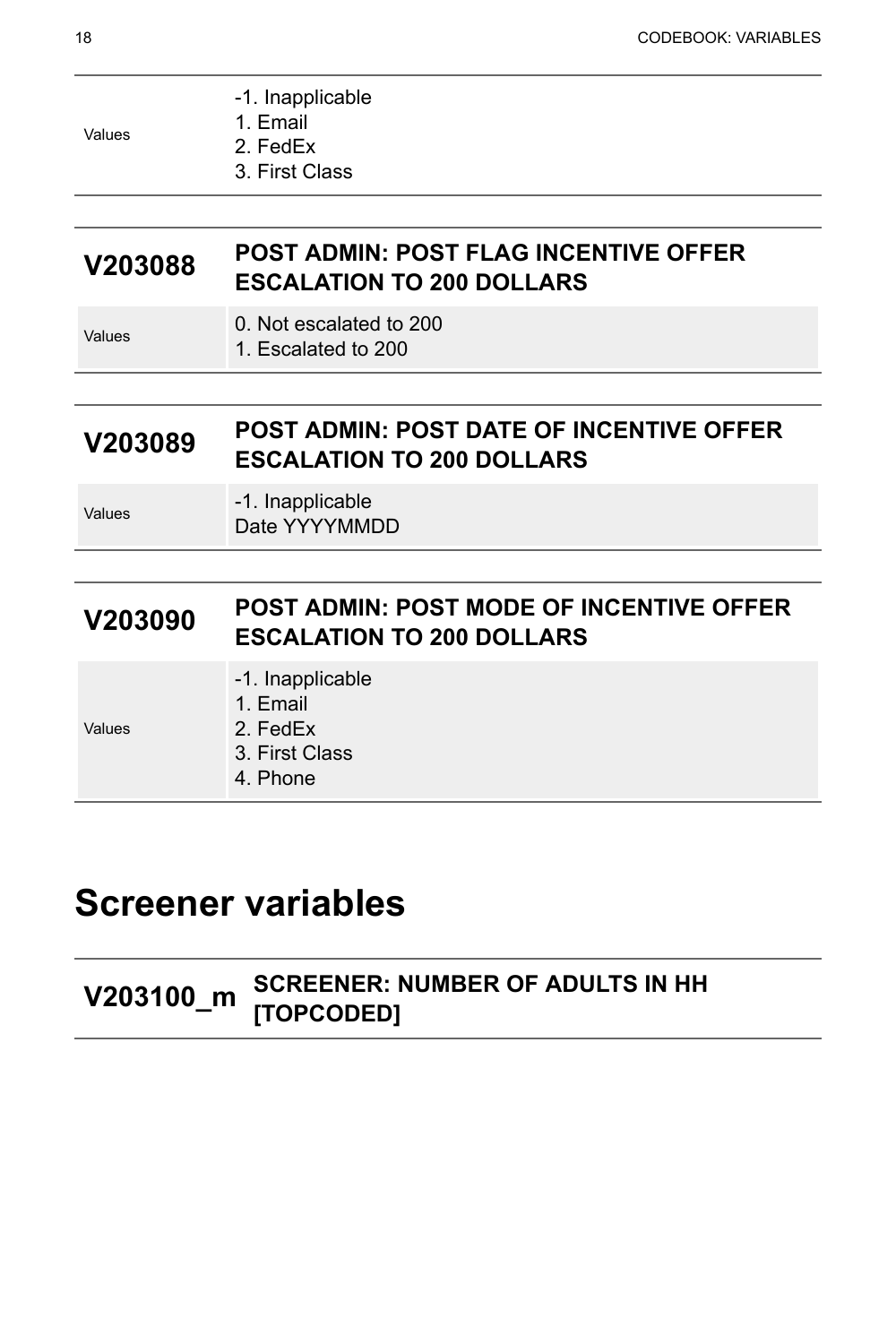|        | -7. No screener data, deleted due to incomplete interview<br>-6. No screener interview completed<br>-2. Reinterview sample |
|--------|----------------------------------------------------------------------------------------------------------------------------|
|        | -1. Inapplicable                                                                                                           |
| Values | O                                                                                                                          |
|        |                                                                                                                            |
|        | 2                                                                                                                          |
|        | 3                                                                                                                          |
|        | 4.4 or more adults                                                                                                         |
|        |                                                                                                                            |

| V203100a | <b>SCREENER: RESTRICTED: NUMBER OF ADULTS</b><br><b>IN HH</b> |
|----------|---------------------------------------------------------------|
| Values   | -3. Restricted access                                         |

#### **V203101\_m SCREENER: NUMBER OF ELIGIBLE U.S. CITIZEN ADULTS IN HH [TOPCODED]**

|        | -7. No screener data, deleted due to incomplete interview<br>-6. No screener interview completed<br>-2. Reinterview sample |
|--------|----------------------------------------------------------------------------------------------------------------------------|
|        | -1. Inapplicable                                                                                                           |
| Values | O                                                                                                                          |
|        |                                                                                                                            |
|        | 2                                                                                                                          |
|        | 3                                                                                                                          |
|        | 4.4 or more eligible adults                                                                                                |

#### **V203101a SCREENER: RESTRICTED: NUMBER OF ELIGIBLE U.S. CITIZEN ADULTS IN HH**

Values **-3. Restricted access** 

#### **V203102\_m SCREENER: SCREENER R SELECTED FOR PRE**

- -7. No screener data, deleted due to incomplete interview
- -6. No screener interview
- -2. Reinterview sample

Values

- -1. Inapplicable
	- 0. Nobody selected from screener, ineligible
	- 1. Screener R selected for Pre
	- 2. Screener R not selected for Pre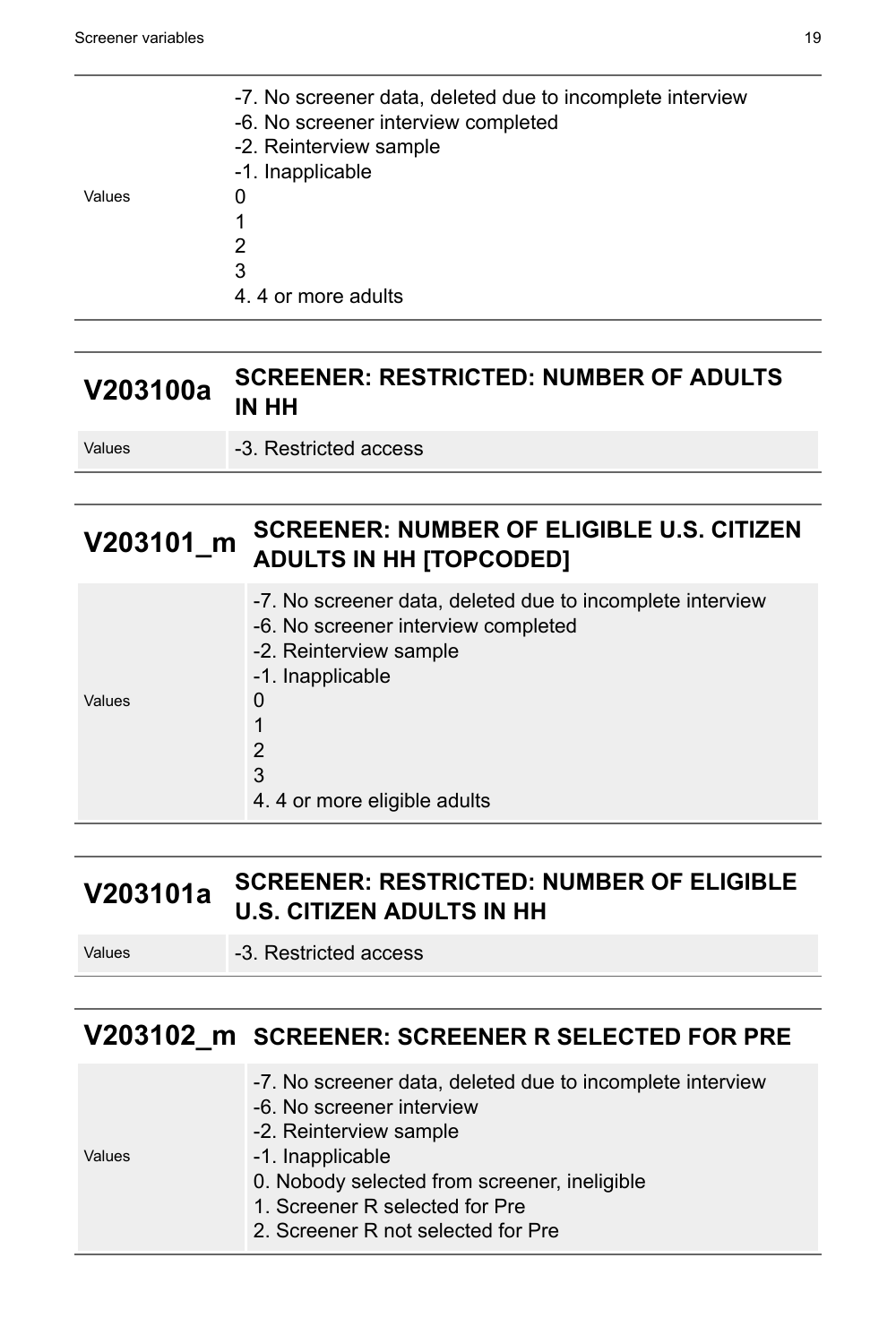#### **V203103 SCREENER: S5. NUMBER OF ADULTS (INITIAL QUESTION)**

- -7. No screener data, deleted due to incomplete interview
- -6. No screener interview
- -2. Reinterview sample

Values

1. 1 adult

-1. Inapplicable

- 2. 2 adults
- 3. 3 or more adults live in my household

#### **V203104 SCREENER: S5A. UNUSUALLY LARGE HOUSEHOLD (3+ ADULTS)**

- -7. No screener data, deleted due to incomplete interview
- -6. No screener interview -2. Reinterview sample

Values

- -1. Inapplicable
	- 1. Household
	- 2. Not a household

#### **V203105 SCREENER: RESTRICTED: S5D. NUMBER OF ADULTS ABOVE 2**

Values **-3. Restricted access** 

#### **V203106 SCREENER: RESTRICTED: S6. HH CITIZENSHIP (INITIAL QUESTION)**

Values -3. Restricted access

#### **V203107 SCREENER: S6A. SINGLETON CITIZENSHIP**

- -7. No screener data, deleted due to incomplete interview
- -6. No screener interview
- Values
- -2. Reinterview sample
- -1. Inapplicable
	- 0. Not a U.S. Citizen
	- 1. U.S. Citizen

#### **V203108 SCREENER: S6B. R CITIZENSHIP**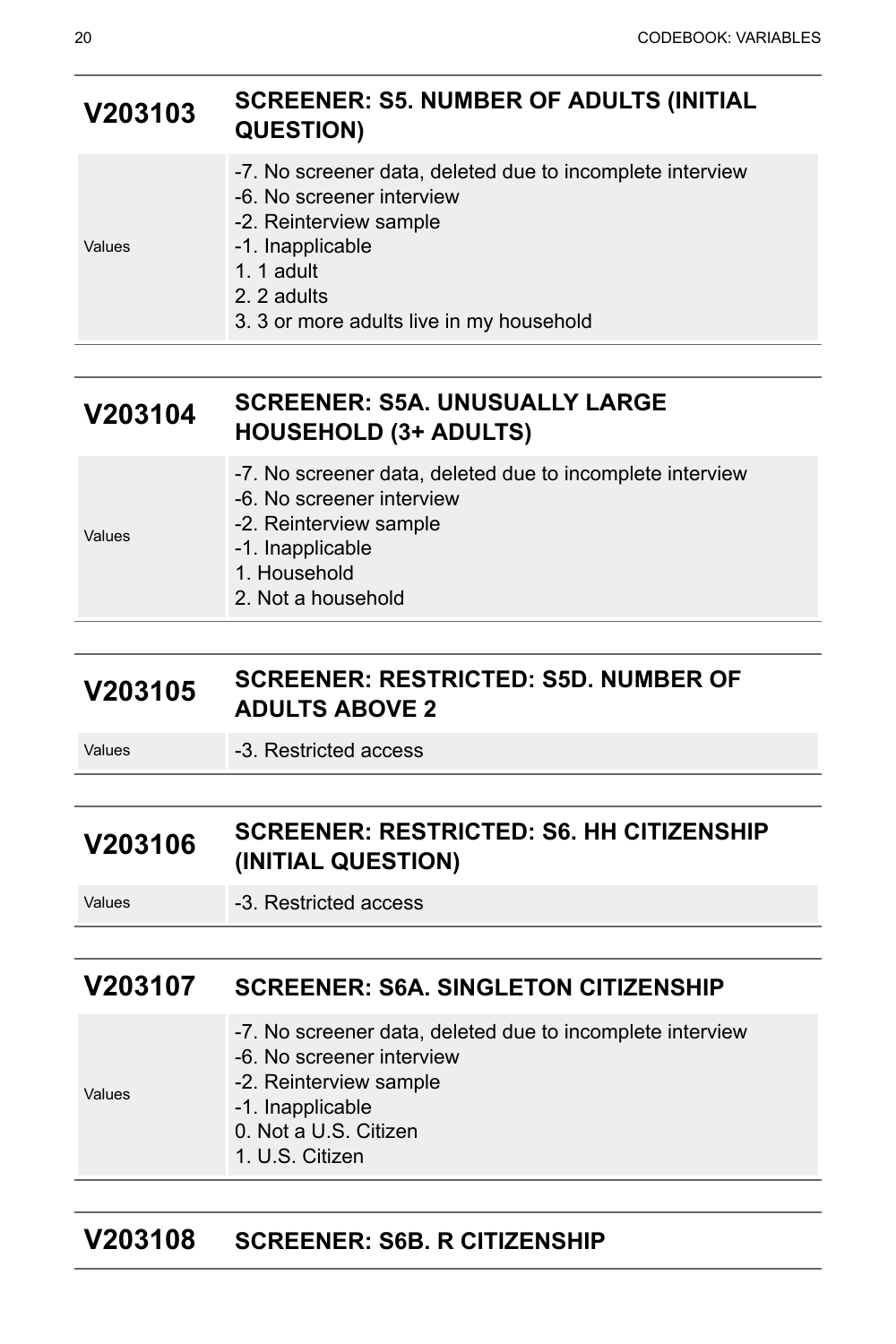- -7. No screener data, deleted due to incomplete interview
- -6. No screener interview -2. Reinterview sample

Values

- -1. Inapplicable
- 0. Not a U.S. Citizen
- 1. U.S. Citizen

#### **V203109 SCREENER: S7. R GENDER**

- -7. No screener data, deleted due to incomplete interview
- -6. No screener interview
- -2. Reinterview sample

Values

Values

- 1. Male
- 2. Female
- 7. No answer

-1. Inapplicable

#### **V203110 SCREENER: S8. R ADULT CHECK**

- -7. No screener data, deleted due to incomplete interview
- -6. No screener interview
- -2. Reinterview sample
	- -1. Inapplicable
		- 1. Age 18 or older
		- 2. Under 18

#### **V203111 SCREENER: RESTRICTED: NUMBER OF HH MEMBERS IN ROSTER**

Values -3. Restricted access

#### **V203112 SCREENER: RESTRICTED: ROSTER 1 GENDER**

Values -3. Restricted access

#### **V203113 SCREENER: RESTRICTED: ROSTER 1 CITIZENSHIP**

#### Values **-3. Restricted access**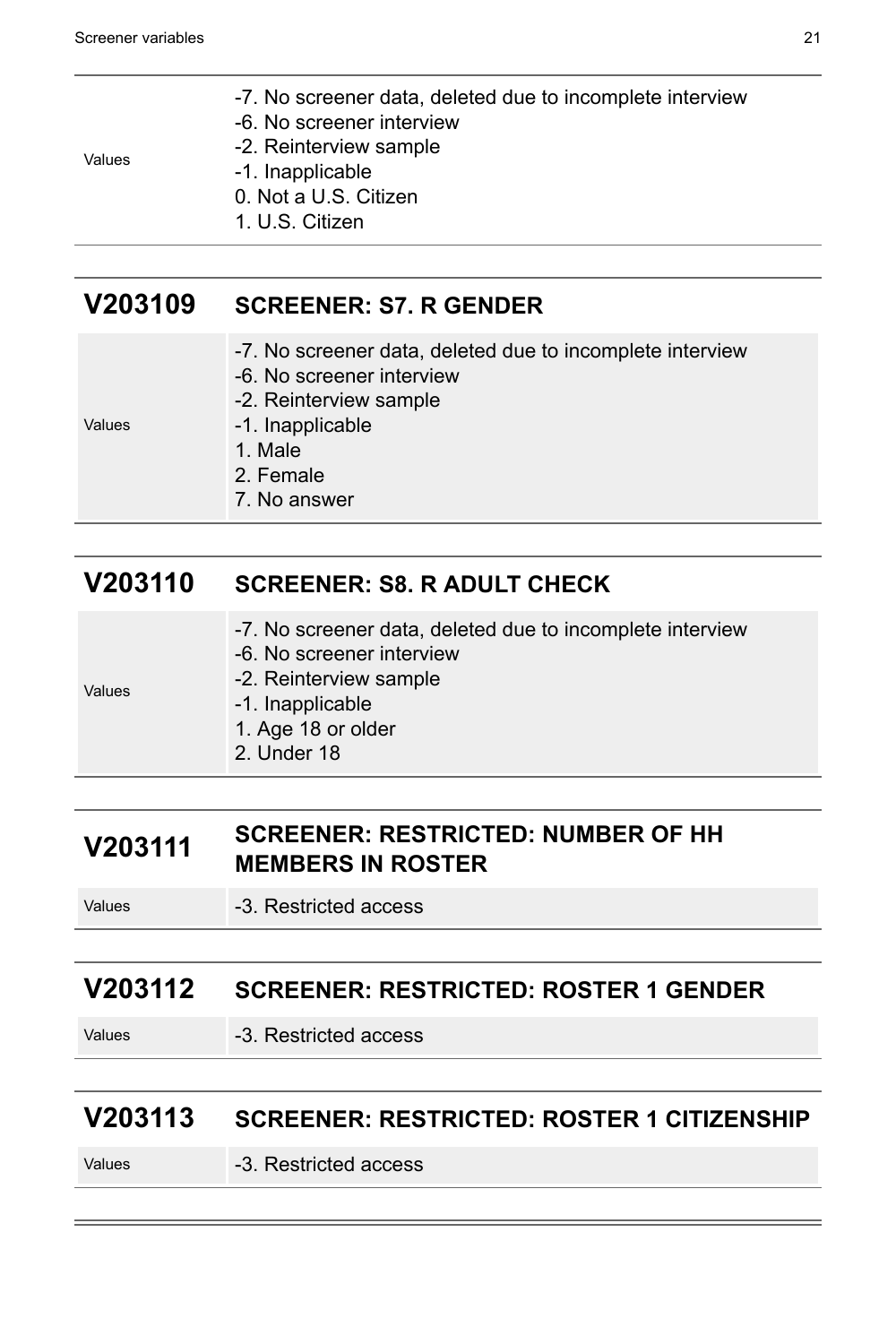| V203114        | <b>SCREENER: RESTRICTED: ROSTER 1 AGE</b>         |
|----------------|---------------------------------------------------|
| Values         | -3. Restricted access                             |
|                |                                                   |
| V203115        | <b>SCREENER: RESTRICTED: ROSTER 2 GENDER</b>      |
| Values         | -3. Restricted access                             |
|                |                                                   |
| V203116        | <b>SCREENER: RESTRICTED: ROSTER 2 CITIZENSHIP</b> |
| Values         | -3. Restricted access                             |
|                |                                                   |
| V203117        | <b>SCREENER: RESTRICTED: ROSTER 2 AGE</b>         |
| Values         | -3. Restricted access                             |
|                |                                                   |
| V203118        | <b>SCREENER: RESTRICTED: ROSTER 3 GENDER</b>      |
| Values         | -3. Restricted access                             |
|                |                                                   |
| V203119        | <b>SCREENER: RESTRICTED: ROSTER 3 CITIZENSHIP</b> |
| Values         | -3. Restricted access                             |
|                |                                                   |
| <b>V203120</b> | <b>SCREENER: RESTRICTED: ROSTER 3 AGE</b>         |
| Values         | -3. Restricted access                             |
|                |                                                   |
| V203121        | <b>SCREENER: RESTRICTED: ROSTER 4 GENDER</b>      |
| Values         | -3. Restricted access                             |
|                |                                                   |
| V203122        | <b>SCREENER: RESTRICTED: ROSTER 4 CITIZENSHIP</b> |
| Values         | -3. Restricted access                             |
|                |                                                   |

<u> Andreas Andreas Andreas Andreas Andreas Andreas Andreas Andreas Andreas Andreas Andreas Andreas Andreas Andr</u>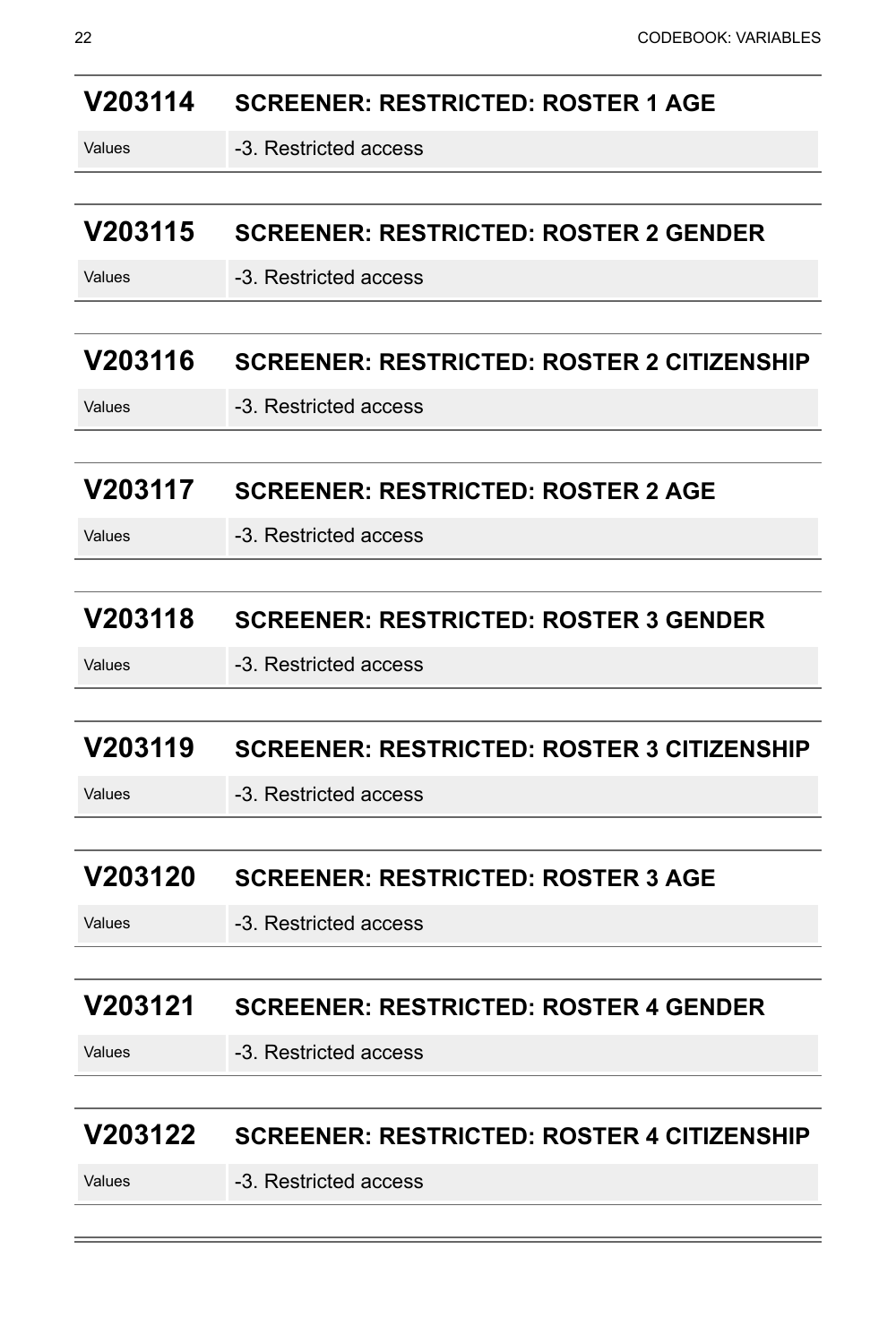| V203123 | <b>SCREENER: RESTRICTED: ROSTER 4 AGE</b>         |
|---------|---------------------------------------------------|
| Values  | -3. Restricted access                             |
|         |                                                   |
| V203124 | <b>SCREENER: RESTRICTED: ROSTER 5 GENDER</b>      |
| Values  | -3. Restricted access                             |
|         |                                                   |
| V203125 | <b>SCREENER: RESTRICTED: ROSTER 5 CITIZENSHIP</b> |
| Values  | -3. Restricted access                             |
|         |                                                   |
| V203126 | <b>SCREENER: RESTRICTED: ROSTER 5 AGE</b>         |
| Values  | -3. Restricted access                             |
|         |                                                   |
| V203127 | <b>SCREENER: RESTRICTED: ROSTER 6 GENDER</b>      |
| Values  | -3. Restricted access                             |
|         |                                                   |
| V203128 | <b>SCREENER: RESTRICTED: ROSTER 6 CITIZENSHIP</b> |
| Values  | -3. Restricted access                             |
|         |                                                   |
| V203129 | <b>SCREENER: RESTRICTED: ROSTER 6 AGE</b>         |
| Values  | -3. Restricted access                             |
|         |                                                   |
| V203130 | <b>SCREENER: RESTRICTED: ROSTER 7 GENDER</b>      |
| Values  | -3. Restricted access                             |
|         |                                                   |
| V203131 | <b>SCREENER: RESTRICTED: ROSTER 7 CITIZENSHIP</b> |
| Values  | -3. Restricted access                             |
|         |                                                   |

<u> Electronic de la contrada de la contrada de la contrada de la contrada de la contrada de la contrada de la c</u>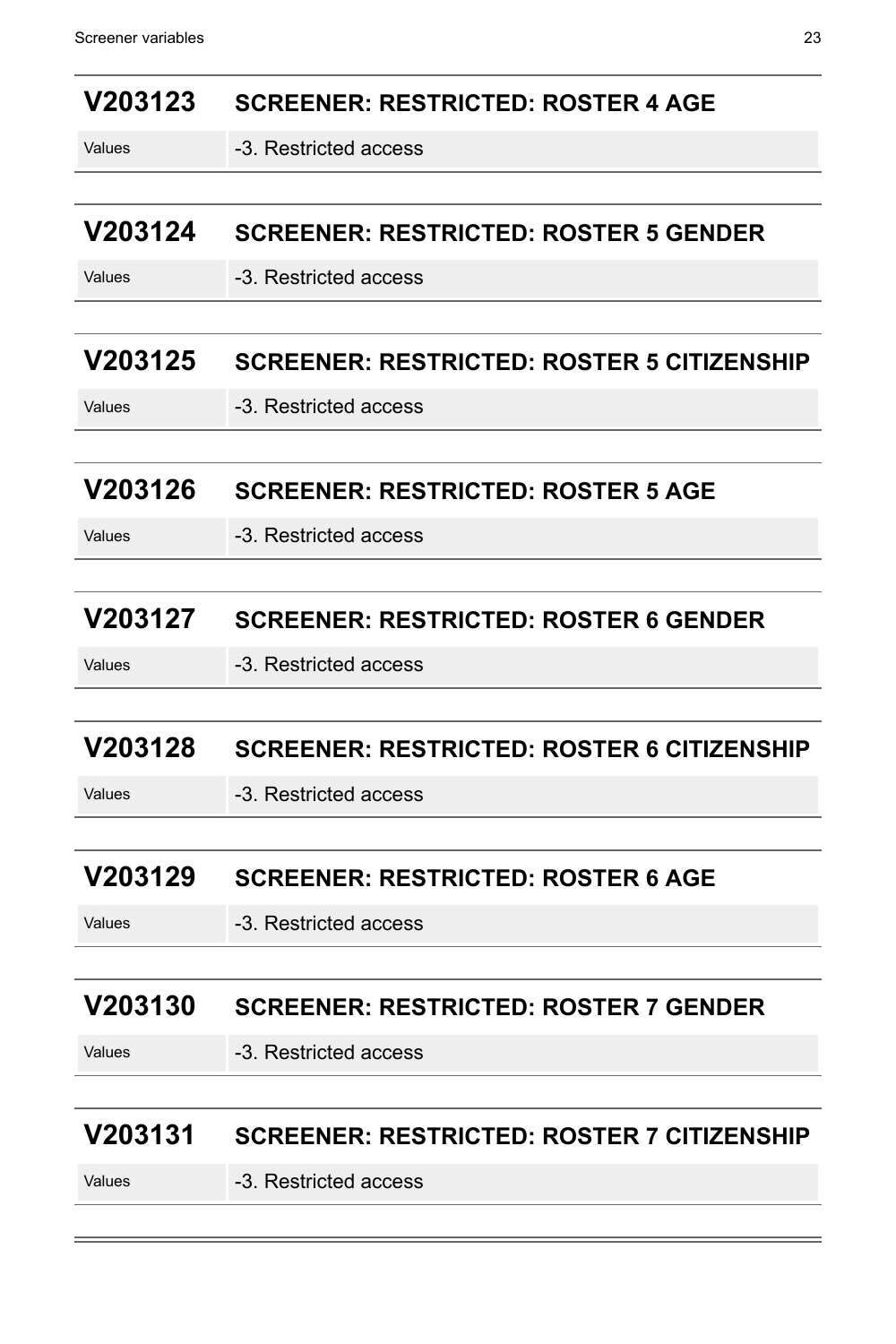| V203132 | <b>SCREENER: RESTRICTED: ROSTER 7 AGE</b>         |
|---------|---------------------------------------------------|
| Values  | -3. Restricted access                             |
|         |                                                   |
| V203133 | <b>SCREENER: RESTRICTED: ROSTER 8 GENDER</b>      |
| Values  | -3. Restricted access                             |
|         |                                                   |
| V203134 | <b>SCREENER: RESTRICTED: ROSTER 8 CITIZENSHIP</b> |
| Values  | -3. Restricted access                             |
|         |                                                   |
| V203135 | <b>SCREENER: RESTRICTED: ROSTER 8 AGE</b>         |
| Values  | -3. Restricted access                             |
|         |                                                   |
| V203136 | <b>SCREENER: RESTRICTED: ROSTER 9 GENDER</b>      |
| Values  | -3. Restricted access                             |
|         |                                                   |
| V203137 | <b>SCREENER: RESTRICTED: ROSTER 9 CITIZENSHIP</b> |
| Values  | -3. Restricted access                             |
|         |                                                   |
| V203138 | <b>SCREENER: RESTRICTED: ROSTER 9 AGE</b>         |
| Values  | -3. Restricted access                             |

# <span id="page-27-0"></span>**IWR video issues variables**

#### **V203420 PRE: IWR VIDEO: PROBLEM INSTALLING ZOOM OR GETTING ZOOM WORKING**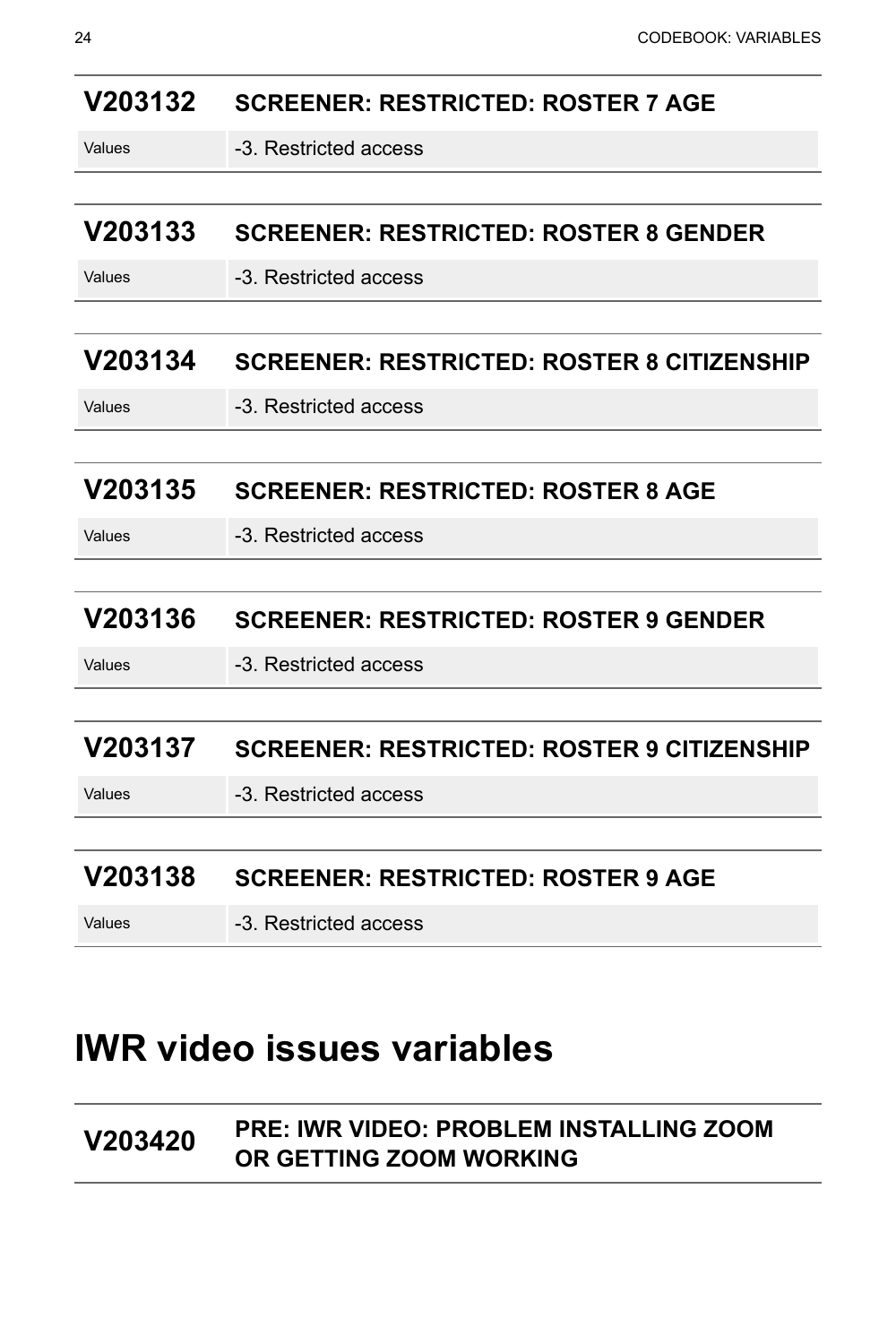- 1. None 2. A little
	- 3. A lot

-1. Inapplicable

-2. IWR data not available

#### **V203421 PRE: IWR VIDEO: PROBLEM WITH INTERNET CONNECTIVITY**

| 1. None<br>Values<br>2. A little<br>3. A lot | -2. IWR data not available<br>-1. Inapplicable |
|----------------------------------------------|------------------------------------------------|
|----------------------------------------------|------------------------------------------------|

## **V203422 PRE: IWR VIDEO: PROBLEM WITH VIDEO USE**

| -2. IWR data not available |
|----------------------------|
| -1. Inapplicable           |
| 1. None                    |

Values

- 2. A little
- 3. A lot

### **V203423 PRE: IWR VIDEO: PROBLEM WITH AUDIO USE**

|        | -2. IWR data not available<br>-1. Inapplicable |
|--------|------------------------------------------------|
| Values | 1. None                                        |
|        | 2. A little                                    |
|        | 3. A lot                                       |

# **V203424 PRE: IWR VIDEO: OTHER TECH PROBLEM (SPECIFY)**

|        | -2. IWR data not available<br>-1. Inapplicable |
|--------|------------------------------------------------|
| Values | 1. None<br>2. A little<br>3. A lot             |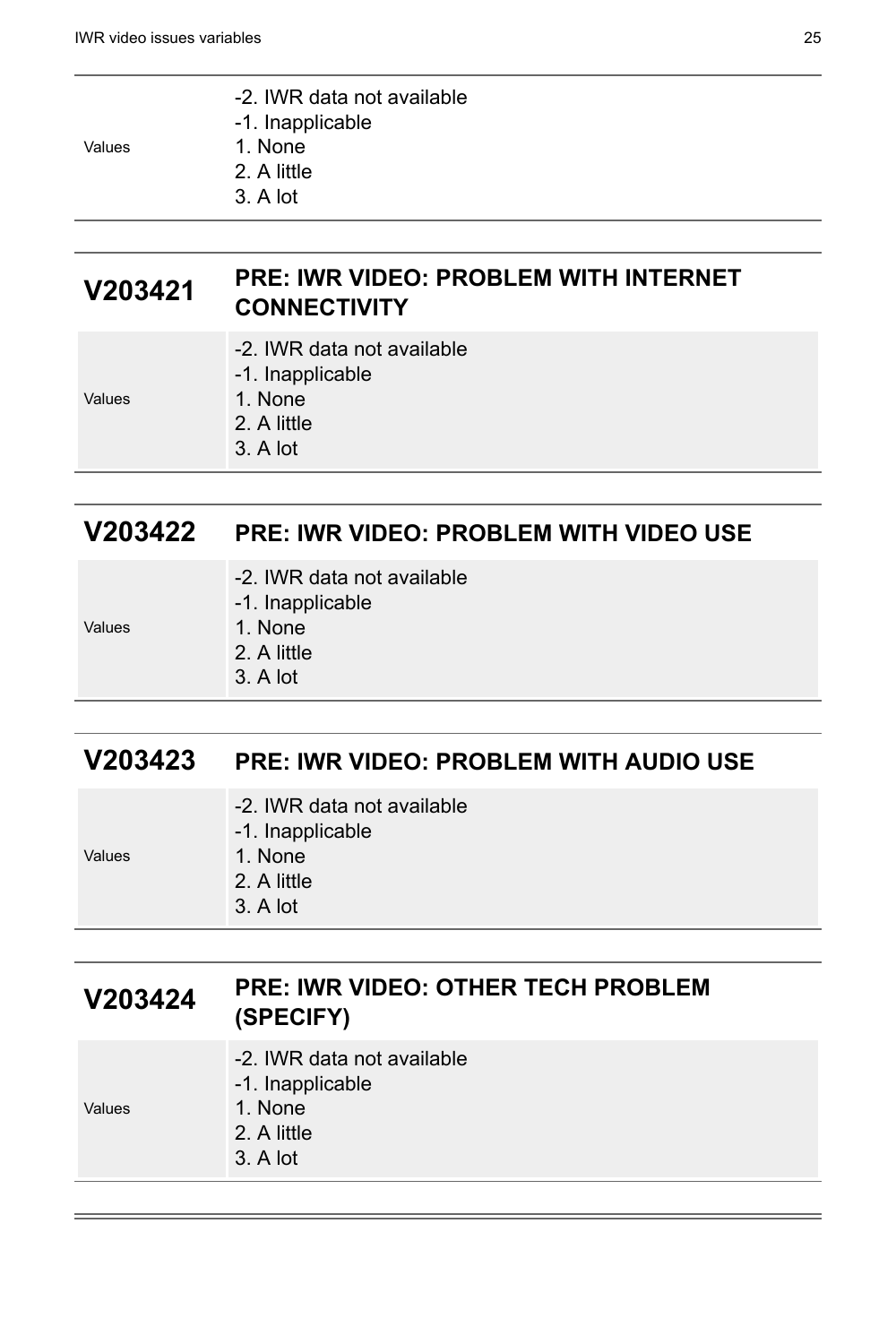#### **V203425 PRE: IWR VIDEO: CONFIDENTIALITY CONCERNS WITH VIDEO INTERVIEW**

|        | -2. IWR data not available<br>-1. Inapplicable |
|--------|------------------------------------------------|
| Values | 1. None                                        |
|        | 2. A little                                    |
|        | 3. A lot                                       |
|        |                                                |

#### **V203426 PRE: IWR VIDEO: CONCERNS ABOUT SELF-VIEW**

|        | -2. IWR data not available |
|--------|----------------------------|
|        | -1. Inapplicable           |
| Values | 1. None                    |
|        | 2. A little                |
|        | 3. A lot                   |

#### **V203427 PRE: IWR VIDEO: RESPONDENT NOT PAYING ATTENTION**

|  |  | -2. IWR data not available |
|--|--|----------------------------|
|--|--|----------------------------|

-1. Inapplicable

Values

- 1. None 2. A little
- 3. A lot

#### **V203428 PRE: IWR VIDEO: DURATION OF INTERVIEW FOR WHICH OTHER PEOPLE WERE PRESENT**

|        | -2. IWR data not available<br>-1. Inapplicable |
|--------|------------------------------------------------|
| Values | 1. None                                        |
|        | 2. A little                                    |
|        | 3. A lot                                       |

#### **V203429 PRE: IWR VIDEO: OTHER NON-TECH PROBLEM**

|        | -2. IWR data not available<br>-1. Inapplicable |
|--------|------------------------------------------------|
| Values | 1. None                                        |
|        | 2. A little                                    |
|        | 3. A lot                                       |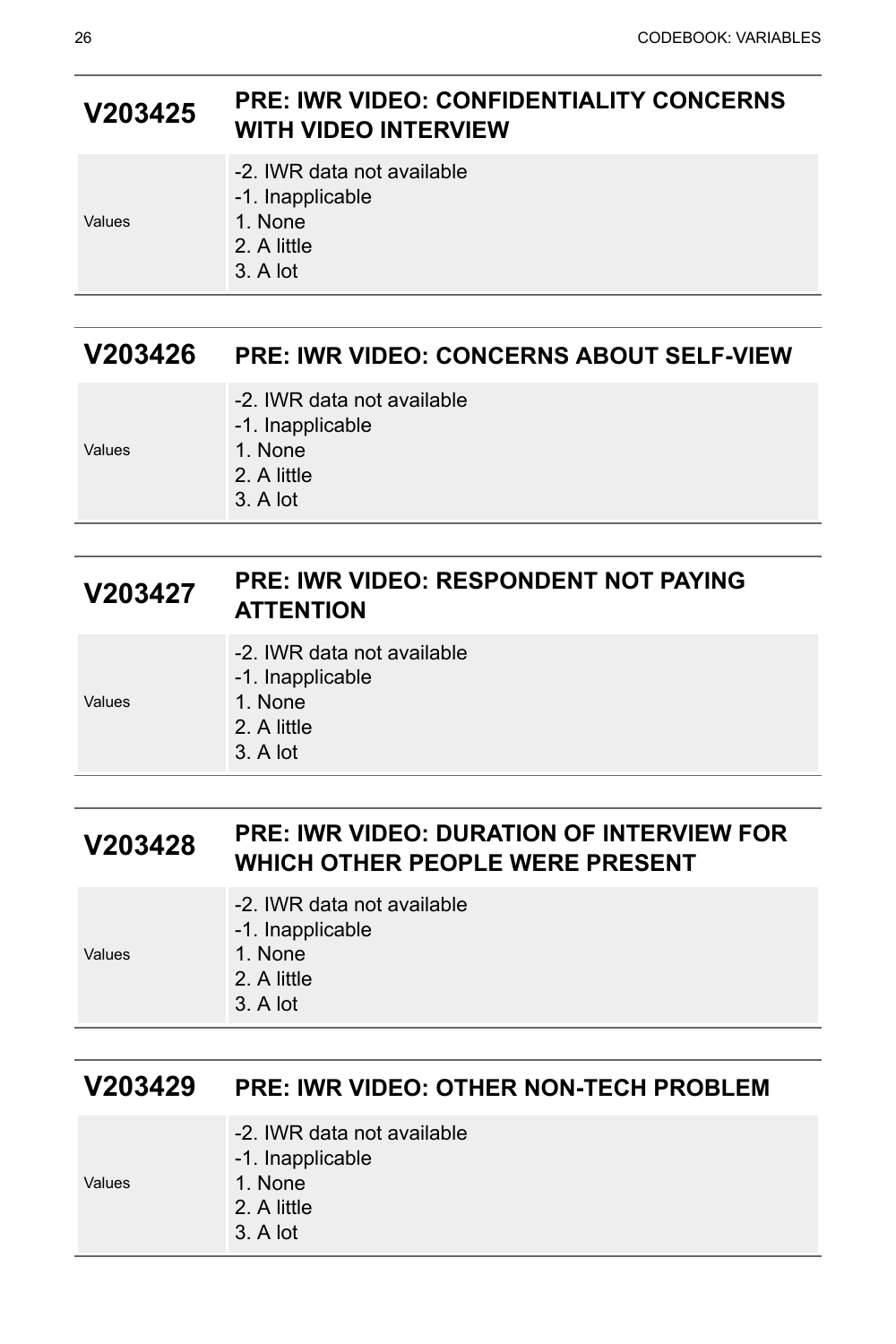Values

#### <span id="page-30-0"></span>**V203430 PRE: IWR VIDEO: DID R USE ZOOM VIDEO**

- -2. IWR data not available
- -1. Inapplicable
- 1. Respondent used Zoom for video
- 2. Respondent used something else for video
- 3. Respondent did not turn on his/her video

#### **V203431 PRE: IWR VIDEO: DID R USE ZOOM AUDIO**

|        | -2. IWR data not available<br>-1. Inapplicable |
|--------|------------------------------------------------|
| Values | 1. Respondent used Zoom for audio              |
|        | 2. Respondent used telephone for audio         |
|        | 3. Respondent used something else for audio    |

# **Record of contact variables**

| V204000 | <b>RECORD OF CONTACT: PRE TOTAL OUTBOUND</b><br><b>MAILINGS</b>                |
|---------|--------------------------------------------------------------------------------|
| Values  | Values: 0-17                                                                   |
|         |                                                                                |
| V204001 | <b>RECORD OF CONTACT: PRE TOTAL OUTBOUND</b><br><b>EMAILS</b>                  |
| Values  | Values: 0-7                                                                    |
|         |                                                                                |
|         |                                                                                |
| V204002 | <b>RECORD OF CONTACT: PRE TOTAL OUTBOUND</b><br><b>RECRUITMENT CALLS</b>       |
| Values  | Values 0-29                                                                    |
|         |                                                                                |
| V204003 | <b>RECORD OF CONTACT: PRE TOTAL OUTBOUND</b><br><b>RENDERSTATE ISSUE CALLS</b> |
| Values  | Values: 0-1                                                                    |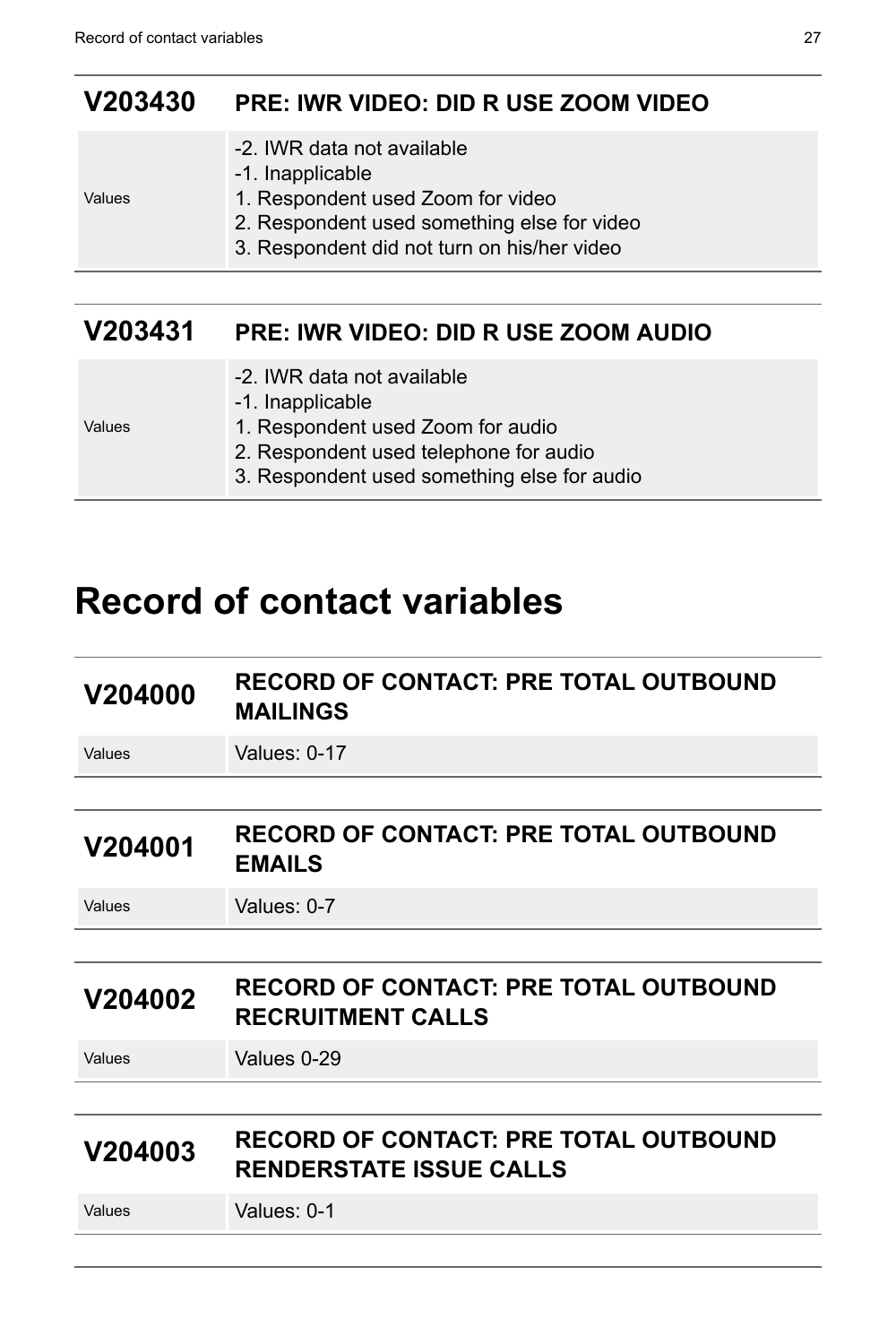| V204004 | <b>RECORD OF CONTACT: PRE TOTAL OUTBOUND</b><br><b>VOICEMAIL CALLBACKS</b>  |  |
|---------|-----------------------------------------------------------------------------|--|
| Values  | Values: 0-4                                                                 |  |
|         |                                                                             |  |
| V204005 | <b>RECORD OF CONTACT: POST TOTAL OUTBOUND</b><br><b>MAILINGS</b>            |  |
| Values  | Values: 0-5                                                                 |  |
|         |                                                                             |  |
| V204006 | <b>RECORD OF CONTACT: POST TOTAL OUTBOUND</b><br><b>EMAILS</b>              |  |
| Values  | Values: 0-7                                                                 |  |
|         |                                                                             |  |
| V204007 | <b>RECORD OF CONTACT: POST TOTAL OUTBOUND</b><br><b>RECRUITMENT CALLS</b>   |  |
| Values  | Values: 0-4                                                                 |  |
|         |                                                                             |  |
| V204008 | <b>RECORD OF CONTACT: POST TOTAL OUTBOUND</b><br><b>VOICEMAIL CALLBACKS</b> |  |
| Values  | Values: 0-5                                                                 |  |
|         |                                                                             |  |
| V204009 | <b>RECORD OF CONTACT: PRE OUTBOUND MAILING</b><br><b>DESCRIPTION 1</b>      |  |
| Values  | -1. Inapplicable<br><b>Actual values</b>                                    |  |
|         |                                                                             |  |
| V204010 | <b>RECORD OF CONTACT: PRE OUTBOUND MAILING</b><br><b>DESCRIPTION 2</b>      |  |
| Values  | -1. Inapplicable<br><b>Actual values</b>                                    |  |
|         |                                                                             |  |
| V204011 | <b>RECORD OF CONTACT: PRE OUTBOUND MAILING</b>                              |  |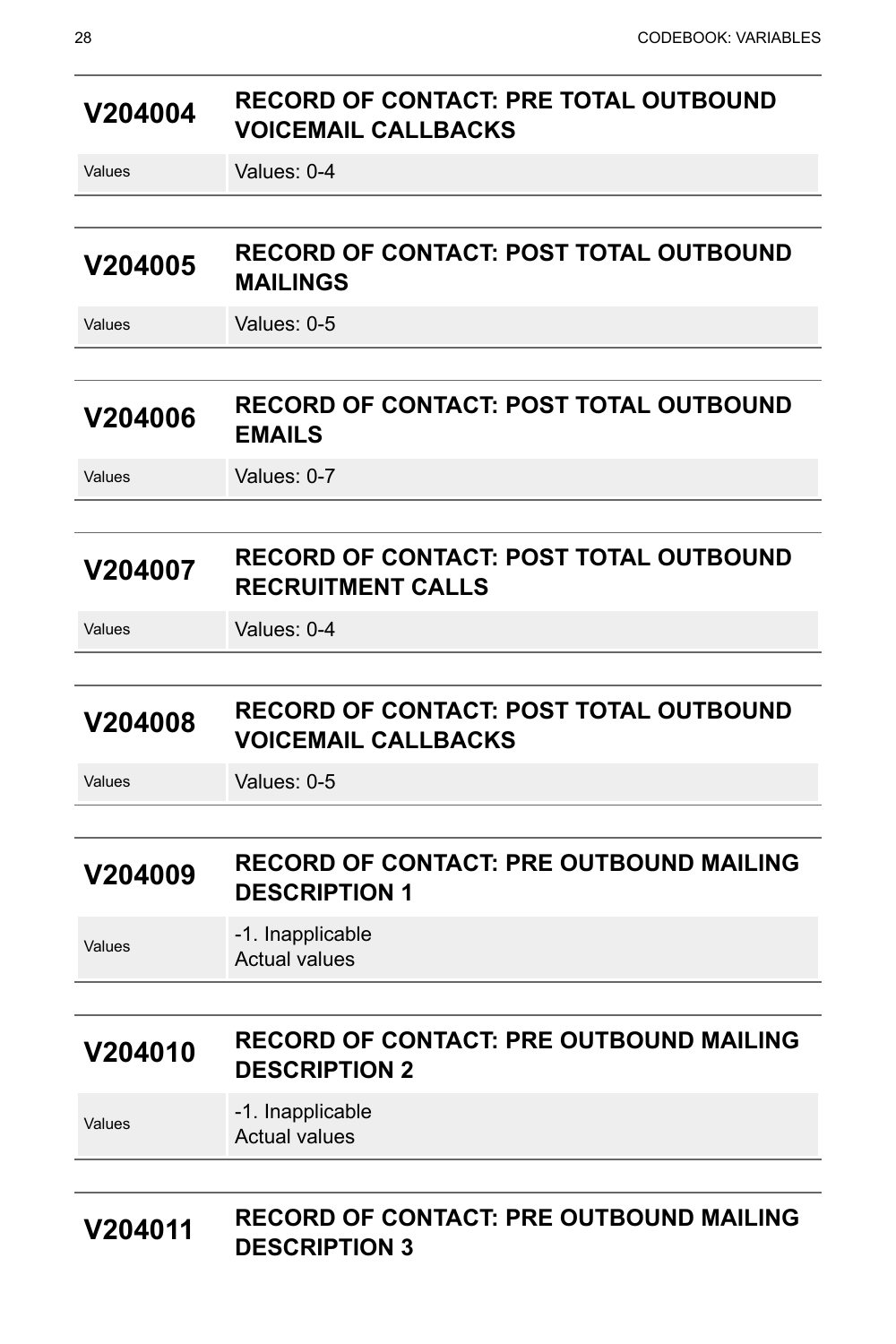| Values | -1. Inapplicable |
|--------|------------------|
|        | Actual values    |

#### **V204012 RECORD OF CONTACT: PRE OUTBOUND MAILING DESCRIPTION 4**

Values -1. Inapplicable Actual values

#### **V204013 RECORD OF CONTACT: PRE OUTBOUND MAILING DESCRIPTION 5**

Values -1. Inapplicable Actual values

#### **V204014 RECORD OF CONTACT: PRE OUTBOUND MAILING DESCRIPTION 6**

Values -1. Inapplicable Actual values

#### **V204015 RECORD OF CONTACT: PRE OUTBOUND MAILING DESCRIPTION 7**

Values -1. Inapplicable Actual values

#### **V204016 RECORD OF CONTACT: PRE OUTBOUND MAILING DESCRIPTION 8**

Values -1. Inapplicable Actual values

#### **V204017 RECORD OF CONTACT: PRE OUTBOUND MAILING DESCRIPTION 9**

Values -1. Inapplicable Actual values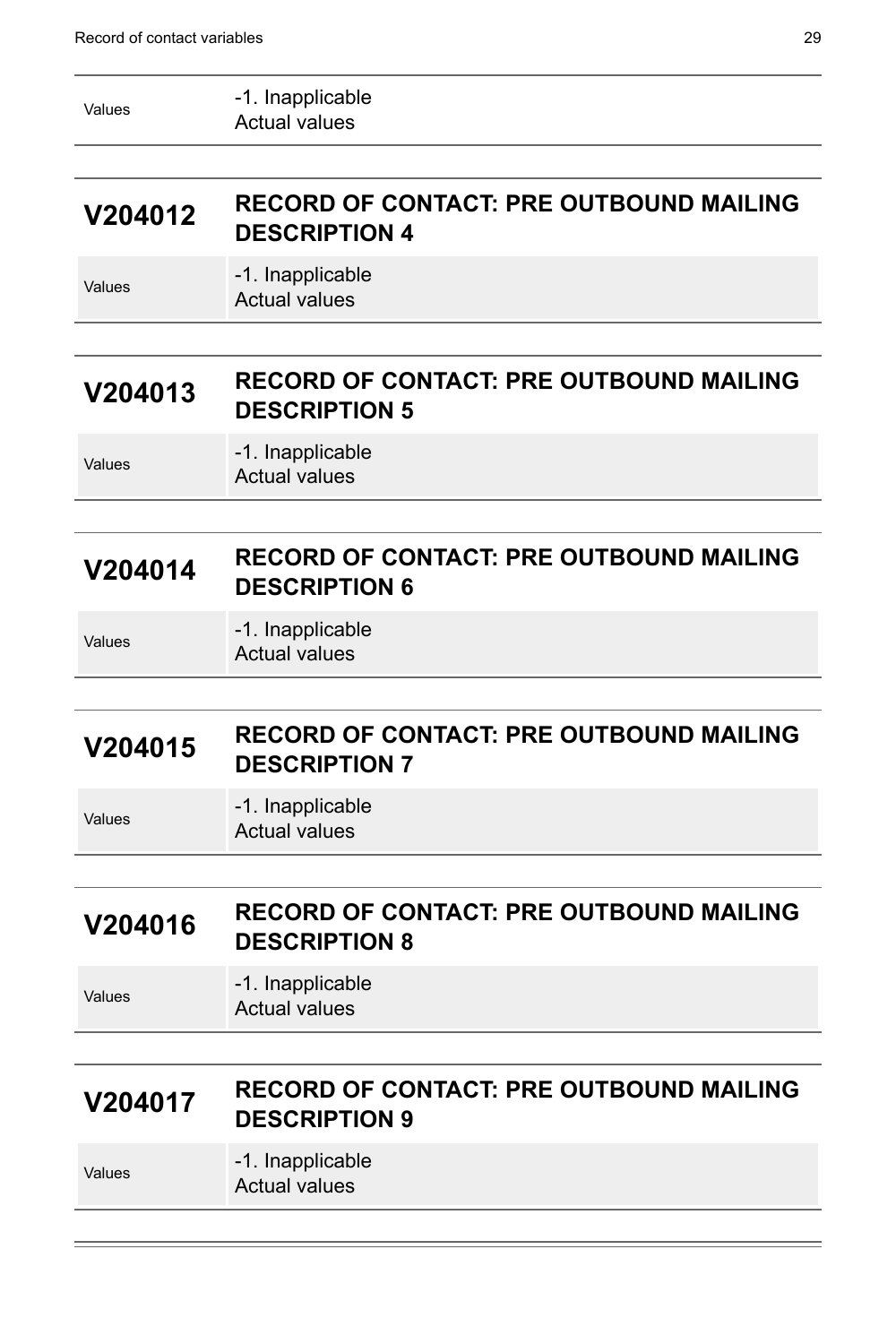#### **V204018 RECORD OF CONTACT: PRE OUTBOUND MAILING DESCRIPTION 10**

-1. Inapplicable Actual values

#### **V204019 RECORD OF CONTACT: PRE OUTBOUND MAILING DESCRIPTION 11**

Values -1. Inapplicable Actual values

#### **V204020 RECORD OF CONTACT: PRE OUTBOUND MAILING DESCRIPTION 12**

Values **-1.** Inapplicable Actual values

#### **V204021 RECORD OF CONTACT: PRE OUTBOUND MAILING DESCRIPTION 13**

Values -1. Inapplicable

Actual values

#### **V204022 RECORD OF CONTACT: PRE OUTBOUND MAILING DESCRIPTION 14**

Values -1. Inapplicable Actual values

#### **V204023 RECORD OF CONTACT: PRE OUTBOUND MAILING DESCRIPTION 15**

Values -1. Inapplicable Actual values

#### **V204024 RECORD OF CONTACT: PRE OUTBOUND MAILING DESCRIPTION 16**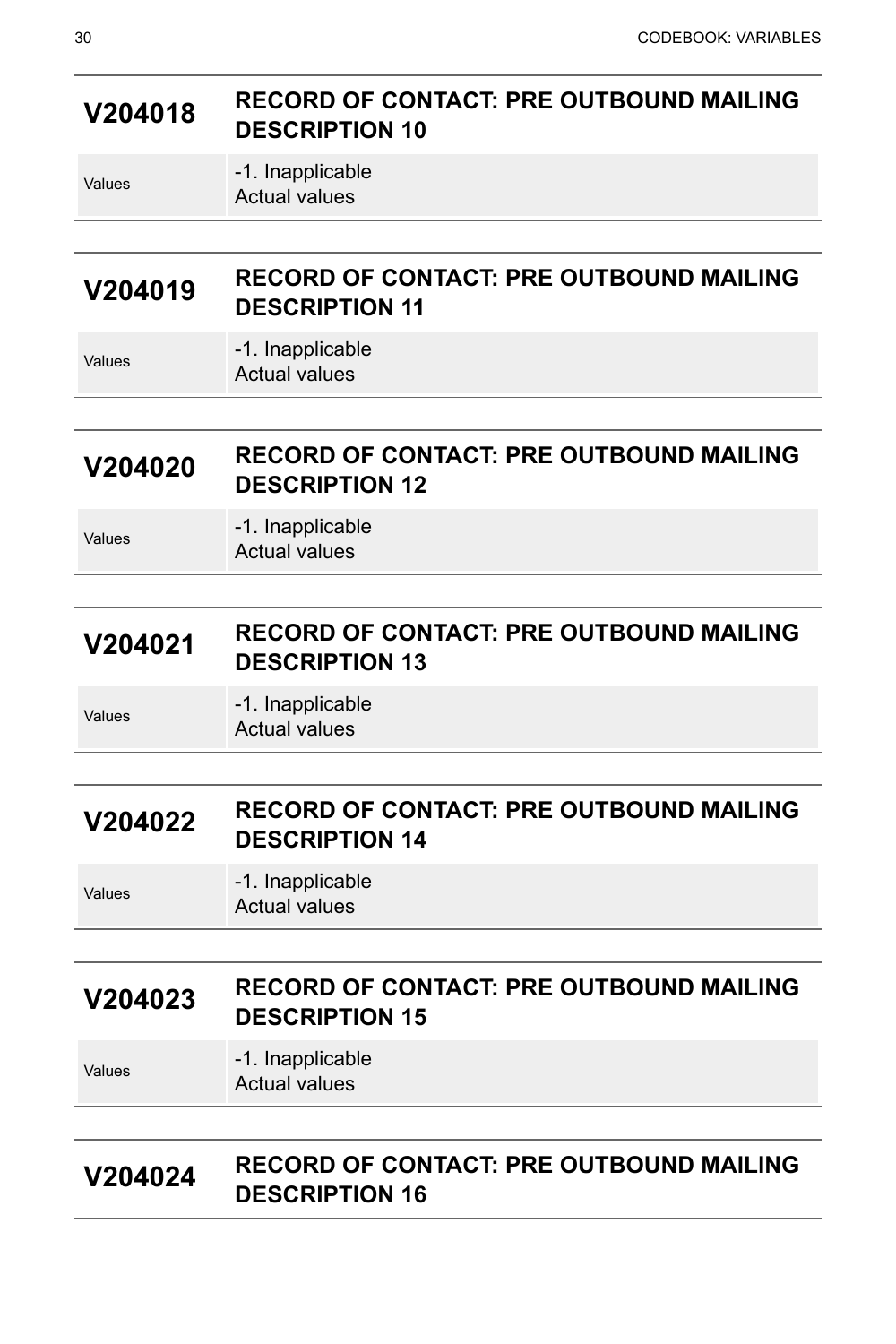| Values | -1. Inapplicable<br>Actual values |  |
|--------|-----------------------------------|--|
|        |                                   |  |

#### **V204025 RECORD OF CONTACT: PRE OUTBOUND MAILING DESCRIPTION 17**

Values -1. Inapplicable Actual values

#### **V204026 RECORD OF CONTACT: PRE OUTBOUND MAILING DESCRIPTION 18**

Values -1. Inapplicable Actual values

# **V204027 RECORD OF CONTACT: PRE OUTBOUND MAILING CODE 1**

Values -1. Inapplicable Actual values

#### **V204028 RECORD OF CONTACT: PRE OUTBOUND MAILING CODE 2**

Values -1. Inapplicable Actual values

#### **V204029 RECORD OF CONTACT: PRE OUTBOUND MAILING CODE 3**

Values **-1.** Inapplicable

Actual values

#### **V204030 RECORD OF CONTACT: PRE OUTBOUND MAILING CODE 4**

Values -1. Inapplicable Actual values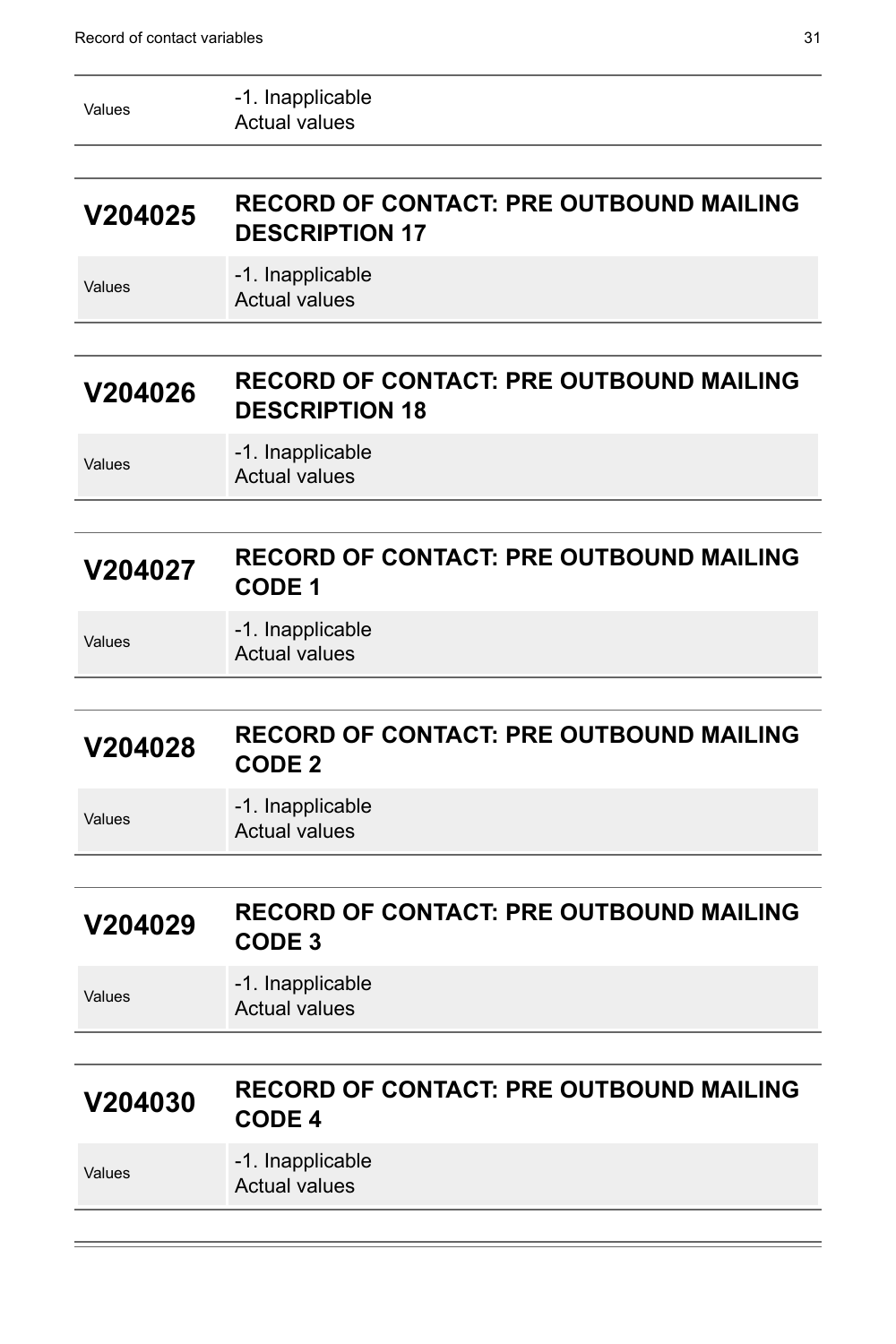# **V204031 RECORD OF CONTACT: PRE OUTBOUND MAILING CODE 5**

Values -1. Inapplicable Actual values

#### **V204032 RECORD OF CONTACT: PRE OUTBOUND MAILING CODE 6**

| Values | -1. Inapplicable |
|--------|------------------|
|        | Actual values    |

#### **V204033 RECORD OF CONTACT: PRE OUTBOUND MAILING CODE 7**

Values -1. Inapplicable Actual values

#### **V204034 RECORD OF CONTACT: PRE OUTBOUND MAILING CODE 8**

Values -1. Inapplicable

Actual values

#### **V204035 RECORD OF CONTACT: PRE OUTBOUND MAILING CODE 9**

Values -1. Inapplicable Actual values

#### **V204036 RECORD OF CONTACT: PRE OUTBOUND MAILING CODE 10**

Values -1. Inapplicable Actual values

### **V204037 RECORD OF CONTACT: PRE OUTBOUND MAILING CODE 11**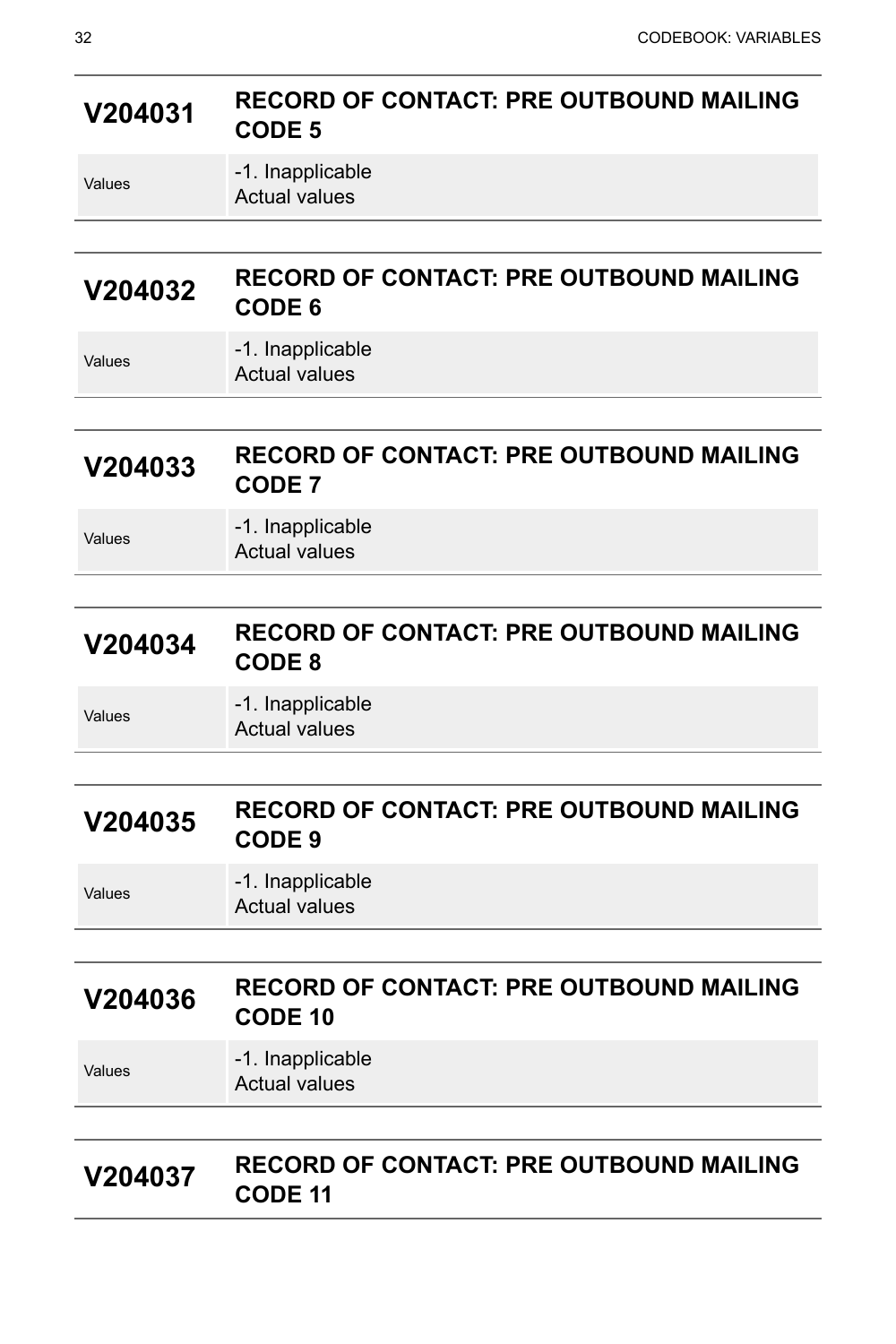| Values  | -1. Inapplicable<br><b>Actual values</b>                         |
|---------|------------------------------------------------------------------|
|         |                                                                  |
| V204038 | <b>RECORD OF CONTACT: PRE OUTBOUND MAILING</b><br><b>CODE 12</b> |
| Values  | -1. Inapplicable<br><b>Actual values</b>                         |
|         |                                                                  |
| V204039 | <b>RECORD OF CONTACT: PRE OUTBOUND MAILING</b><br><b>CODE 13</b> |
| Values  | -1. Inapplicable<br><b>Actual values</b>                         |
|         |                                                                  |
| V204040 | <b>RECORD OF CONTACT: PRE OUTBOUND MAILING</b><br><b>CODE 14</b> |
| Values  | -1. Inapplicable<br><b>Actual values</b>                         |
|         |                                                                  |
| V204041 | <b>RECORD OF CONTACT: PRE OUTBOUND MAILING</b><br><b>CODE 15</b> |
| Values  | -1. Inapplicable<br><b>Actual values</b>                         |
|         |                                                                  |
| V204042 | <b>RECORD OF CONTACT: PRE OUTBOUND MAILING</b><br><b>CODE 16</b> |
| Values  | -1. Inapplicable<br>Actual values                                |
|         |                                                                  |
| V204043 | <b>RECORD OF CONTACT: PRE OUTBOUND MAILING</b><br><b>CODE 17</b> |
| Values  | -1. Inapplicable<br><b>Actual values</b>                         |

<u> The Communication of the Communication of the Communication of the Communication of the Communication of the Co</u>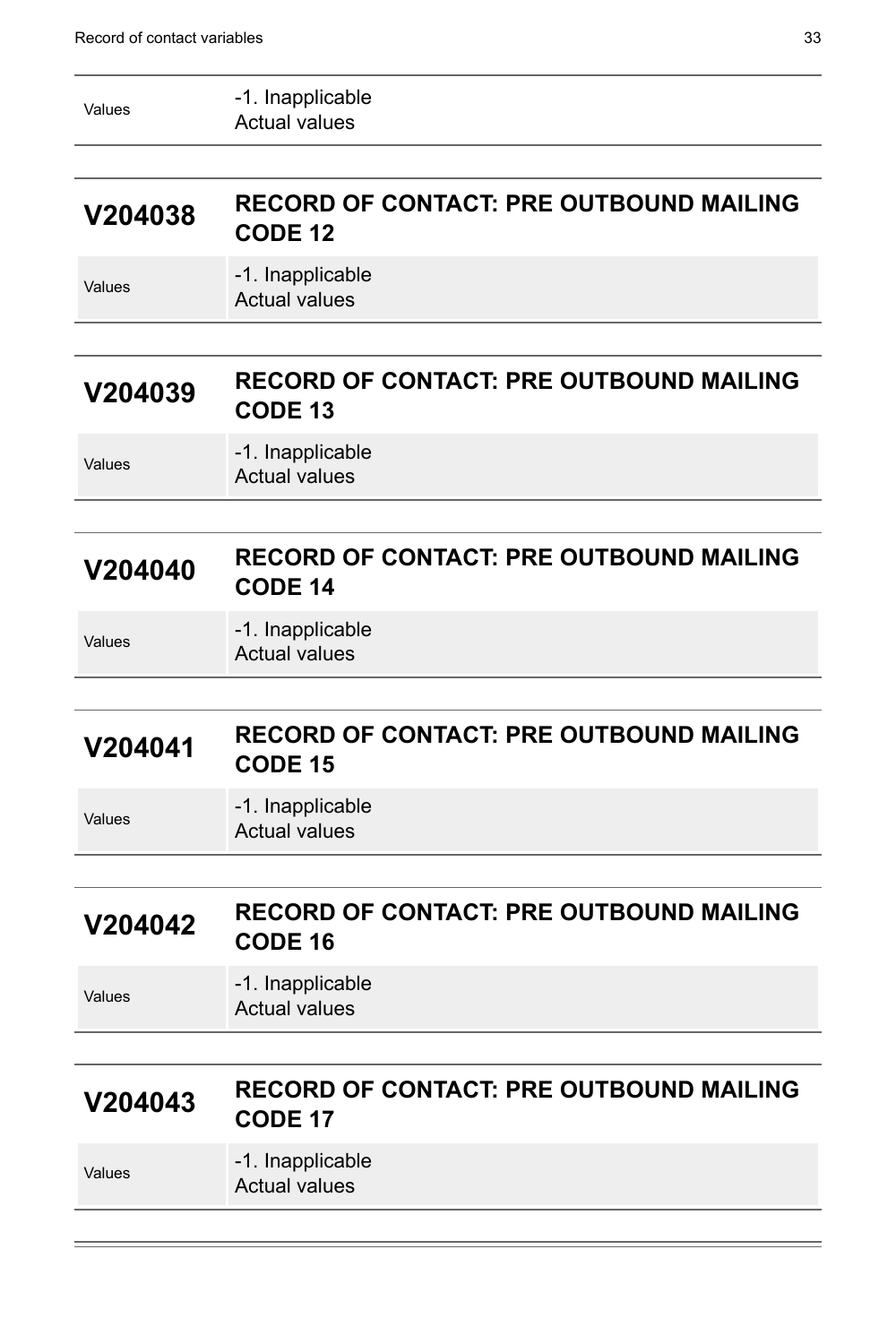# **V204044 RECORD OF CONTACT: PRE OUTBOUND MAILING CODE 18** Values -1. Inapplicable

Actual values

### **V204045 RECORD OF CONTACT: PRE OUTBOUND MAILING DATE 1**

| Values | -1. Inapplicable |
|--------|------------------|
|        | Date YYYYMMDD    |

#### **V204046 RECORD OF CONTACT: PRE OUTBOUND MAILING DATE 2**

Values -1. Inapplicable Date YYYYMMDD

#### **V204047 RECORD OF CONTACT: PRE OUTBOUND MAILING DATE 3**

Values -1. Inapplicable

Date YYYYMMDD

#### **V204048 RECORD OF CONTACT: PRE OUTBOUND MAILING DATE 4**

Values -1. Inapplicable Date YYYYMMDD

#### **V204049 RECORD OF CONTACT: PRE OUTBOUND MAILING DATE 5**

Values -1. Inapplicable Date YYYYMMDD

#### **V204050 RECORD OF CONTACT: PRE OUTBOUND MAILING DATE 6**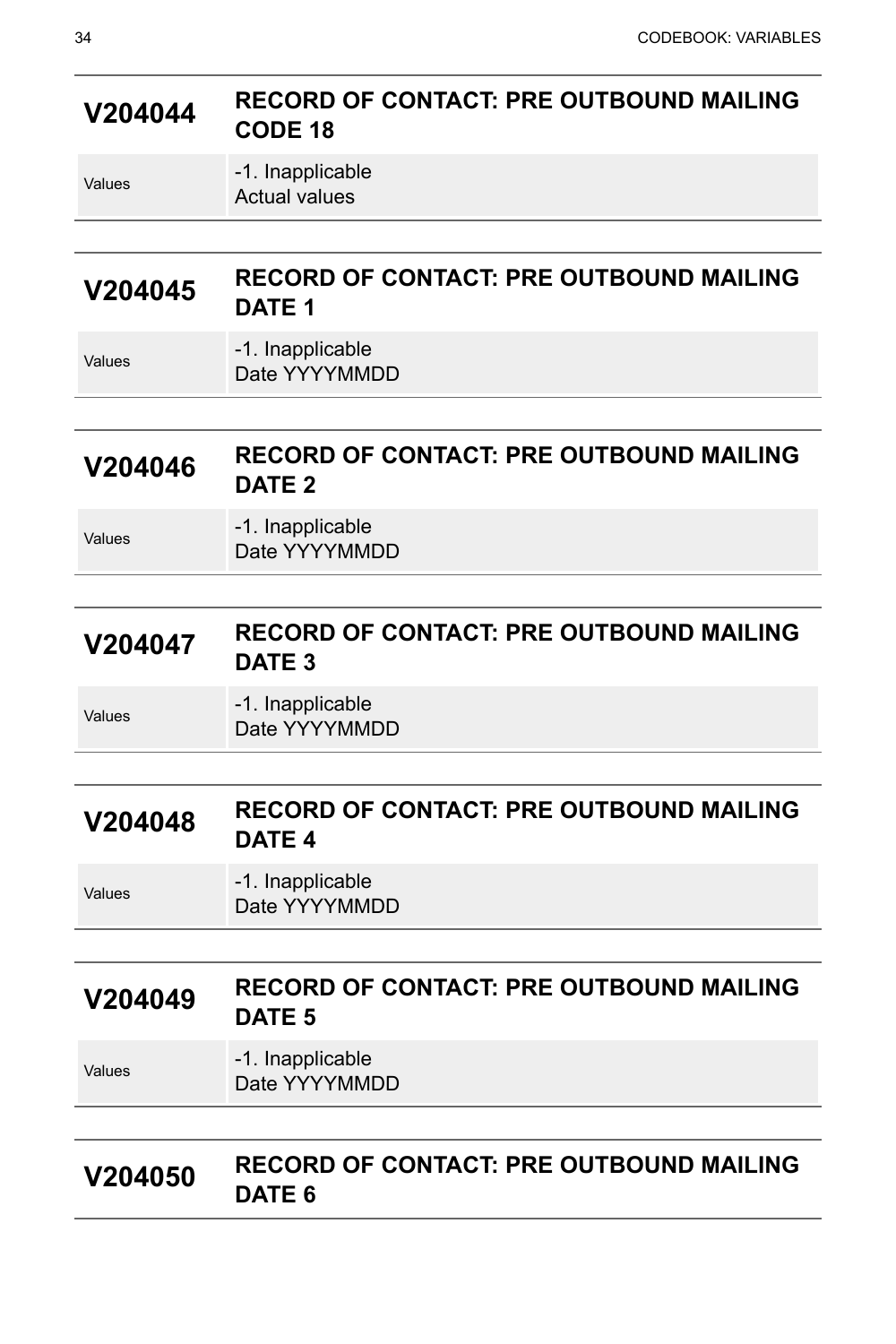| V204056 | <b>RECORD OF CONTACT: PRE OUTBOUND MAILING</b><br><b>DATE 12</b>     |
|---------|----------------------------------------------------------------------|
| Values  | -1. Inapplicable<br>Date YYYYMMDD                                    |
| V204055 | <b>RECORD OF CONTACT: PRE OUTBOUND MAILING</b><br>DATE <sub>11</sub> |
| Values  | -1. Inapplicable<br>Date YYYYMMDD                                    |
| V204054 | <b>RECORD OF CONTACT: PRE OUTBOUND MAILING</b><br>DATE <sub>10</sub> |
| Values  | -1. Inapplicable<br>Date YYYYMMDD                                    |
| V204053 | <b>RECORD OF CONTACT: PRE OUTBOUND MAILING</b><br>DATE <sub>9</sub>  |
|         | Date YYYYMMDD                                                        |
| Values  | DATE <sub>8</sub><br>-1. Inapplicable                                |
| V204052 | <b>RECORD OF CONTACT: PRE OUTBOUND MAILING</b>                       |
| Values  | -1. Inapplicable<br>Date YYYYMMDD                                    |
| V204051 | <b>RECORD OF CONTACT: PRE OUTBOUND MAILING</b><br>DATE <sub>7</sub>  |
| Values  | -1. Inapplicable<br>Date YYYYMMDD                                    |
|         |                                                                      |

Values -1. Inapplicable Date YYYYMMDD

Ė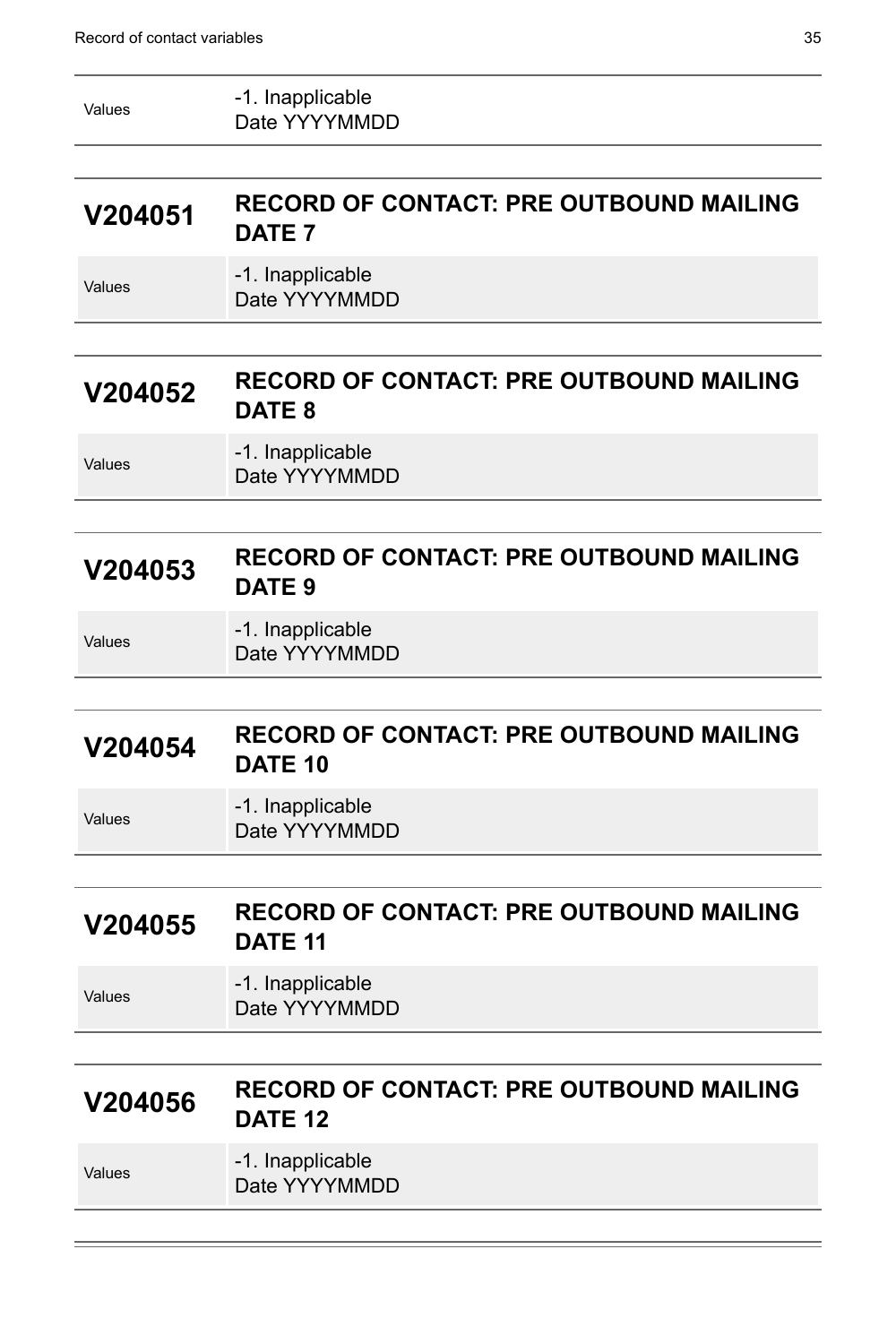#### **V204057 RECORD OF CONTACT: PRE OUTBOUND MAILING DATE 13**

Values -1. Inapplicable Date YYYYMMDD

#### **V204058 RECORD OF CONTACT: PRE OUTBOUND MAILING DATE 14**

| Values | -1. Inapplicable |
|--------|------------------|
|        | Date YYYYMMDD    |

#### **V204059 RECORD OF CONTACT: PRE OUTBOUND MAILING DATE 15**

Values -1. Inapplicable Date YYYYMMDD

#### **V204060 RECORD OF CONTACT: PRE OUTBOUND MAILING DATE 16**

Values -1. Inapplicable Date YYYYMMDD

#### **V204061 RECORD OF CONTACT: PRE OUTBOUND MAILING DATE 17**

Values -1. Inapplicable Date YYYYMMDD

#### **V204062 RECORD OF CONTACT: PRE OUTBOUND MAILING DATE 18**

Values -1. Inapplicable Date YYYYMMDD

#### **V204063 RECORD OF CONTACT: PRE OUTBOUND EMAIL DESCRIPTION 1**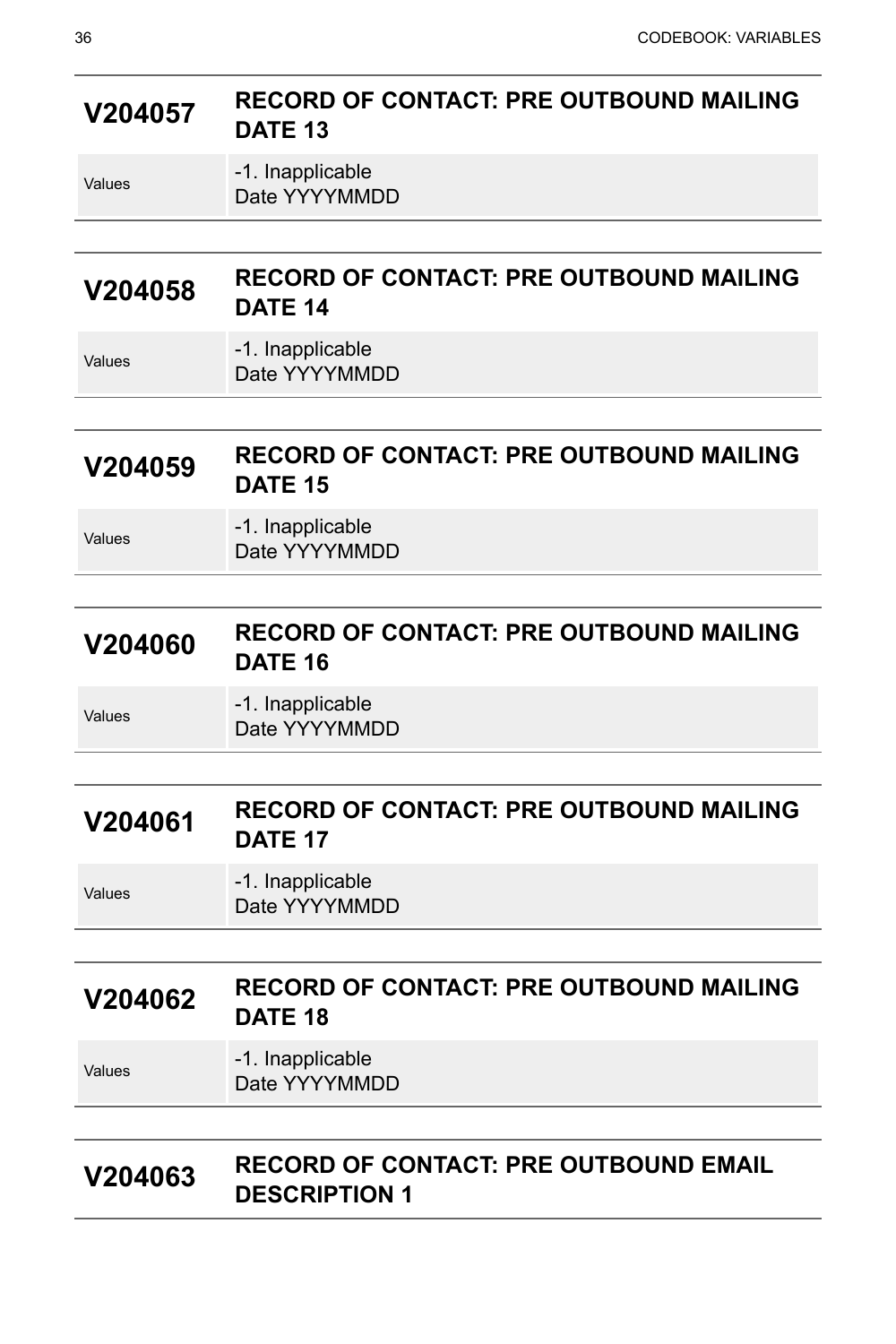| Values | -1. Inapplicable<br>Actual values |  |
|--------|-----------------------------------|--|
|        |                                   |  |

#### **V204064 RECORD OF CONTACT: PRE OUTBOUND EMAIL DESCRIPTION 2**

Values -1. Inapplicable Actual values

#### **V204065 RECORD OF CONTACT: PRE OUTBOUND EMAIL DESCRIPTION 3**

Values -1. Inapplicable Actual values

#### **V204066 RECORD OF CONTACT: PRE OUTBOUND EMAIL DESCRIPTION 4**

Values -1. Inapplicable Actual values

#### **V204067 RECORD OF CONTACT: PRE OUTBOUND EMAIL DESCRIPTION 5**

Values -1. Inapplicable Actual values

#### **V204068 RECORD OF CONTACT: PRE OUTBOUND EMAIL DESCRIPTION 6**

Values **-1.** Inapplicable Actual values

#### **V204069 RECORD OF CONTACT: PRE OUTBOUND EMAIL DESCRIPTION 7**

Values -1. Inapplicable Actual values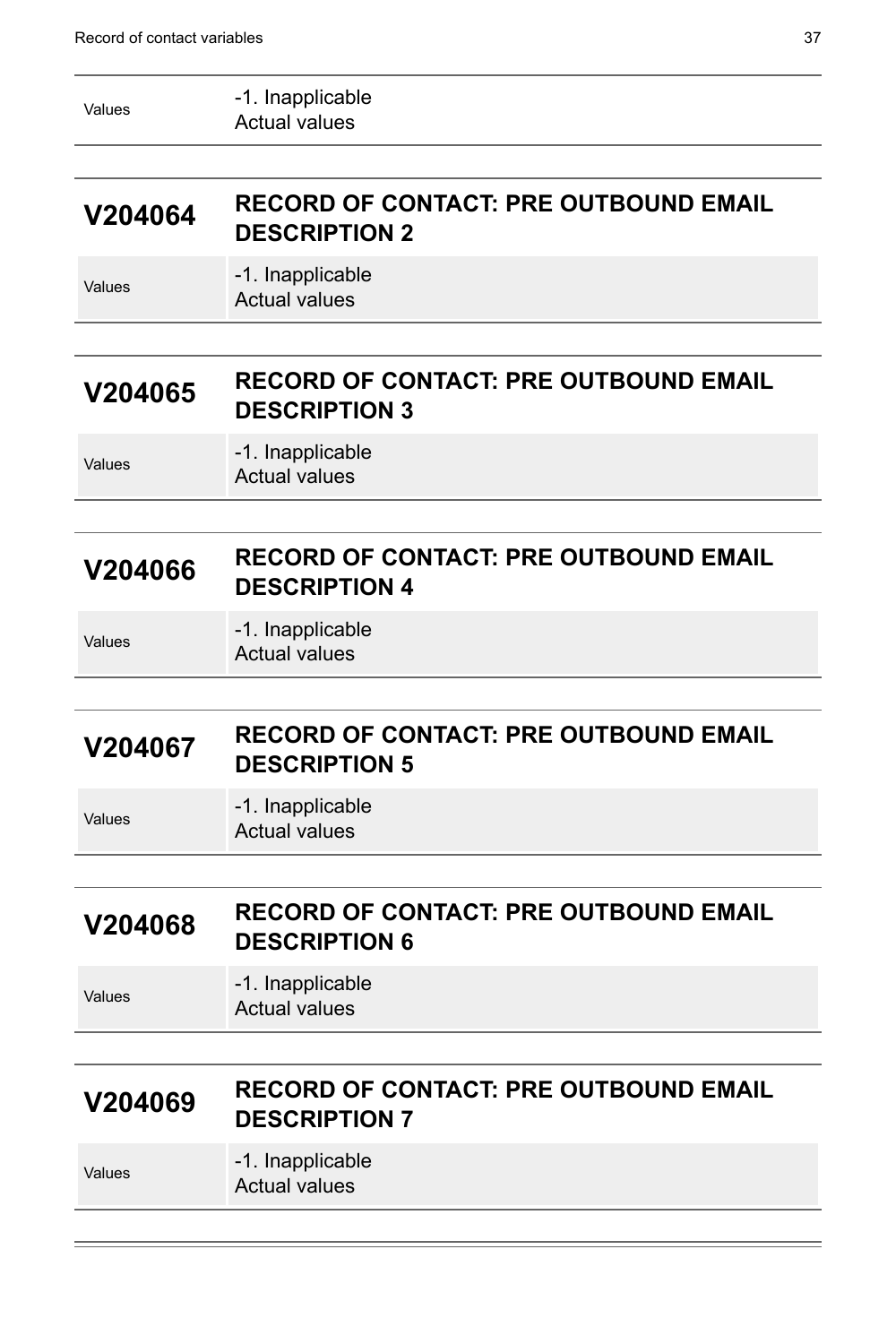# **V204070 RECORD OF CONTACT: PRE OUTBOUND EMAIL CODE 1**

| Values |  |
|--------|--|
|--------|--|

-1. Inapplicable Actual values

### **V204071 RECORD OF CONTACT: PRE OUTBOUND EMAIL CODE 2**

Values -1. Inapplicable Actual values

### **V204072 RECORD OF CONTACT: PRE OUTBOUND EMAIL CODE 3**

Values **-1.** Inapplicable Actual values

#### **V204073 RECORD OF CONTACT: PRE OUTBOUND EMAIL CODE 4**

Values -1. Inapplicable Actual values

#### **V204074 RECORD OF CONTACT: PRE OUTBOUND EMAIL CODE 5**

Values -1. Inapplicable Actual values

#### **V204075 RECORD OF CONTACT: PRE OUTBOUND EMAIL CODE 6**

Values -1. Inapplicable Actual values

#### **V204076 RECORD OF CONTACT: PRE OUTBOUND EMAIL CODE 7**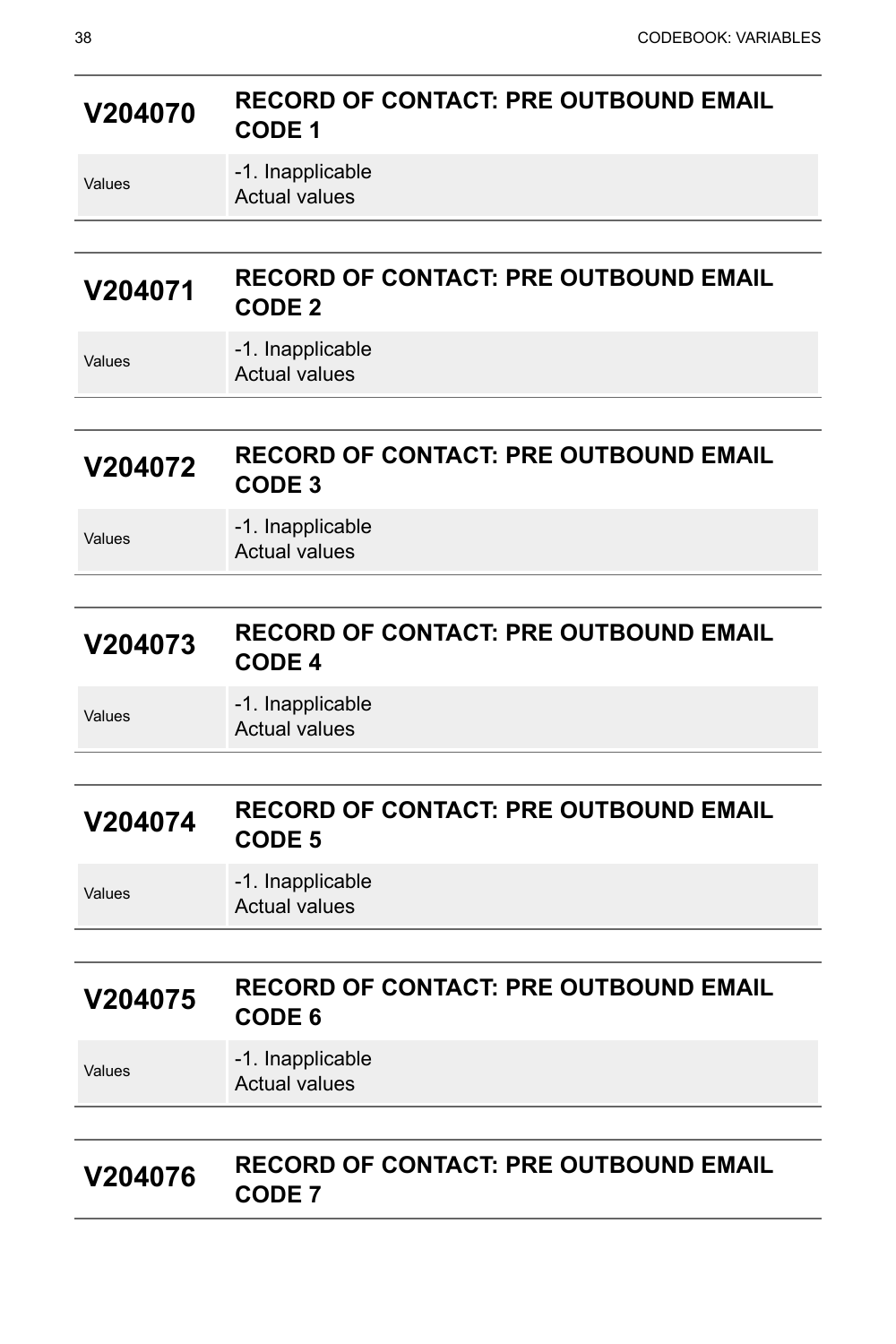| Values  | -1. Inapplicable<br><b>Actual values</b>                            |
|---------|---------------------------------------------------------------------|
|         |                                                                     |
| V204077 | <b>RECORD OF CONTACT: PRE OUTBOUND MAILING</b><br>DATE <sub>1</sub> |
| Values  | -1. Inapplicable<br>Date YYYYMMDD                                   |
|         |                                                                     |
| V204078 | <b>RECORD OF CONTACT: PRE OUTBOUND MAILING</b><br>DATE <sub>2</sub> |
| Values  | -1. Inapplicable<br>Date YYYYMMDD                                   |
|         |                                                                     |
| V204079 | <b>RECORD OF CONTACT: PRE OUTBOUND MAILING</b><br>DATE <sub>3</sub> |
| Values  | -1. Inapplicable<br>Date YYYYMMDD                                   |
|         |                                                                     |
| V204080 | <b>RECORD OF CONTACT: PRE OUTBOUND MAILING</b><br>DATE <sub>4</sub> |
| Values  | -1. Inapplicable<br>Date YYYYMMDD                                   |
|         |                                                                     |
| V204081 | <b>RECORD OF CONTACT: PRE OUTBOUND MAILING</b><br>DATE <sub>5</sub> |
| Values  | -1. Inapplicable<br>Date YYYYMMDD                                   |
|         |                                                                     |
| V204082 | <b>RECORD OF CONTACT: PRE OUTBOUND MAILING</b><br>DATE <sub>6</sub> |
| Values  | -1. Inapplicable<br>Date YYYYMMDD                                   |
|         |                                                                     |

<u> Electronic de la contrada de la contrada de la contrada de la contrada de la contrada de la contrada de la c</u>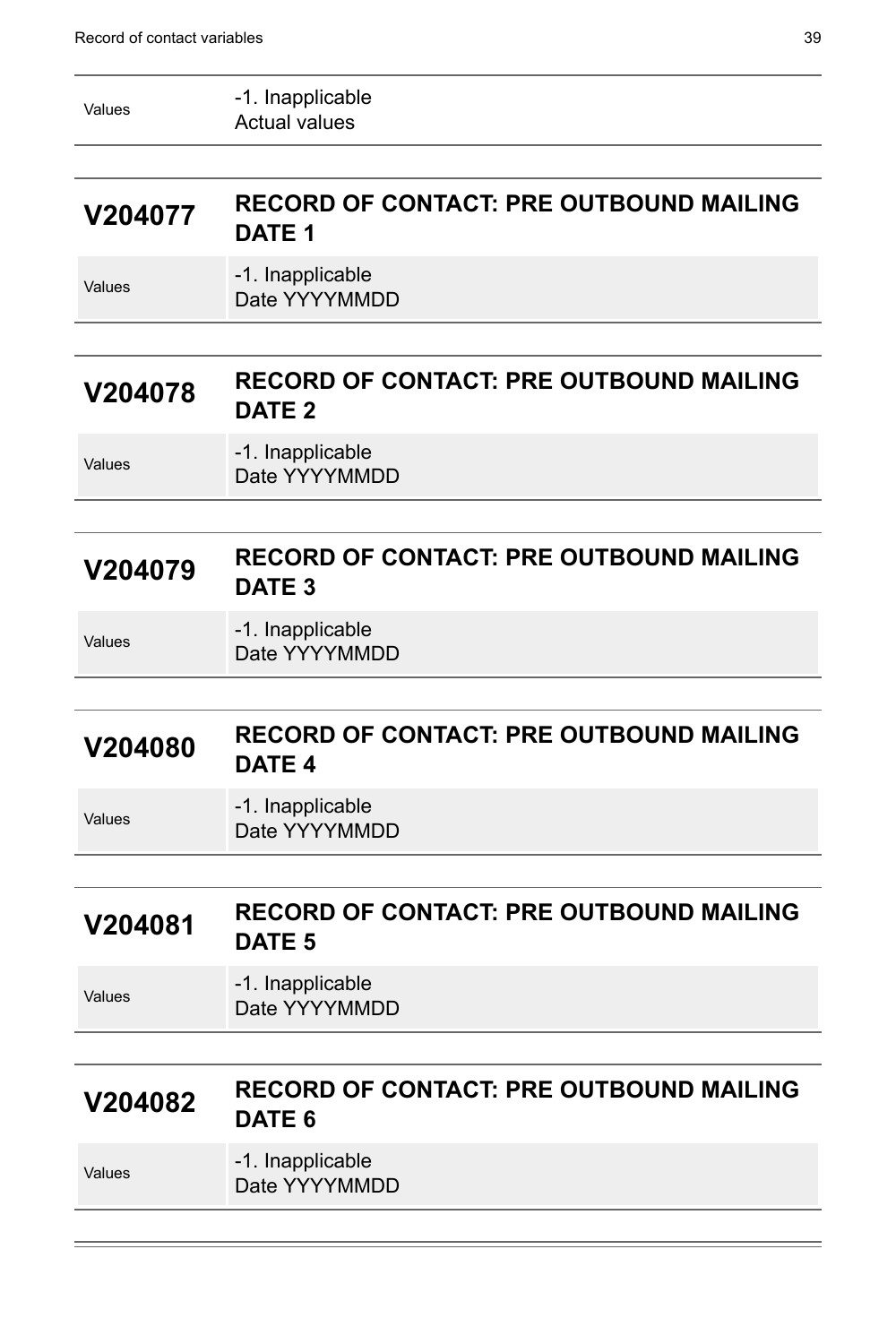| V204083 | <b>RECORD OF CONTACT: PRE OUTBOUND MAILING</b> |
|---------|------------------------------------------------|
|         | DATE 7                                         |

Values -1. Inapplicable Date YYYYMMDD

#### **V204084 RECORD OF CONTACT: POST OUTBOUND MAILING DESCRIPTION 1**

Values -1. Inapplicable Actual values

### **V204085 RECORD OF CONTACT: POST OUTBOUND MAILING DESCRIPTION 2**

Values **-1.** Inapplicable Actual values

#### **V204086 RECORD OF CONTACT: POST OUTBOUND MAILING DESCRIPTION 3**

Values -1. Inapplicable Actual values

#### **V204087 RECORD OF CONTACT: POST OUTBOUND MAILING DESCRIPTION 4**

Values -1. Inapplicable Actual values

#### **V204088 RECORD OF CONTACT: POST OUTBOUND MAILING DESCRIPTION 5**

Values -1. Inapplicable Actual values

#### **V204089 RECORD OF CONTACT: POST OUTBOUND MAILING DESCRIPTION 6**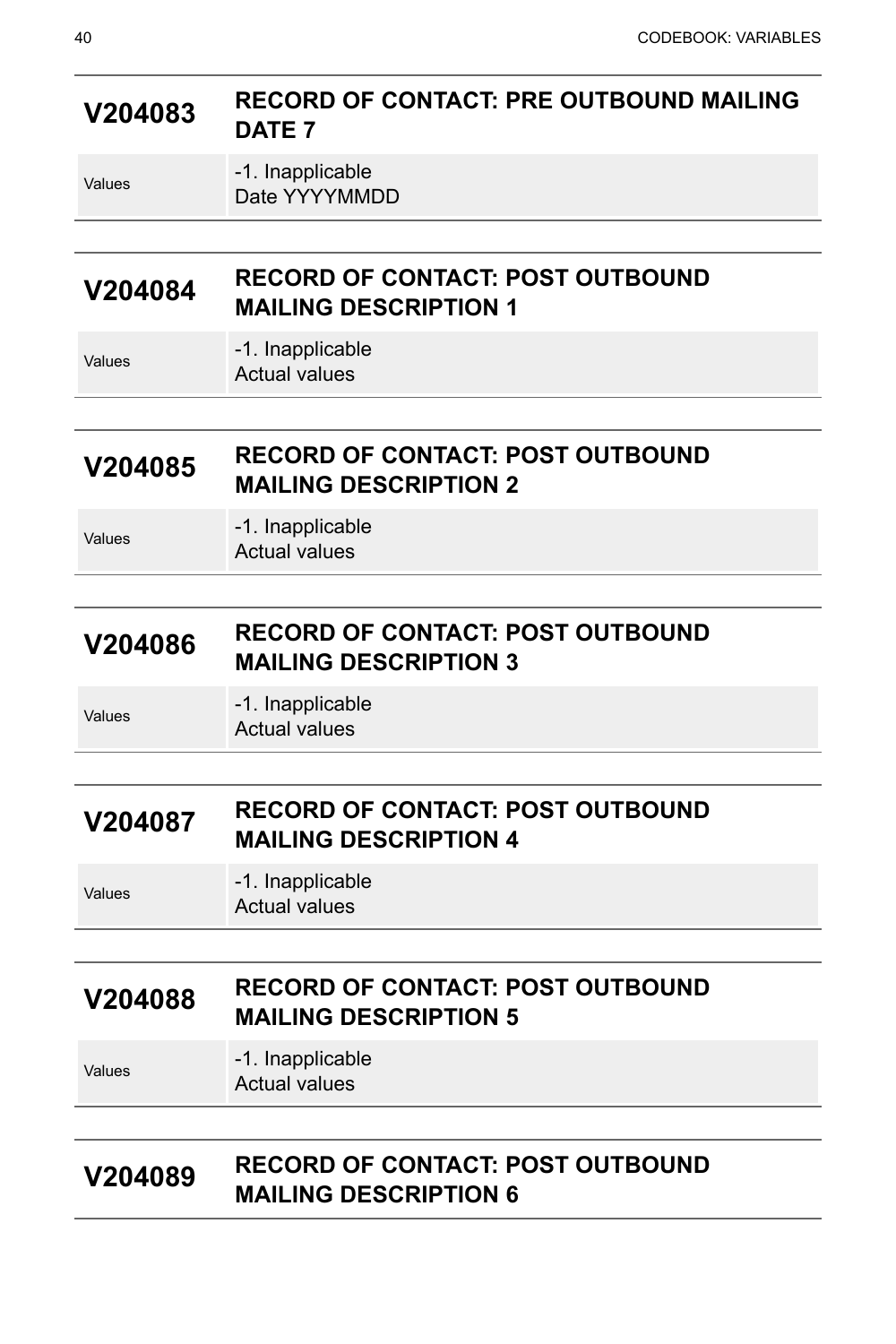| Values  | -1. Inapplicable<br><b>Actual values</b>                         |
|---------|------------------------------------------------------------------|
| V204090 | <b>RECORD OF CONTACT: POST OUTBOUND</b><br><b>MAILING CODE 1</b> |
| Values  | -1. Inapplicable<br><b>Actual values</b>                         |
|         |                                                                  |
| V204091 | <b>RECORD OF CONTACT: POST OUTBOUND</b><br><b>MAILING CODE 2</b> |
| Values  | -1. Inapplicable<br><b>Actual values</b>                         |
|         |                                                                  |
| V204092 | <b>RECORD OF CONTACT: POST OUTBOUND</b><br><b>MAILING CODE 3</b> |
| Values  | -1. Inapplicable<br><b>Actual values</b>                         |
|         |                                                                  |
| V204093 | <b>RECORD OF CONTACT: POST OUTBOUND</b><br><b>MAILING CODE 4</b> |
| Values  | -1. Inapplicable<br><b>Actual values</b>                         |
|         |                                                                  |
| V204094 | <b>RECORD OF CONTACT: POST OUTBOUND</b><br><b>MAILING CODE 5</b> |
| Values  | -1. Inapplicable<br><b>Actual values</b>                         |
|         |                                                                  |
| V204095 | <b>RECORD OF CONTACT: POST OUTBOUND</b><br><b>MAILING CODE 6</b> |
| Values  | -1. Inapplicable<br><b>Actual values</b>                         |

<u> Electronic de la contrada de la contrada de la contrada de la contrada de la contrada de la contrada de la c</u>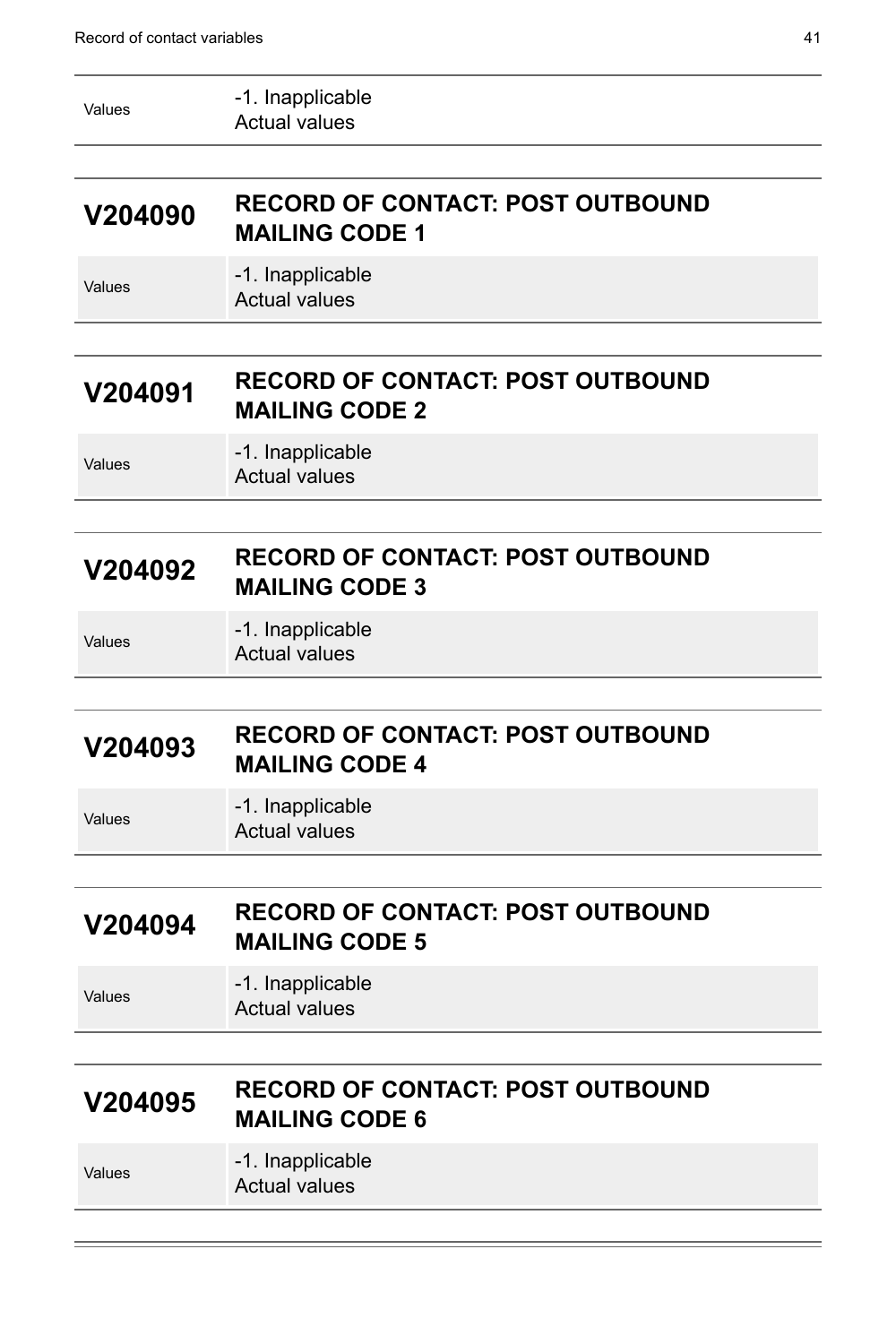#### **V204096 RECORD OF CONTACT: POST OUTBOUND MAILING DATE 1**

#### -1. Inapplicable Date YYYYMMDD

#### **V204097 RECORD OF CONTACT: POST OUTBOUND MAILING DATE 2**

| Values | -1. Inapplicable |
|--------|------------------|
|        | Date YYYYMMDD    |

#### **V204098 RECORD OF CONTACT: POST OUTBOUND MAILING DATE 3**

Values **-1.** Inapplicable Date YYYYMMDD

#### **V204099 RECORD OF CONTACT: POST OUTBOUND MAILING DATE 4**

Values -1. Inapplicable Date YYYYMMDD

#### **V204100 RECORD OF CONTACT: POST OUTBOUND MAILING DATE 5**

Values -1. Inapplicable Date YYYYMMDD

#### **V204101 RECORD OF CONTACT: POST OUTBOUND MAILING DATE 6**

Values -1. Inapplicable Date YYYYMMDD

#### **V204102 RECORD OF CONTACT: POST OUTBOUND EMAIL DESCRIPTION 1**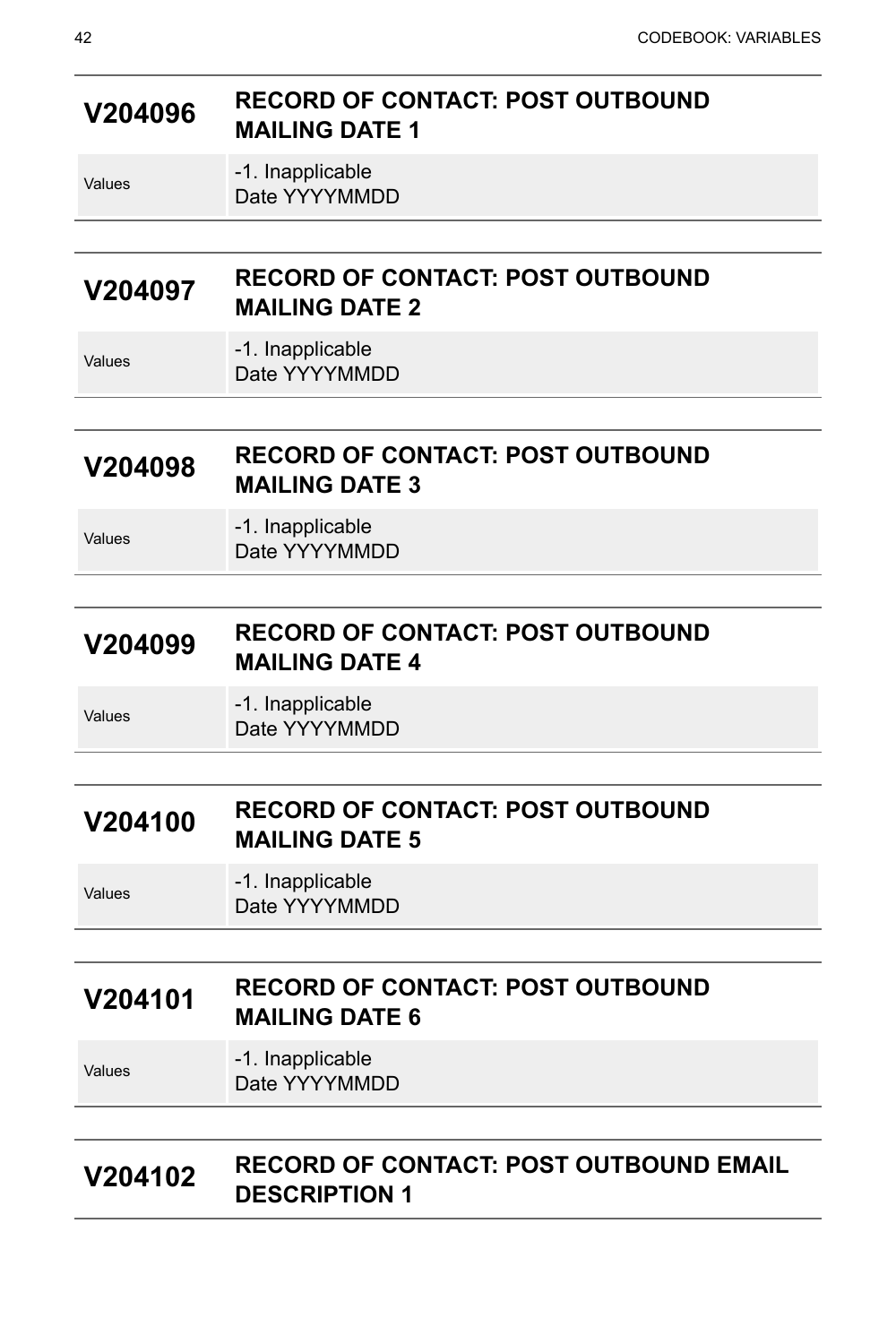| Values | -1. Inapplicable<br>Actual values |
|--------|-----------------------------------|
|--------|-----------------------------------|

#### **V204103 RECORD OF CONTACT: POST OUTBOUND EMAIL DESCRIPTION 2**

Values -1. Inapplicable Actual values

#### **V204104 RECORD OF CONTACT: POST OUTBOUND EMAIL DESCRIPTION 3**

Values -1. Inapplicable Actual values

#### **V204105 RECORD OF CONTACT: POST OUTBOUND EMAIL DESCRIPTION 4**

Values -1. Inapplicable Actual values

#### **V204106 RECORD OF CONTACT: POST OUTBOUND EMAIL DESCRIPTION 5**

Values -1. Inapplicable Actual values

#### **V204107 RECORD OF CONTACT: POST OUTBOUND EMAIL DESCRIPTION 6**

Values -1. Inapplicable Actual values

#### **V204108 RECORD OF CONTACT: POST OUTBOUND EMAIL DESCRIPTION 7**

Values -1. Inapplicable Actual values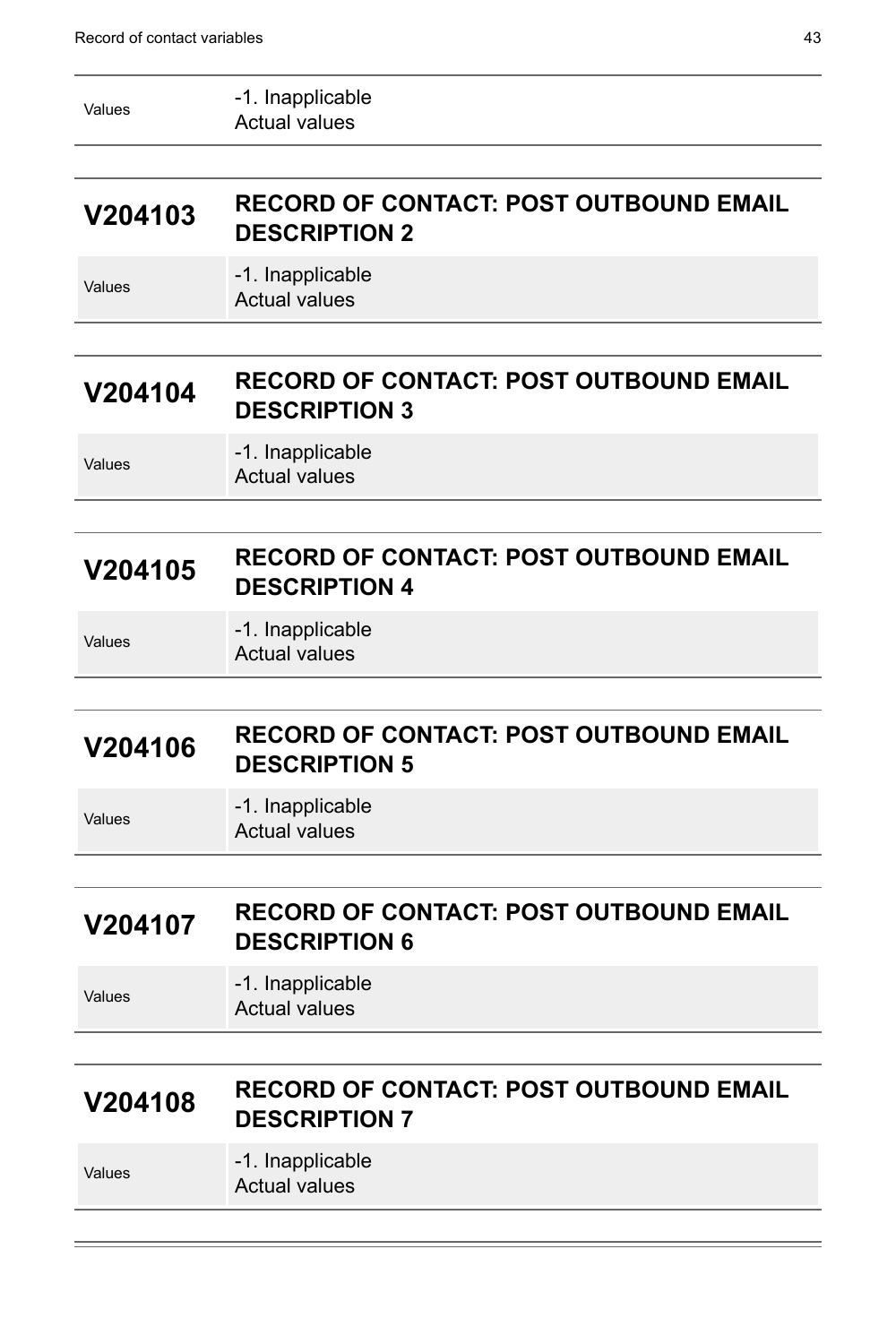# **V204109 RECORD OF CONTACT: POST OUTBOUND EMAIL CODE 1**

Values -1. Inapplicable Actual values

#### **V204110 RECORD OF CONTACT: POST OUTBOUND EMAIL CODE 2**

| Values | -1. Inapplicable     |
|--------|----------------------|
|        | <b>Actual values</b> |

#### **V204111 RECORD OF CONTACT: POST OUTBOUND EMAIL CODE 3**

Values **-1.** Inapplicable Actual values

#### **V204112 RECORD OF CONTACT: POST OUTBOUND EMAIL CODE 4**

Values -1. Inapplicable Actual values

#### **V204113 RECORD OF CONTACT: POST OUTBOUND EMAIL CODE 5**

Values -1. Inapplicable Actual values

#### **V204114 RECORD OF CONTACT: POST OUTBOUND EMAIL CODE 6**

Values -1. Inapplicable Actual values

### **V204115 RECORD OF CONTACT: POST OUTBOUND EMAIL CODE 7**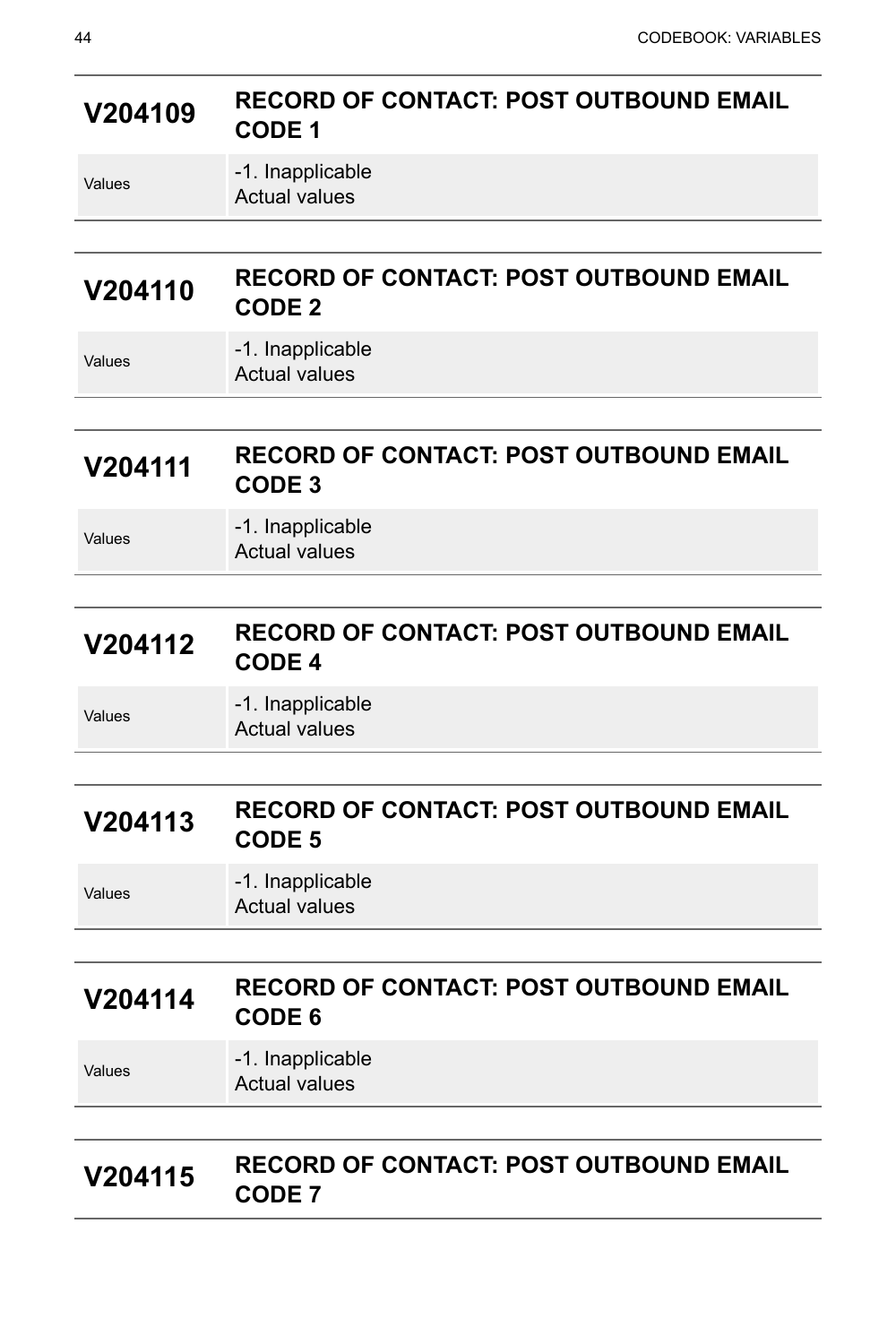| Values  | -1. Inapplicable<br><b>Actual values</b>                         |
|---------|------------------------------------------------------------------|
|         |                                                                  |
| V204116 | <b>RECORD OF CONTACT: POST OUTBOUND</b><br><b>MAILING DATE 1</b> |
| Values  | -1. Inapplicable<br>Date YYYYMMDD                                |
|         |                                                                  |
| V204117 | <b>RECORD OF CONTACT: POST OUTBOUND</b><br><b>MAILING DATE 2</b> |
| Values  | -1. Inapplicable<br>Date YYYYMMDD                                |
|         |                                                                  |
| V204118 | <b>RECORD OF CONTACT: POST OUTBOUND</b><br><b>MAILING DATE 3</b> |
| Values  | -1. Inapplicable<br>Date YYYYMMDD                                |
|         |                                                                  |
|         |                                                                  |
| V204119 | <b>RECORD OF CONTACT: POST OUTBOUND</b><br><b>MAILING DATE 4</b> |
| Values  | -1. Inapplicable<br>Date YYYYMMDD                                |
|         |                                                                  |
| V204120 | <b>RECORD OF CONTACT: POST OUTBOUND</b><br><b>MAILING DATE 5</b> |
| Values  | -1. Inapplicable<br>Date YYYYMMDD                                |
|         |                                                                  |
| V204121 | <b>RECORD OF CONTACT: POST OUTBOUND</b><br><b>MAILING DATE 6</b> |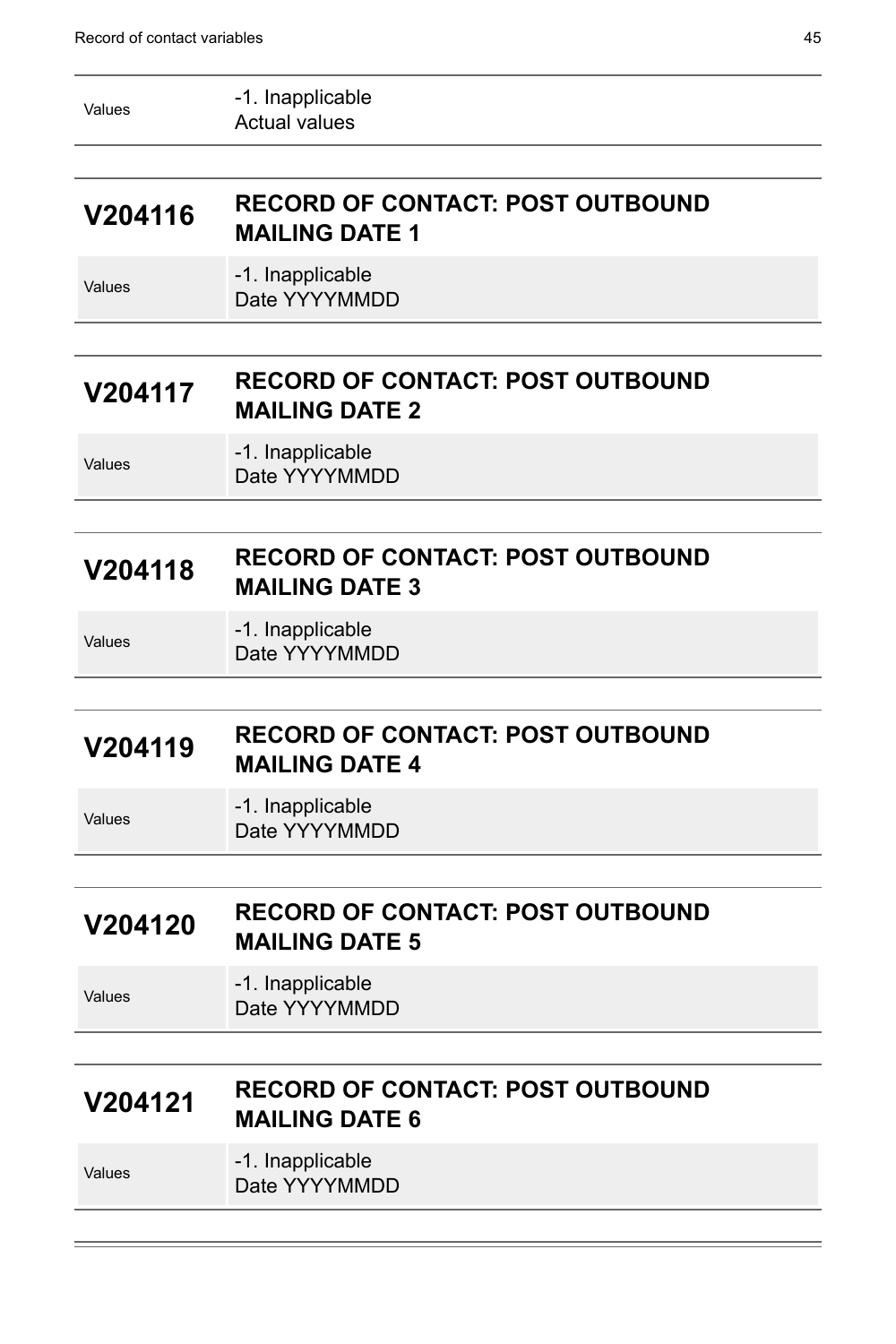| V204122 | <b>RECORD OF CONTACT: POST OUTBOUND</b><br><b>MAILING DATE 7</b>                        |
|---------|-----------------------------------------------------------------------------------------|
| Values  | -1. Inapplicable<br>Date YYYYMMDD                                                       |
|         |                                                                                         |
| V204123 | <b>RECORD OF CONTACT: PRE TOTAL INBOUND</b><br><b>EMAILS</b>                            |
| Values  | Values: 0-4                                                                             |
|         |                                                                                         |
| V204124 | <b>RECORD OF CONTACT: PRE TOTAL INBOUND</b><br><b>PHONE CALLS</b>                       |
| Values  | Values: 0-5                                                                             |
|         |                                                                                         |
| V204125 | <b>RECORD OF CONTACT: POST TOTAL INBOUND</b><br><b>EMAILS</b>                           |
| Values  | Values: 0-4                                                                             |
|         |                                                                                         |
| V204126 | <b>RECORD OF CONTACT: POST TOTAL INBOUND</b><br><b>PHONE CALLS</b>                      |
| Values  | Values: 0-2                                                                             |
|         |                                                                                         |
| V204127 | <b>RECORD OF CONTACT: PRE INBOUND PHONE</b><br><b>CONTACT SUMMARY 1</b>                 |
| Values  | -1. Inapplicable<br><b>Actual values</b>                                                |
|         |                                                                                         |
| V204128 | <b>RECORD OF CONTACT: RESTRICTED: PRE</b><br><b>INBOUND PHONE CONTACT DESCRIPTION 1</b> |
| Values  | -3. Restricted access                                                                   |
|         |                                                                                         |
|         | CODD OF CONTACT, DDF INDOUND DUONE                                                      |

#### **V204129 RECORD OF CONTACT: PRE INBOUND PHONE CONTACT DATE 1**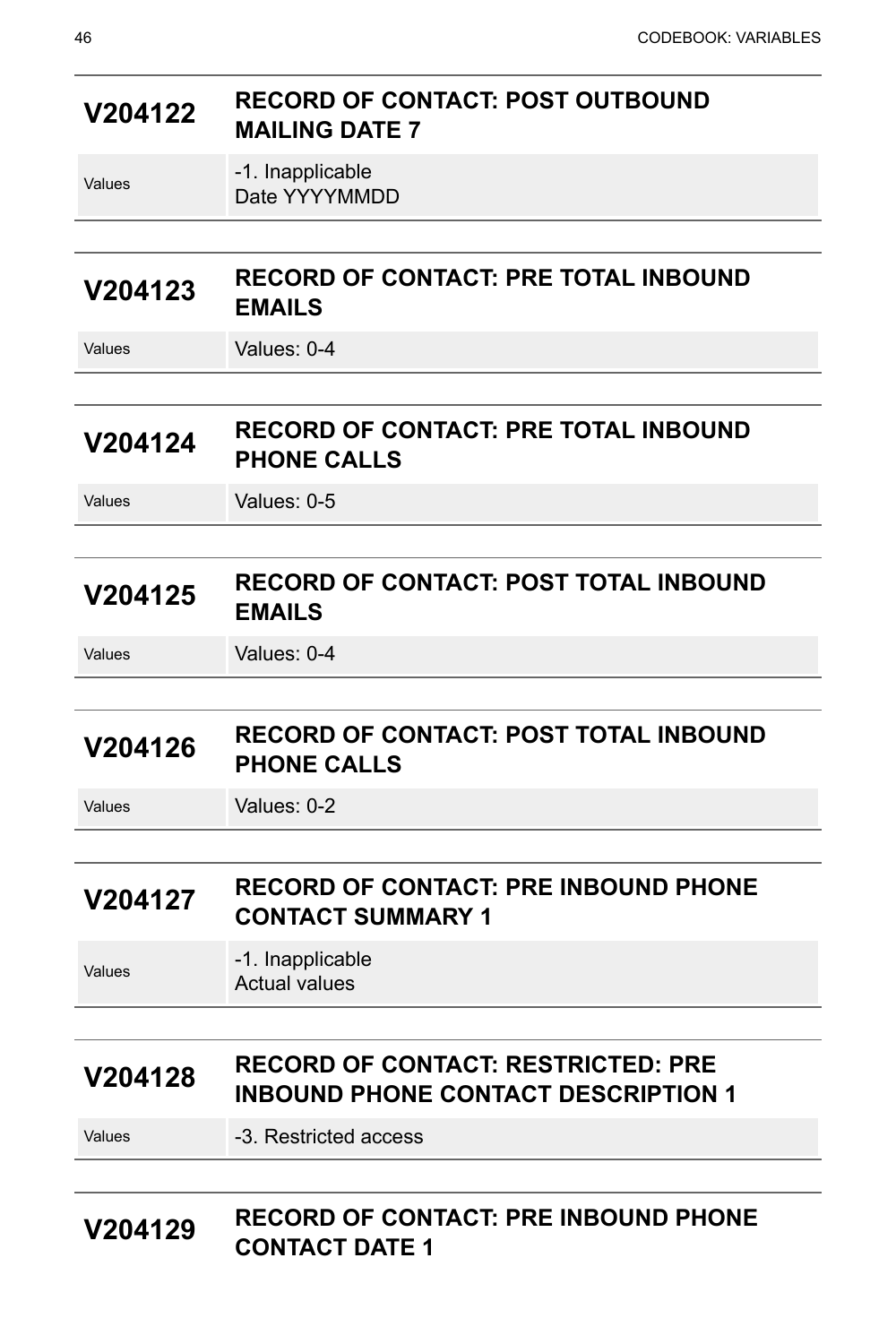| Values  | -1. Inapplicable<br>Date YYYYMMDD                                                       |
|---------|-----------------------------------------------------------------------------------------|
|         |                                                                                         |
| V204130 | <b>RECORD OF CONTACT: PRE INBOUND PHONE</b><br><b>CONTACT TAG 1</b>                     |
| Values  | -1. Inapplicable<br><b>Actual values</b>                                                |
|         |                                                                                         |
| V204131 | <b>RECORD OF CONTACT: PRE INBOUND PHONE</b><br><b>CONTACT SUMMARY 2</b>                 |
| Values  | -1. Inapplicable<br><b>Actual values</b>                                                |
|         |                                                                                         |
| V204132 | <b>RECORD OF CONTACT: RESTRICTED: PRE</b><br><b>INBOUND PHONE CONTACT DESCRIPTION 2</b> |
| Values  | -3. Restricted access                                                                   |
|         |                                                                                         |
| V204133 | <b>RECORD OF CONTACT: PRE INBOUND PHONE</b><br><b>CONTACT DATE 2</b>                    |
| Values  | -1. Inapplicable<br>Date YYYYMMDD                                                       |
|         |                                                                                         |
| V204134 | <b>RECORD OF CONTACT: PRE INBOUND PHONE</b><br><b>CONTACT TAG 2</b>                     |
| Values  | -1. Inapplicable<br><b>Actual values</b>                                                |
|         |                                                                                         |
| V204135 | <b>RECORD OF CONTACT: PRE INBOUND PHONE</b><br><b>CONTACT SUMMARY 3</b>                 |
| Values  | -1. Inapplicable<br><b>Actual values</b>                                                |
|         |                                                                                         |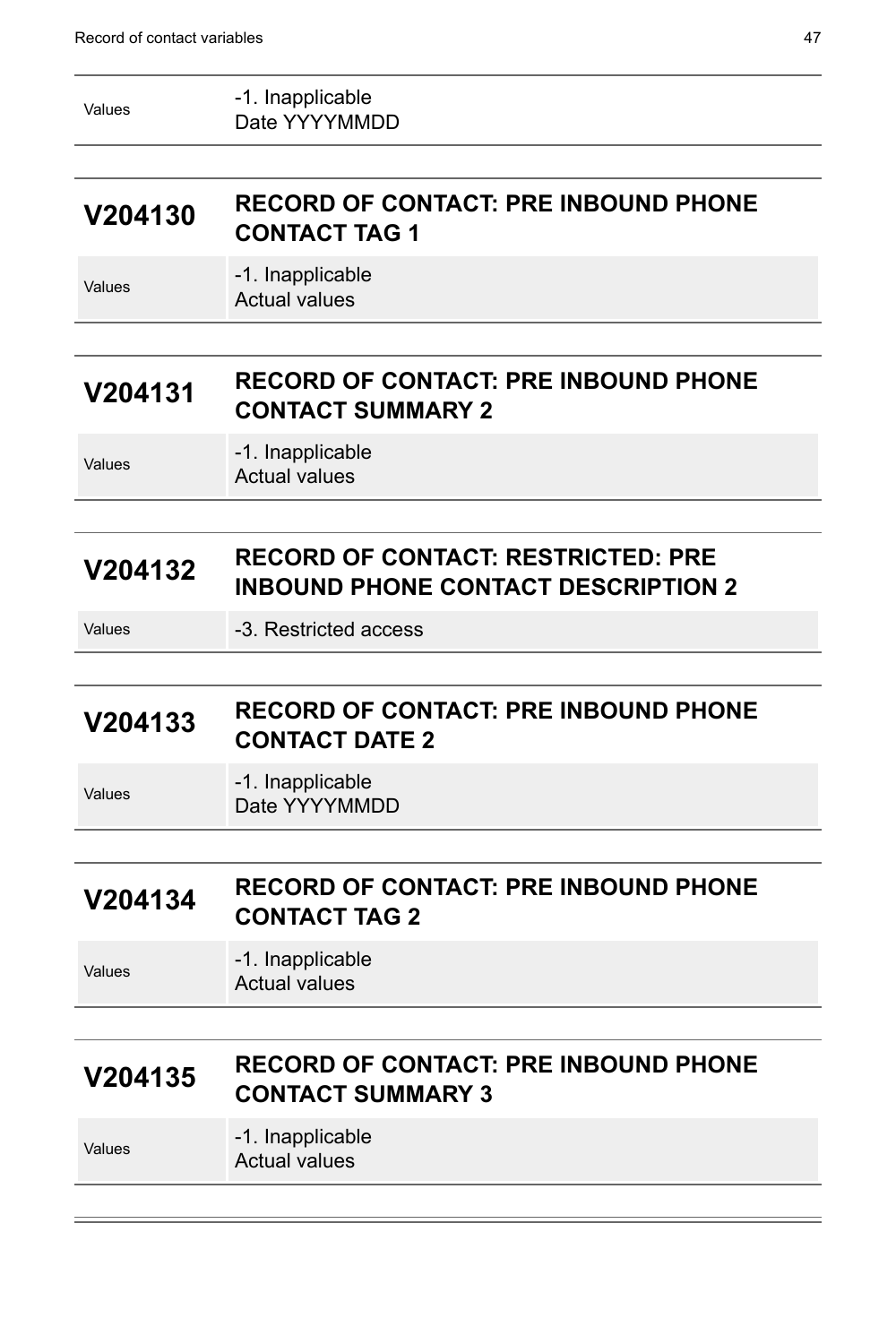#### **V204136 RECORD OF CONTACT: RESTRICTED: PRE INBOUND PHONE CONTACT DESCRIPTION 3**

Values -3. Restricted access

# **V204137 RECORD OF CONTACT: PRE INBOUND PHONE CONTACT DATE 3**

Values -1. Inapplicable Date YYYYMMDD

#### **V204138 RECORD OF CONTACT: PRE INBOUND PHONE CONTACT TAG 3**

Values -1. Inapplicable Actual values

#### **V204139 RECORD OF CONTACT: PRE INBOUND PHONE CONTACT SUMMARY 4**

Values **-1.** Inapplicable Actual values

# **V204140 RECORD OF CONTACT: RESTRICTED: PRE INBOUND PHONE CONTACT DESCRIPTION 4**

Values -3. Restricted access

# **V204141 RECORD OF CONTACT: PRE INBOUND PHONE CONTACT DATE 4**

Values -1. Inapplicable Date YYYYMMDD

#### **V204142 RECORD OF CONTACT: PRE INBOUND PHONE CONTACT TAG 4**

Values -1. Inapplicable Actual values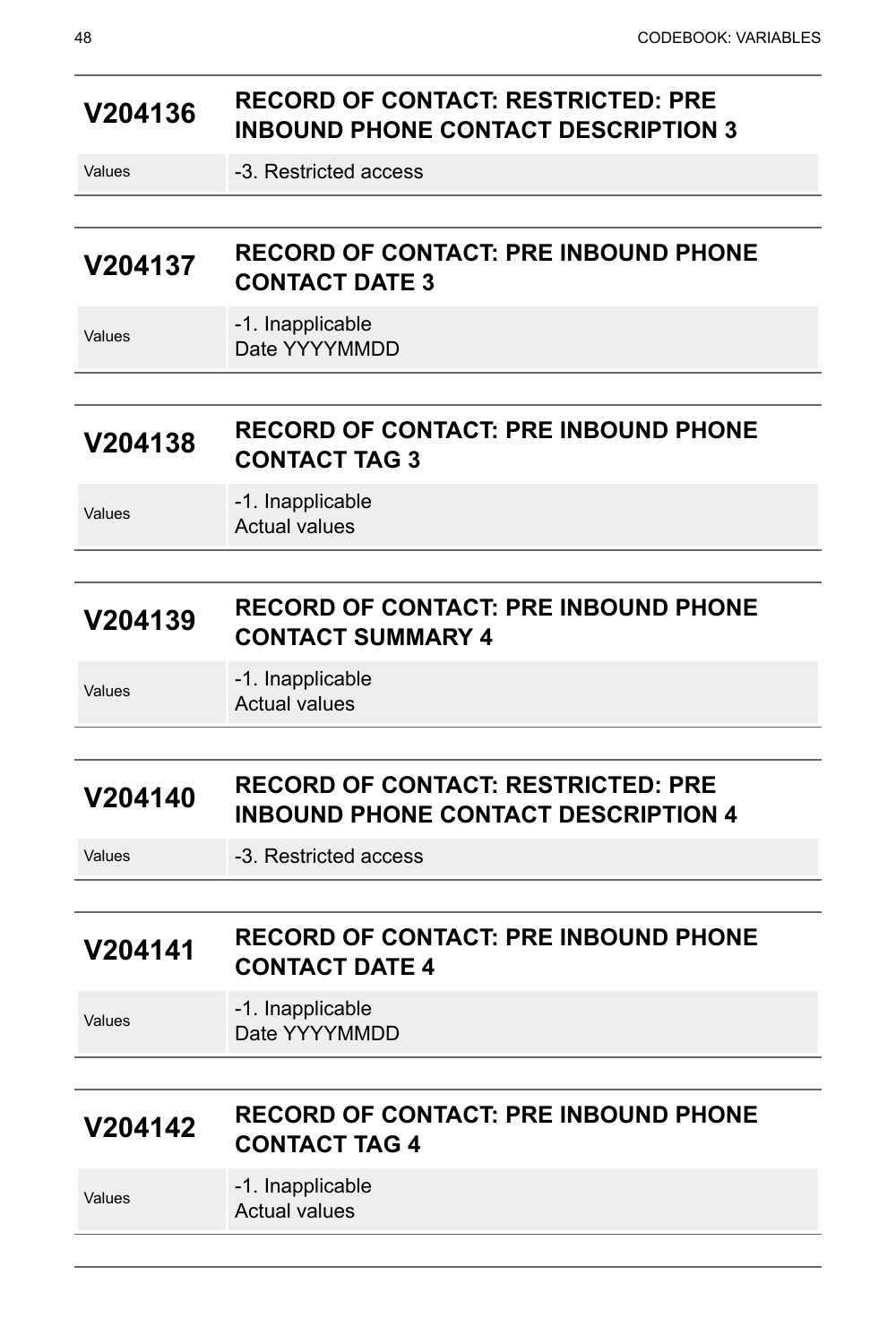# **V204143 RECORD OF CONTACT: PRE INBOUND PHONE CONTACT SUMMARY 5** Values -1. Inapplicable Actual values **V204144 RECORD OF CONTACT: RESTRICTED: PRE INBOUND PHONE CONTACT DESCRIPTION 5** Values -3. Restricted access **V204145 RECORD OF CONTACT: PRE INBOUND PHONE CONTACT DATE 5** Values -1. Inapplicable Date YYYYMMDD **V204146 RECORD OF CONTACT: PRE INBOUND PHONE CONTACT TAG 5** Values **-1.** Inapplicable Actual values **V204147 RECORD OF CONTACT: PRE INBOUND EMAIL CONTACT SUMMARY 1** Values -1. Inapplicable Actual values **V204148 RECORD OF CONTACT: RESTRICTED: PRE INBOUND EMAIL CONTACT DESCRIPTION 1** Values -3. Restricted access **V204149 RECORD OF CONTACT: PRE INBOUND EMAIL CONTACT DATE 1** Values -1. Inapplicable Date YYYYMMDD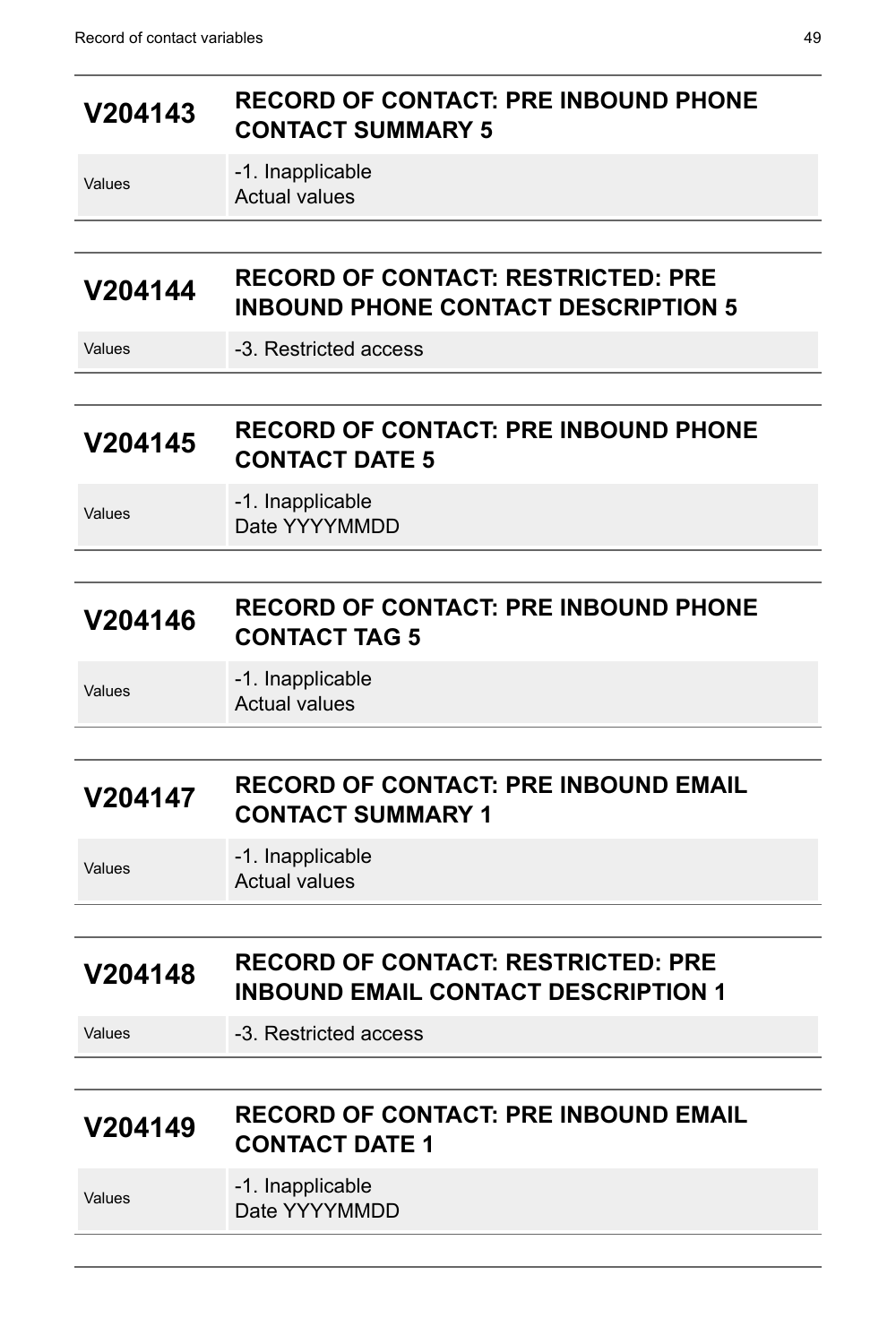#### **V204150 RECORD OF CONTACT: PRE INBOUND EMAIL CONTACT SUMMARY 2**

-1. Inapplicable Actual values

**V204151 RECORD OF CONTACT: RESTRICTED: PRE INBOUND EMAIL CONTACT DESCRIPTION 2**

Values -1. Inapplicable Actual values

### **V204152 RECORD OF CONTACT: PRE INBOUND EMAIL CONTACT DATE 2**

Values **-1.** Inapplicable Date YYYYMMDD

#### **V204153 RECORD OF CONTACT: PRE INBOUND EMAIL CONTACT SUMMARY 3**

Values -1. Inapplicable Actual values

#### **V204154 RECORD OF CONTACT: RESTRICTED: PRE INBOUND EMAIL CONTACT DESCRIPTION 3**

Values -3. Restricted access

#### **V204155 RECORD OF CONTACT: PRE INBOUND EMAIL CONTACT DATE 3**

Values -1. Inapplicable Date YYYYMMDD

#### **V204156 RECORD OF CONTACT: PRE INBOUND EMAIL CONTACT SUMMARY 4**

Values -1. Inapplicable

Actual values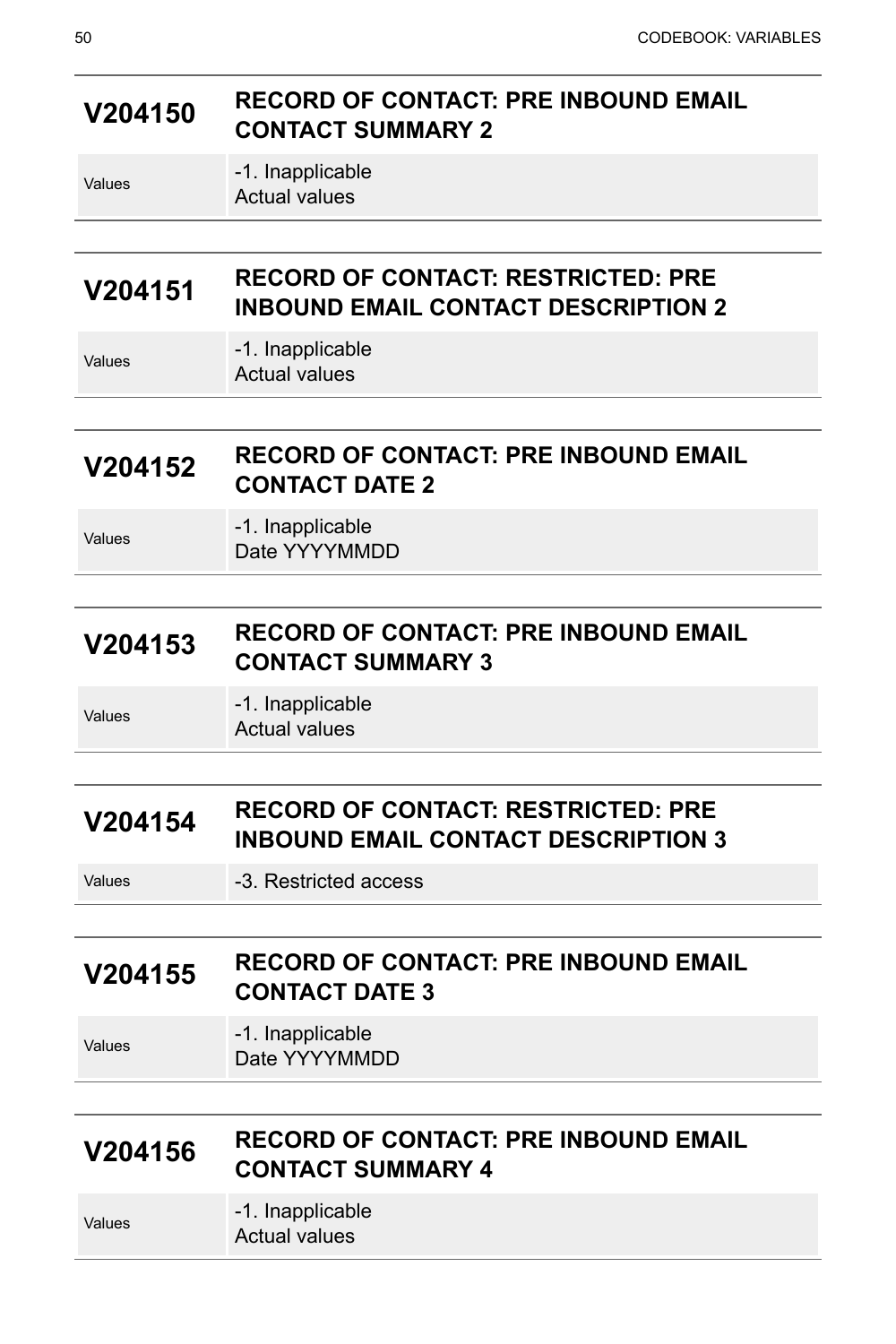### **V204157 RECORD OF CONTACT: RESTRICTED: PRE INBOUND EMAIL CONTACT DESCRIPTION 4**

| V204158 | <b>RECORD OF CONTACT: PRE INBOUND EMAIL</b> |
|---------|---------------------------------------------|
|         | <b>CONTACT DATE 4</b>                       |

Values -1. Inapplicable Date YYYYMMDD

#### **V204159 RECORD OF CONTACT: POST INBOUND PHONE CONTACT SUMMARY 1**

Values -1. Inapplicable Actual values

#### **V204160 RECORD OF CONTACT: RESTRICTED: POST INBOUND PHONE CONTACT DESCRIPTION 1**

Values **-1.** Inapplicable Actual values

# **V204161 RECORD OF CONTACT: POST INBOUND PHONE CONTACT DATE 1**

Values -1. Inapplicable Date YYYYMMDD

#### **V204162 RECORD OF CONTACT: POST INBOUND PHONE CONTACT TAG 1**

Values -1. Inapplicable Actual values

#### **V204163 RECORD OF CONTACT: POST INBOUND PHONE CONTACT SUMMARY 2**

Values -1. Inapplicable

Actual values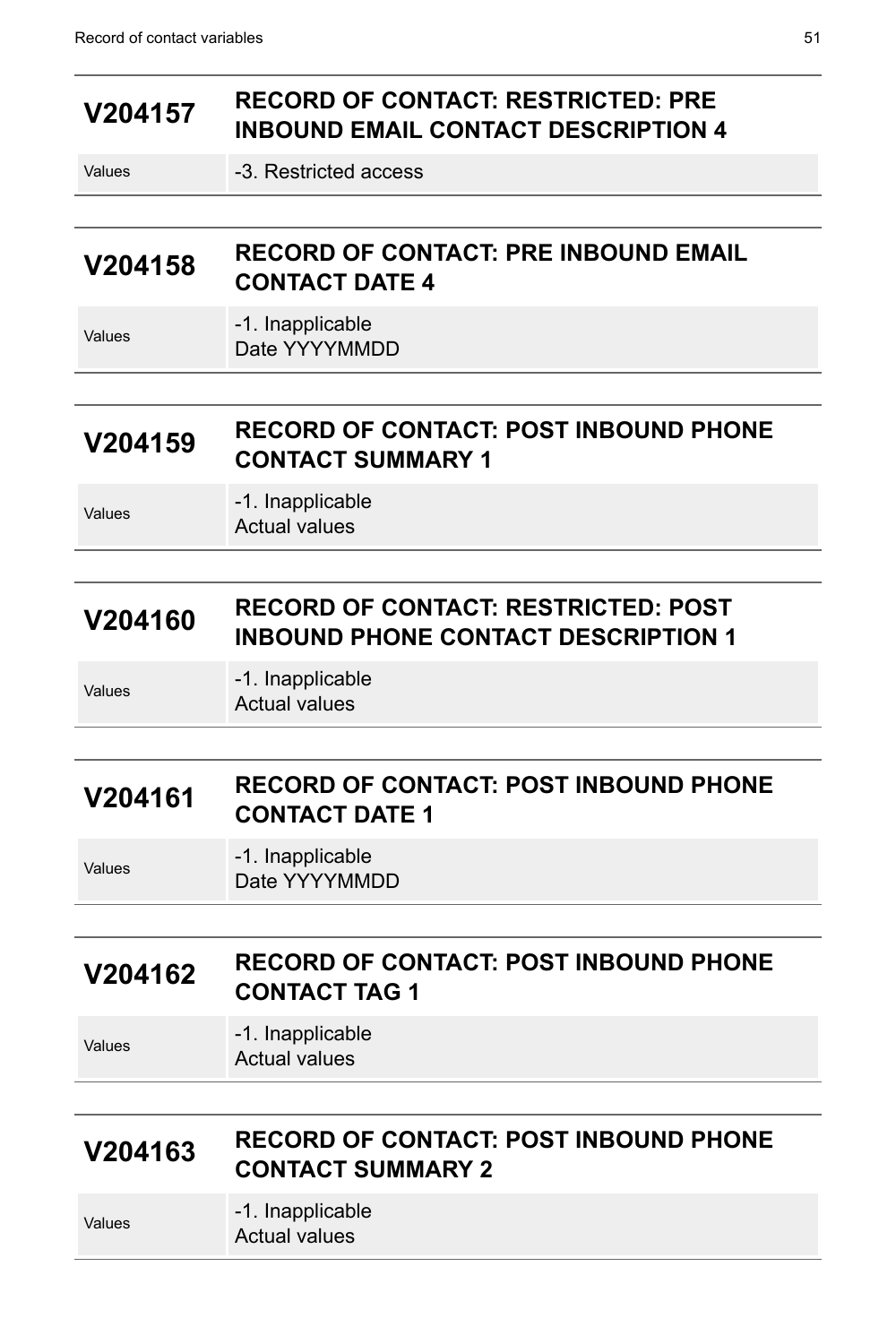#### **V204164 RECORD OF CONTACT: RESTRICTED: POST INBOUND PHONE CONTACT DESCRIPTION 2**

Values -3. Restricted access

# **V204165 RECORD OF CONTACT: POST INBOUND PHONE CONTACT DATE 2**

Values -1. Inapplicable Date YYYYMMDD

#### **V204166 RECORD OF CONTACT: POST INBOUND PHONE CONTACT TAG 2**

Values -1. Inapplicable Actual values

#### **V204167 RECORD OF CONTACT: POST INBOUND EMAIL CONTACT SUMMARY 1**

Values **-1.** Inapplicable Actual values

#### **V204168 RECORD OF CONTACT: RESTRICTED: POST INBOUND EMAIL CONTACT DESCRIPTION 1**

Values -3. Restricted access

# **V204169 RECORD OF CONTACT: POST INBOUND EMAIL CONTACT DATE 1**

Values -1. Inapplicable Date YYYYMMDD

#### **V204170 RECORD OF CONTACT: POST INBOUND EMAIL CONTACT TAG 1**

Values -1. Inapplicable Actual values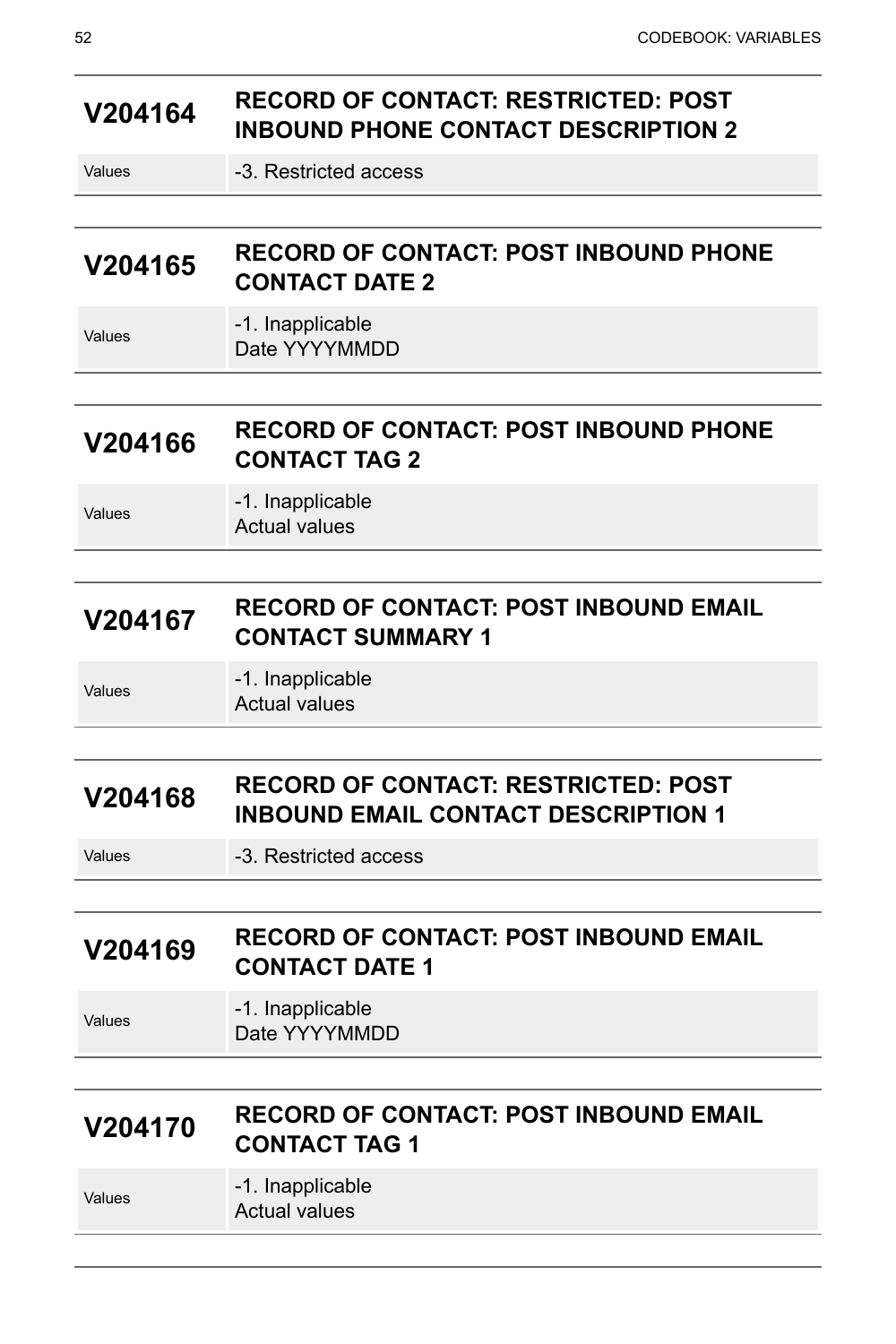#### **V204171 RECORD OF CONTACT: POST INBOUND EMAIL CONTACT SUMMARY 2**

Values -1. Inapplicable Actual values

#### **V204172 RECORD OF CONTACT: RESTRICTED: POST INBOUND EMAIL CONTACT DESCRIPTION 2**

Values -1. Inapplicable Actual values

# **V204173 RECORD OF CONTACT: POST INBOUND EMAIL CONTACT DATE 2**

Values **-1.** Inapplicable Date YYYYMMDD

#### **V204174 RECORD OF CONTACT: POST INBOUND EMAIL CONTACT TAG 2**

Values -1. Inapplicable Actual values

#### **V204175 RECORD OF CONTACT: POST INBOUND EMAIL CONTACT SUMMARY 3**

Values -1. Inapplicable Actual values

### **V204176 RECORD OF CONTACT: RESTRICTED: POST INBOUND EMAIL CONTACT DESCRIPTION 3**

Values -3. Restricted access

#### **V204177 RECORD OF CONTACT: POST INBOUND EMAIL CONTACT DATE 3**

| Values | -1. Inapplicable |
|--------|------------------|
|        | Date YYYYMMDD    |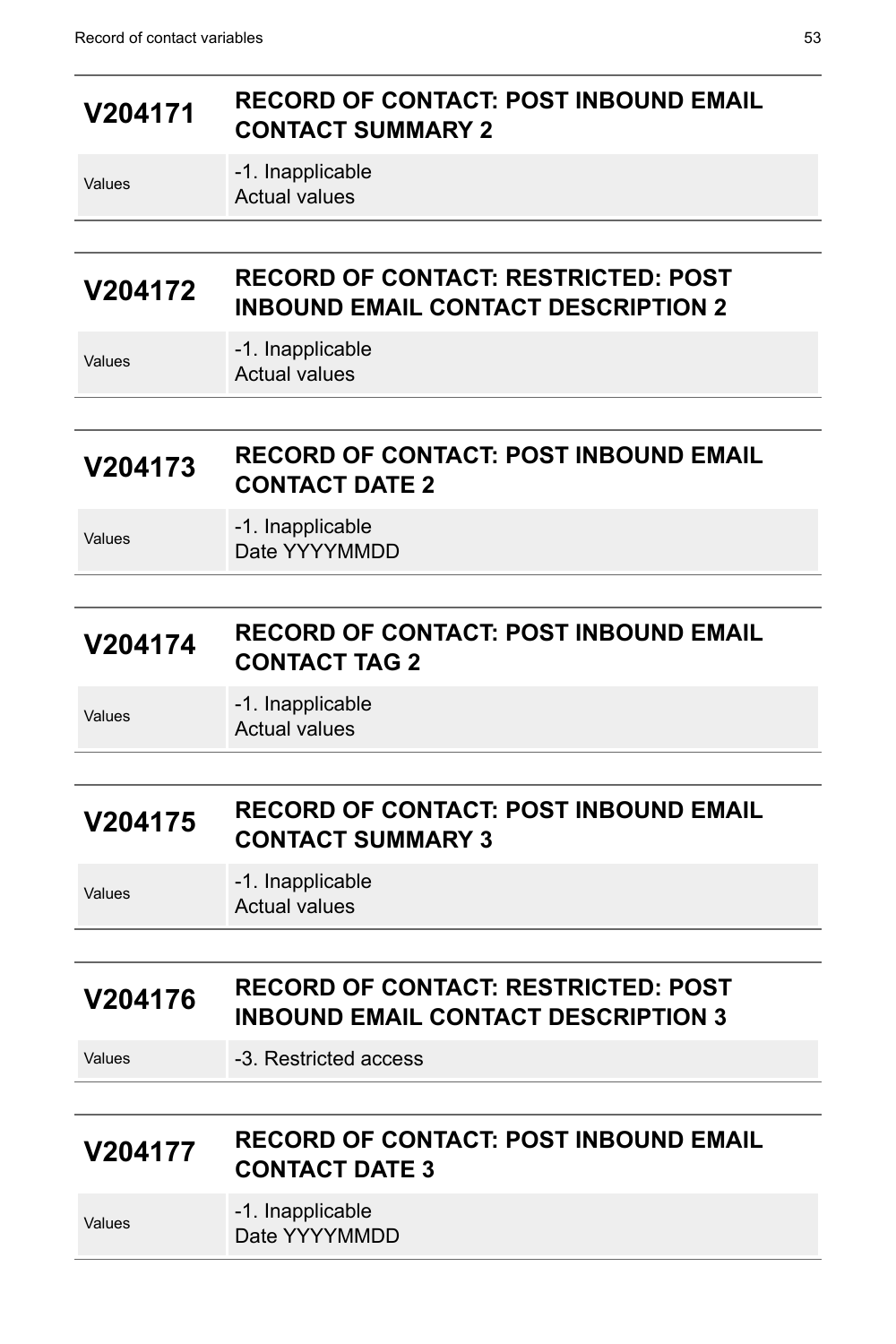### **V204178 RECORD OF CONTACT: POST INBOUND EMAIL CONTACT TAG 3**

#### -1. Inapplicable Actual values

#### **V204179 RECORD OF CONTACT: POST INBOUND EMAIL CONTACT SUMMARY 4**

Values -1. Inapplicable Actual values

#### **V204180 RECORD OF CONTACT: RESTRICTED: POST INBOUND EMAIL CONTACT DESCRIPTION 4**

Values -3. Restricted access

#### **V204181 RECORD OF CONTACT: POST INBOUND EMAIL CONTACT DATE 4**

Values -1. Inapplicable Date YYYYMMDD

#### **V204182 RECORD OF CONTACT: POST INBOUND EMAIL CONTACT TAG 4**

Values -1. Inapplicable Actual values

#### **V204183 RECORD OF CONTACT: SCREENER REFUSAL**

- Values **0. No screener refusal in case history** 
	- 1. Screener refusal in case history

#### **V204184 RECORD OF CONTACT: PRE REFUSAL**

| Values | 0. No Pre refusal in case history |
|--------|-----------------------------------|
|        | 1. Pre refusal in case history    |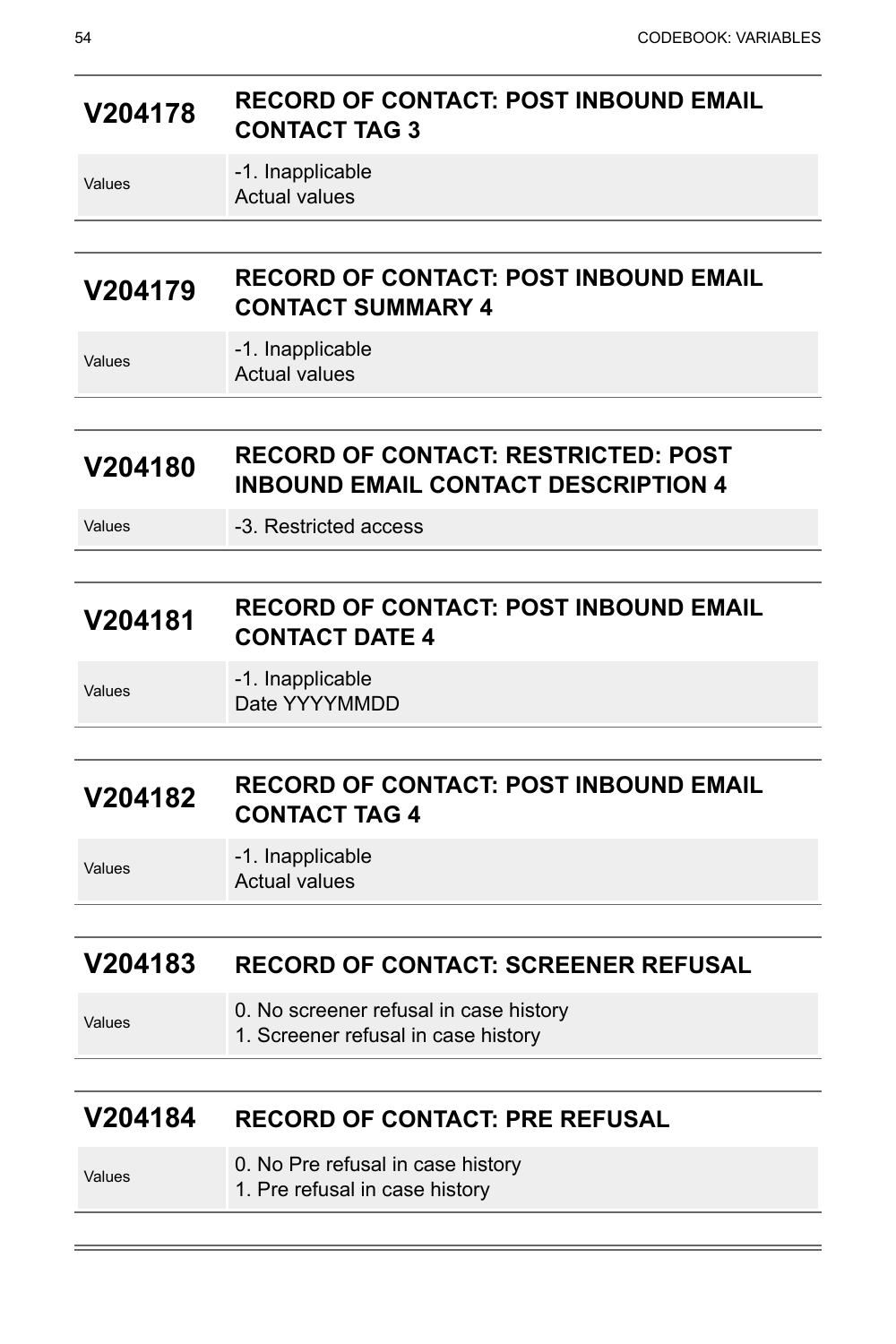#### **V204185 RECORD OF CONTACT: POST REFUSAL**

- Values 0. No Post refusal in case history
	- 1. Post refusal in case history

#### **V204186 RECORD OF CONTACT: MAIL INVITATION SENT TO REINTERVIEW GROUP**

- -1. Inapplicable, not reinterview sample
- Values
- 1. Sent mail invitation
- 2. No mail invitation sent, completed Pre after email invitation
- 3. No mail invitation sent, other reason

# <span id="page-58-0"></span>**Video refusal conversion variables**

#### **V204200 VIDEO CONVERSION: DATE OF VIDEO CONVERSION TEAM CONTACT WITH R**

Values -1. Inapplicable Date YYYYMMDD

#### **V204201 VIDEO CONVERSION: OUTCOME OF VIDEO CONVERSION CONTACTS**

| Values | -1. Inapplicable<br>1. Completed interview by video<br>2. Scheduled appointment for video interview<br>3. Agreed to complete video interview later, but didn't schedule<br>an appointment<br>4. Pushed to web<br>5. No compatible device, awaiting invitation to participate by<br>telephone<br>6. Status unchanged<br>7. Refused – soft/not final<br>8. Other |
|--------|----------------------------------------------------------------------------------------------------------------------------------------------------------------------------------------------------------------------------------------------------------------------------------------------------------------------------------------------------------------|
|--------|----------------------------------------------------------------------------------------------------------------------------------------------------------------------------------------------------------------------------------------------------------------------------------------------------------------------------------------------------------------|

#### **V204202 VIDEO CONVERSION: RESTRICTED: OUTCOME OF VIDEO CONVERSION CONTACTS, OTHER SPEC**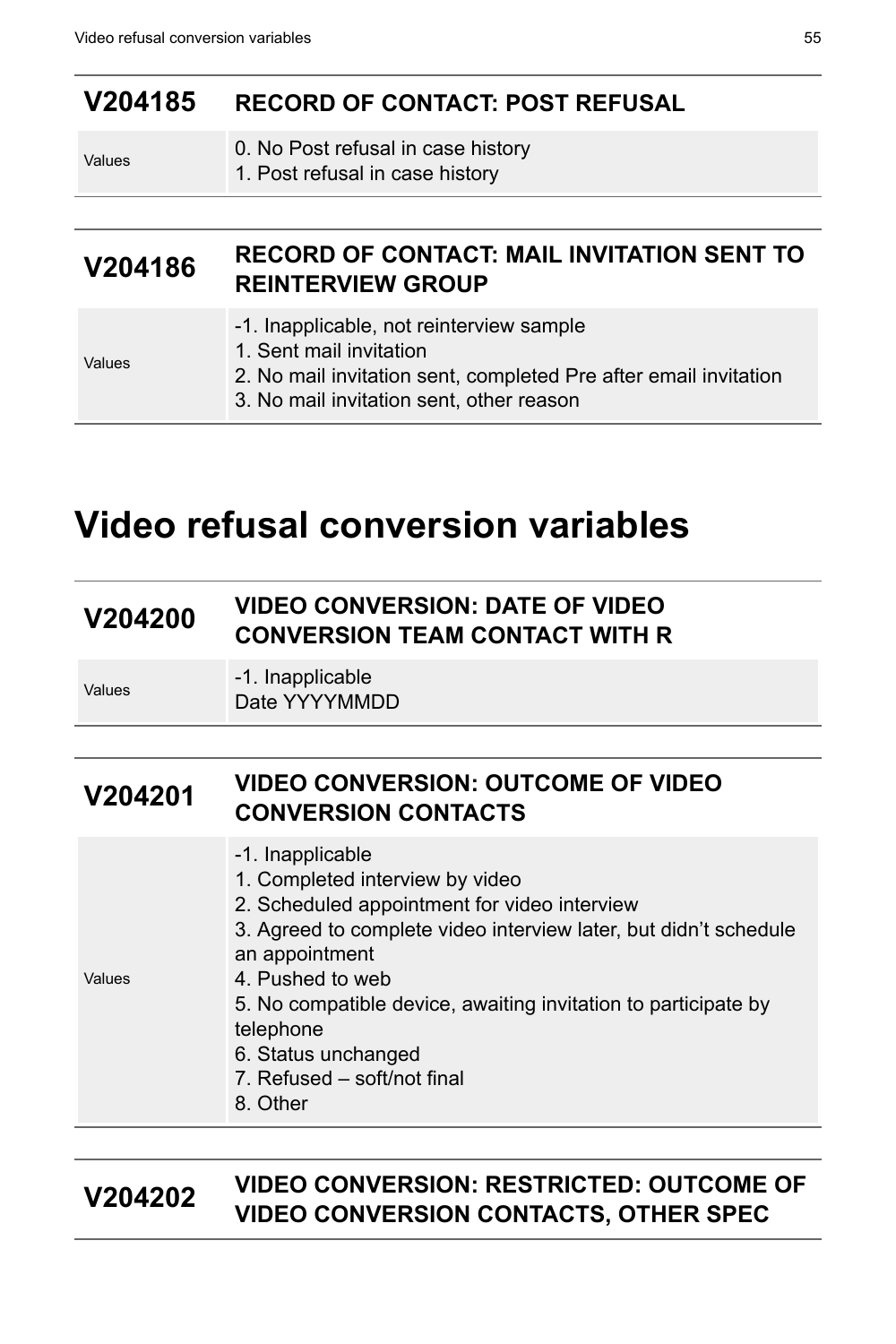Values

Values

Values -3. Restricted access

#### **V204203 VIDEO CONVERSION: OFFERED ESCALATED INCENTIVE OF \$200**

|  | -1. Inapplicable |
|--|------------------|
|--|------------------|

0. Did not offer escalated incentive of \$200

1. Offered escalated incentive of \$200

#### **V204204 VIDEO CONVERSION: OFFERED ABILITY TO CONDUCT INTERVIEW BY FACETIME**

|        | -1. Inapplicable                                    |
|--------|-----------------------------------------------------|
| Values | 0. Did not offer interview by FaceTime              |
|        | 1. Offered ability to conduct interview by FaceTime |

#### **V204205 VIDEO CONVERSION: OFFERED SPECIAL TREATMENT**

- -1. Inapplicable
- 0. Did not offer other special treatment
	- 1. Offered special treatment

#### **V204206 VIDEO CONVERSION: R MENTIONED: UNCOMFORTABLE WITH TECH GENERALLY**

|        | -1. Inapplicable                |
|--------|---------------------------------|
| Values | 0. R did not mention this issue |
|        | 1. R mentioned this issue       |

#### **V204207 VIDEO CONVERSION: R MENTIONED: UNCOMFORTABLE WITH VIDEOCONFERENCING GENERALLY**

#### Values -1. Inapplicable 0. R did not mention this issue 1. R mentioned this issue

#### **V204208 VIDEO CONVERSION: R MENTIONED: UNCOMFORTABLE WITH ZOOM SPECIFICALLY**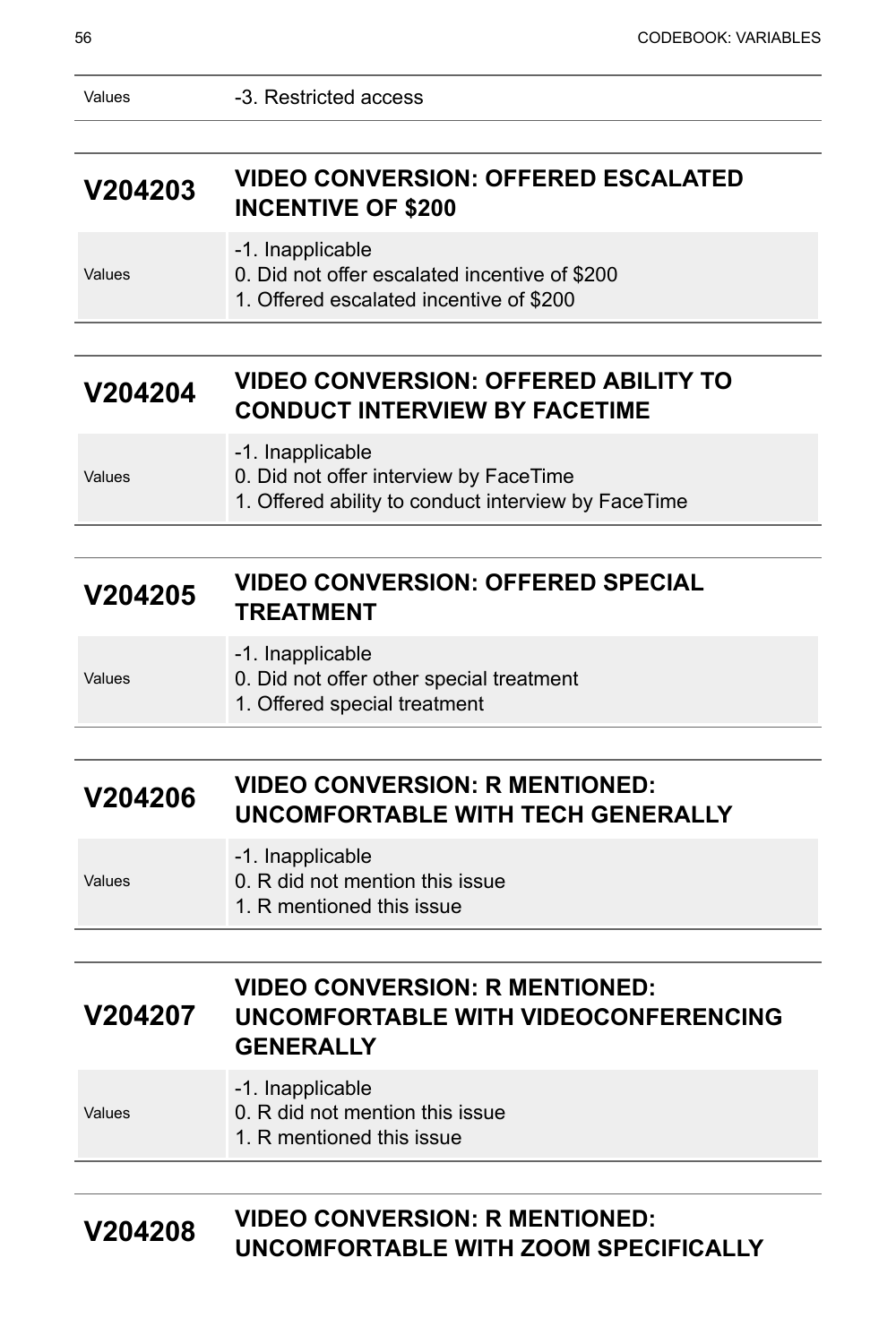| Values  | -1. Inapplicable<br>0. R did not mention this issue<br>1. R mentioned this issue            |
|---------|---------------------------------------------------------------------------------------------|
| V204209 | <b>VIDEO CONVERSION: R MENTIONED: DID NOT</b><br><b>WANT THEIR IMAGE APPEARING ON VIDEO</b> |
| Values  | -1. Inapplicable<br>0. R did not mention this issue<br>1. R mentioned this issue            |
|         |                                                                                             |
| V204210 | <b>VIDEO CONVERSION: R MENTIONED: DID NOT</b><br><b>WANT THEIR SURROUNDINGS ON VIDEO</b>    |
| Values  | -1. Inapplicable<br>0. R did not mention this issue                                         |

1. R mentioned this issue

#### **V204211 VIDEO CONVERSION: R MENTIONED: CONCERNED THAT THEY ARE BEING RECORDED**

|        | -1. Inapplicable                |
|--------|---------------------------------|
| Values | 0. R did not mention this issue |
|        | A. D. reachtainead this inaug   |

1. R mentioned this issue

#### **V204212 VIDEO CONVERSION: R MENTIONED: PRIVACY/CONFIDENTIALITY OF VIDEOCONF GENERALLY**

|        | -1. Inapplicable                |
|--------|---------------------------------|
| Values | 0. R did not mention this issue |
|        | 1. R mentioned this issue       |

#### **V204213 VIDEO CONVERSION: R MENTIONED: PRIVACY/CONFIDENTIALITY OF ZOOM SPECIFICALLY**

|        | -1. Inapplicable                |
|--------|---------------------------------|
| Values | 0. R did not mention this issue |
|        | 1. R mentioned this issue       |
|        |                                 |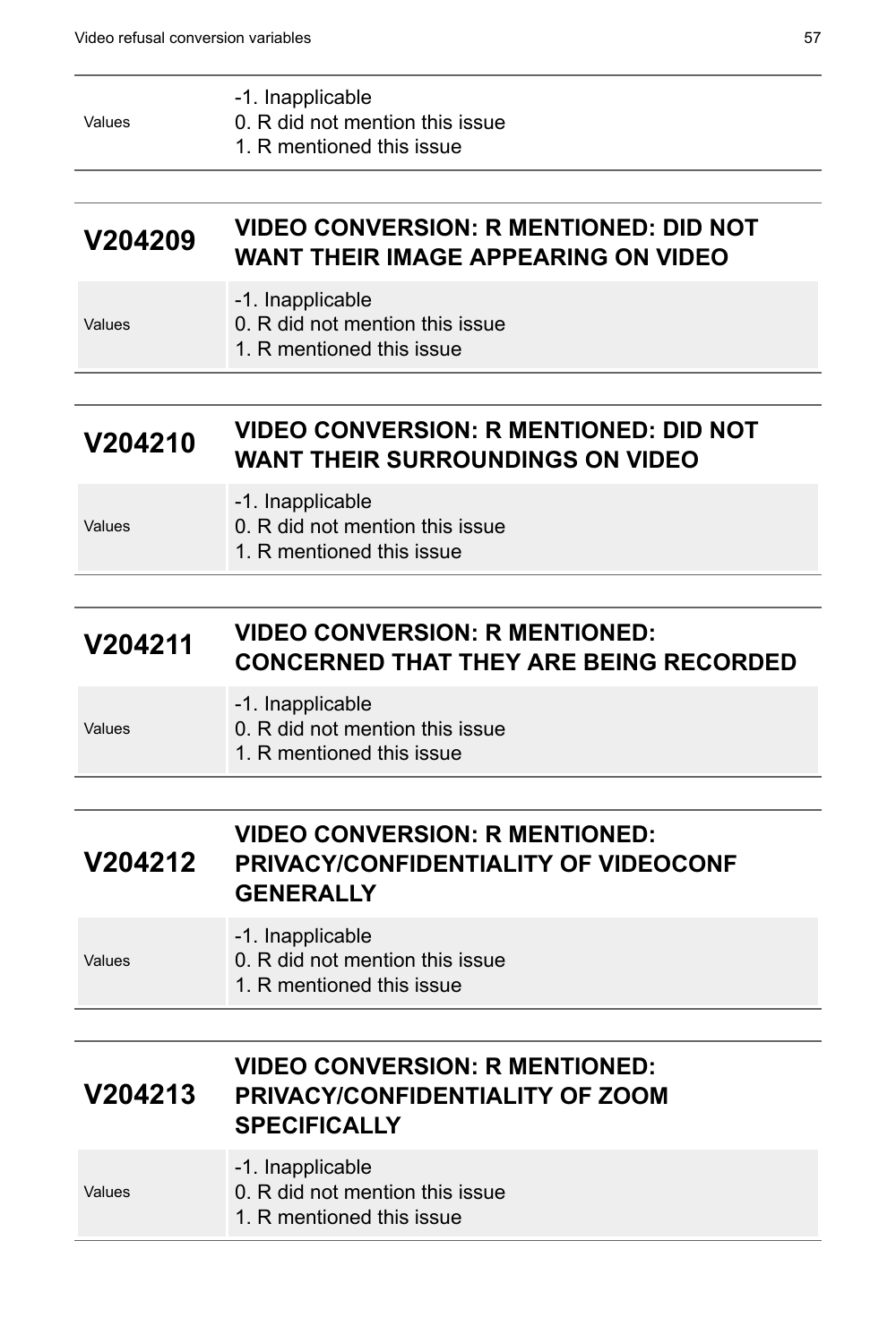#### **V204214 VIDEO CONVERSION: R MENTIONED: SECURITY CONCERNS ABOUT INSTALLING ZOOM APP**

| Values |
|--------|
|        |

- -1. Inapplicable
- 0. R did not mention this issue
- 1. R mentioned this issue

#### **V204215 VIDEO CONVERSION: R MENTIONED: TECHNICAL DIFFICULTIES INSTALLING ZOOM APP**

#### -1. Inapplicable

- 0. R did not mention this issue
	- 1. R mentioned this issue

#### **V204216 VIDEO CONVERSION: R MENTIONED: PROBLEMS WITH THEM SEEING US**

|        | -1. Inapplicable                |
|--------|---------------------------------|
| Values | 0. R did not mention this issue |
|        |                                 |

1. R mentioned this issue

### **V204217 VIDEO CONVERSION: R MENTIONED: PROBLEMS WITH US SEEING THEM**

|        | -1. Inapplicable                |
|--------|---------------------------------|
| Values | 0. R did not mention this issue |
|        | 1. R mentioned this issue       |

#### **V204218 VIDEO CONVERSION: R MENTIONED: PROBLEMS WITH THEM HEARING US**

- -1. Inapplicable
- Values 0. R did not mention this issue
	- 1. R mentioned this issue

#### **V204219 VIDEO CONVERSION: R MENTIONED: PROBLEMS WITH US HEARING THEM**

- -1. Inapplicable
- Values
- 0. R did not mention this issue
- 1. R mentioned this issue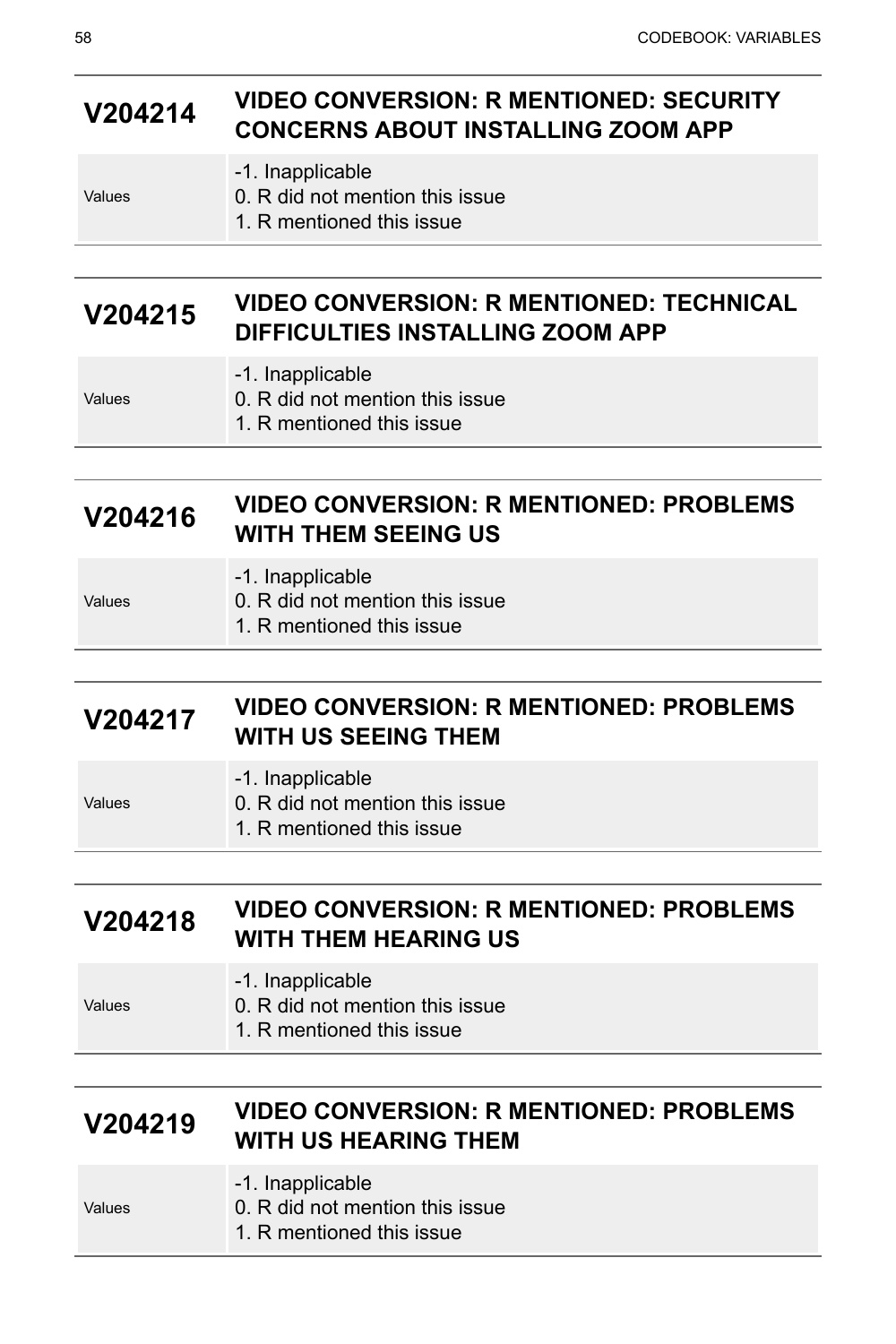#### **V204220 VIDEO CONVERSION: R MENTIONED: DOES NOT HAVE A VIDEO CAMERA**

- -1. Inapplicable
- Values
- 
- 0. R did not mention this issue
- 1. R mentioned this issue

### **V204221 VIDEO CONVERSION: R MENTIONED: DOES NOT HAVE A SCREEN/DISPLAY**

#### -1. Inapplicable

- 0. R did not mention this issue
	- 1. R mentioned this issue

#### **V204222 VIDEO CONVERSION: R MENTIONED: DOES NOT HAVE SPEAKERS**

| Values |
|--------|

#### -1. Inapplicable

- 0. R did not mention this issue
	- 1. R mentioned this issue

### **V204223 VIDEO CONVERSION: R MENTIONED: DOES NOT HAVE A MICROPHONE**

|        | -1. Inapplicable                |
|--------|---------------------------------|
| Values | 0. R did not mention this issue |
|        | 1. R mentioned this issue       |

#### **V204224 VIDEO CONVERSION: R MENTIONED: DOES NOT HAVE A CAPABLE DEVICE AT ALL**

- -1. Inapplicable
- Values 0. R did not mention this issue
	- 1. R mentioned this issue

#### **V204225 VIDEO CONVERSION: RESTRICTED: R MENTIONED: OTHER ISSUE, SPECIFIED**

Values -3. Restricted access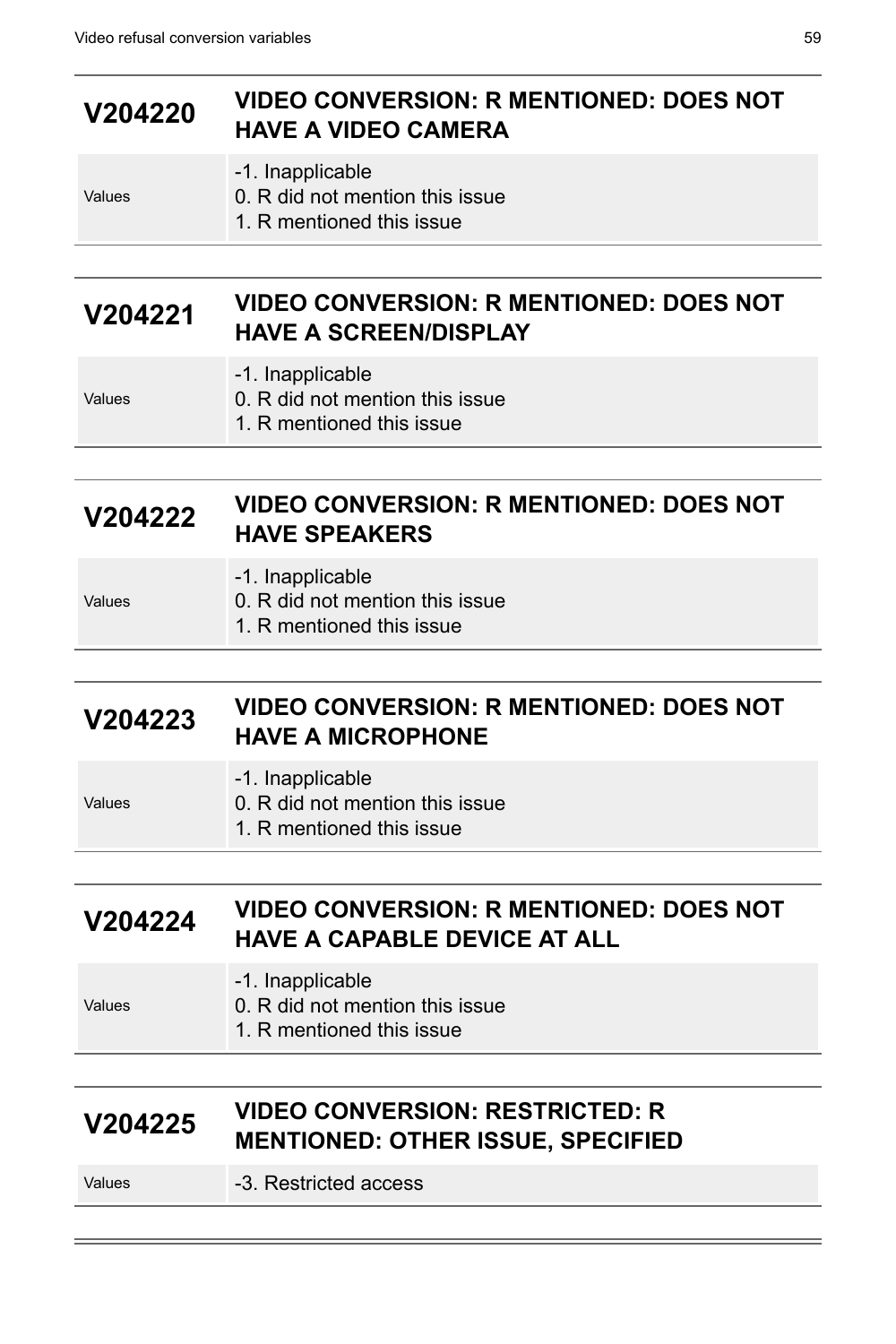#### **V204226 VIDEO CONVERSION: DID R VOLUNTEER WILLING TO COMPLETE IN ANOTHER MODE**

-1. Inapplicable 1. Yes, on the phone

Values

- 2. Yes, as a web questionnaire
	- 3. Yes, by a different kind of video connection
	- 4. Yes, by another method
	- 5. No

#### **V204227 VIDEO CONVERSION: RESTRICTED: ADDITIONAL COMMENTS**

Values **-3. Restricted access** 

# <span id="page-63-0"></span>**Case validation variables**

| V204300 | <b>CASE VALIDATION: VALIDATION INTERVIEWER ID</b>                                                                                                                    |
|---------|----------------------------------------------------------------------------------------------------------------------------------------------------------------------|
| Values  | -1. Inapplicable (not included in case validation study)<br>V <sub>2</sub><br>V <sub>6</sub><br>V <sub>4</sub><br>V <sub>3</sub><br>V <sub>5</sub><br>V <sub>1</sub> |

| V204301 | <b>CASE VALIDATION: SAMPLED PERSON'S</b><br><b>RELATIONSHIP TO R WHERE SUBSTITUTION</b><br><b>OCCURRED</b>                                                                                                                                  |
|---------|---------------------------------------------------------------------------------------------------------------------------------------------------------------------------------------------------------------------------------------------|
| Values  | -6. Validation attempted but not completed<br>-2. R definitely SP or Uncertain<br>-1. Inapplicable (not included in case validation study)<br>1. Spouse<br>2. Other relative<br>3. Other HH member<br>4. Not a HH member<br>5. Undetermined |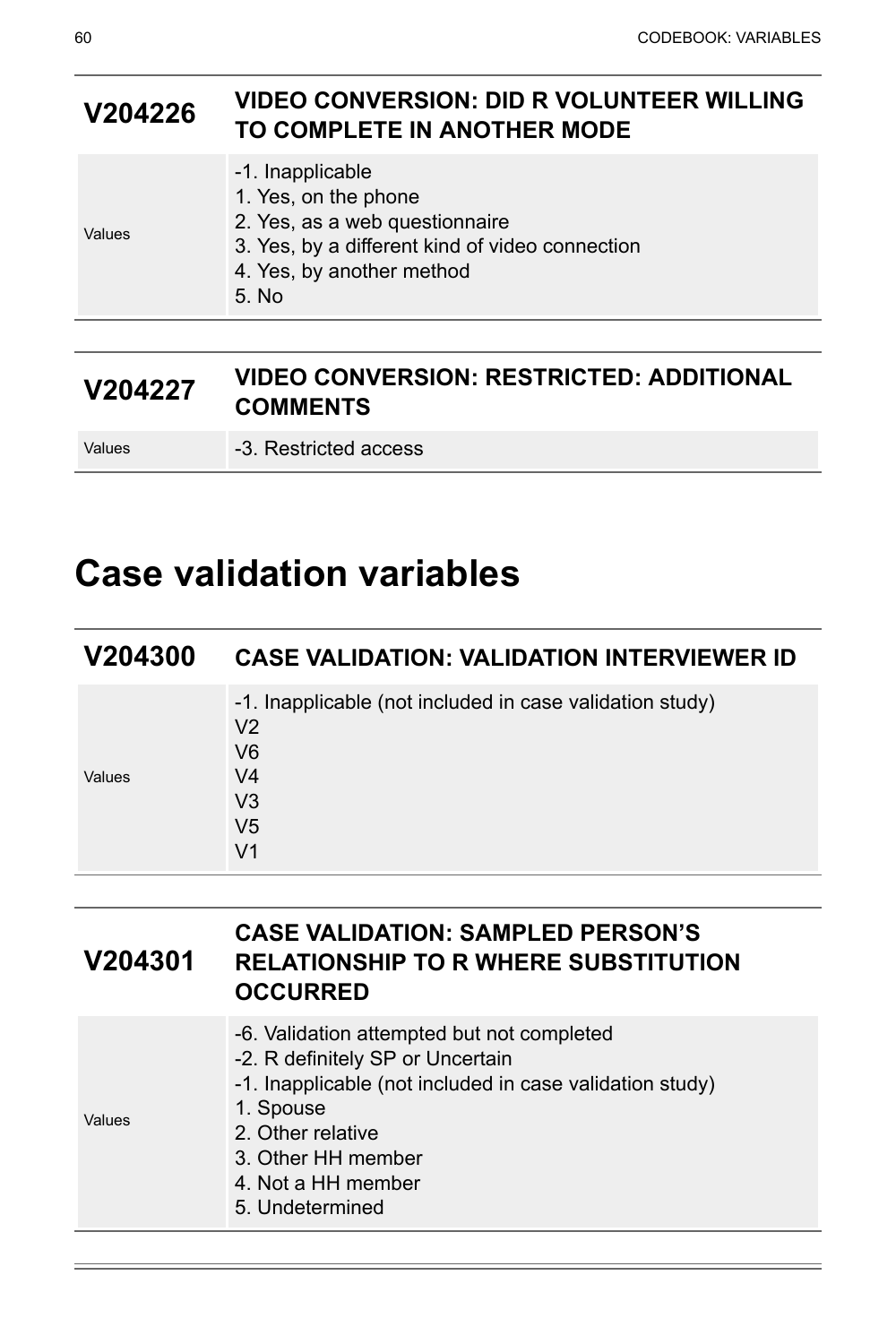| V204302 | <b>CASE VALIDATION: REASON FOR NAME</b><br>DISCREPANCY IF NAME RECORDS DISCREPANT                                                                                                                                                                                                       |
|---------|-----------------------------------------------------------------------------------------------------------------------------------------------------------------------------------------------------------------------------------------------------------------------------------------|
| Values  | -6. Validation attempted but not completed<br>-2. No name discrepancy<br>-1. Inapplicable (not included in case validation study)<br>1. Different people<br>2. Same person, different voter registration<br>3. Other/undetermined<br>4. Same person, name change<br>5. Erroneous report |

#### **V204303 CASE VALIDATION: REASON FOR AGE DISCREPANCY IF AGE RECORDS DISCREPANT**

- -6. Validation attempted but not completed
- -2. No age discrepancy
- -1. Inapplicable (not included in case validation study)
- Values
- 1. Different people
- 2. Erroneous report
- 3. Other/undetermined

#### **V204304 CASE VALIDATION: REASON FOR GENDER DISCREPANCY IF GENDER RECORDS DISCREPANT**

|        | -6. Validation attempted but not completed               |
|--------|----------------------------------------------------------|
| Values | -2. No gender discrepancy                                |
|        | -1. Inapplicable (not included in case validation study) |
|        | 1. Different people                                      |
|        | 2. Erroneous report                                      |
|        | 3. Other/undetermined                                    |

#### **V204305 CASE VALIDATION: REASON FOR RESPONDENT SUBSTITUTION WHERE SUBSTITUTION OCCURRED**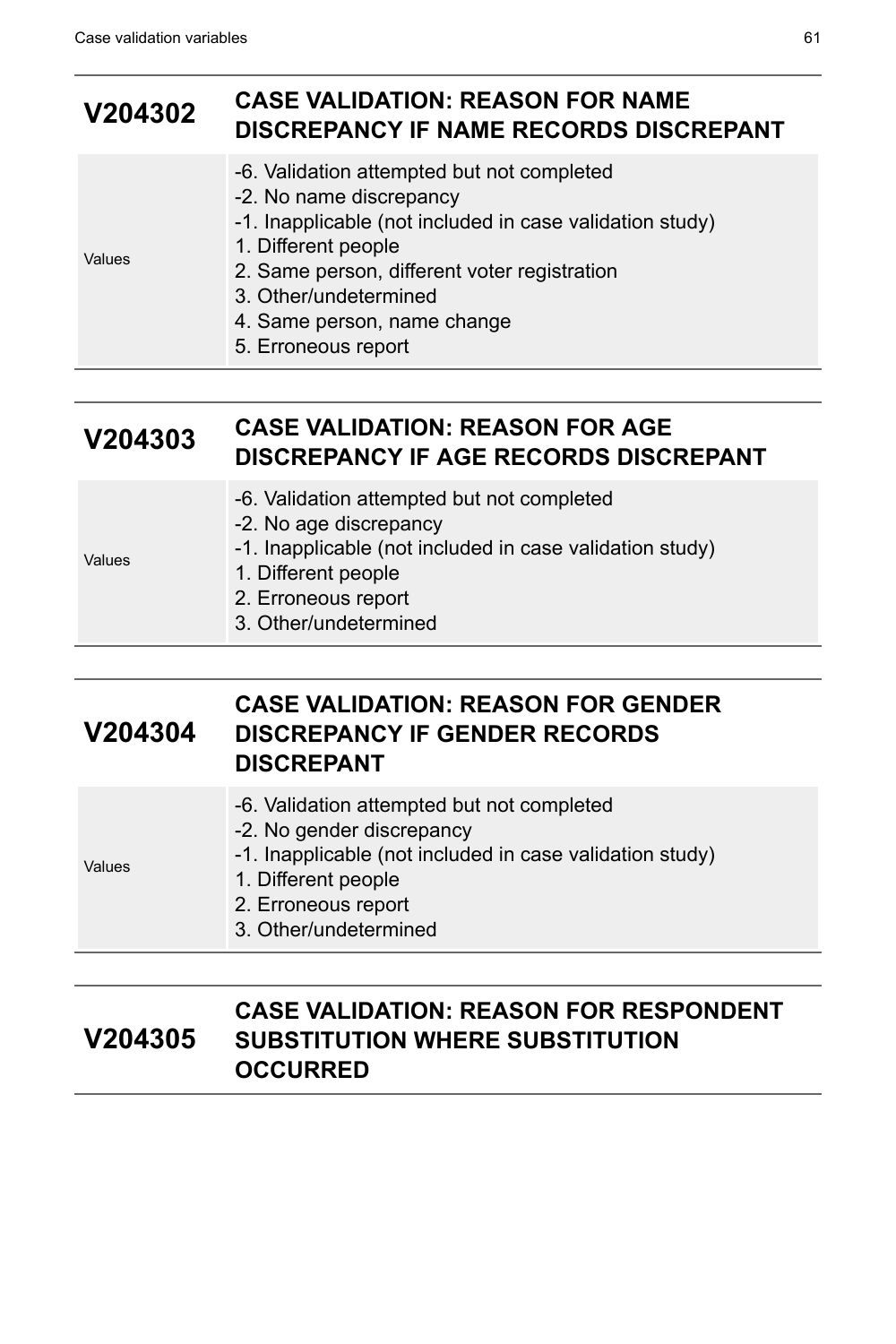- -6. Validation attempted but not completed
- -2. R definitely SP or Uncertain
- -1. Inapplicable (not included in case validation study)

Values

- 1. R confusion
- 2. SP unable/unavailable
- 3. SP refusal
- 4. Other/undetermined

#### **V204306 CASE VALIDATION: CORRECTED AGE**

| Values |
|--------|
|--------|

- 
- -2. No corrected age needed

-6. Validation attempted but not completed

- -1. Inapplicable (not included in case validation study)
- 80. Age 80 or older

#### **V204307 CASE VALIDATION: CORRECTED GENDER**

|        | -6. Validation attempted but not completed               |
|--------|----------------------------------------------------------|
|        | -2. No corrected gender needed                           |
| Values | -1. Inapplicable (not included in case validation study) |
|        | 1. Male                                                  |
|        | 2. Female                                                |

#### **V204351 OPEN-ENDED CODING: RESTRICTED: INDUSTRY CODES FOR RATER 2**

Values **-3. Restricted access** 

#### **V204352 OPEN-ENDED CODING: INDUSTRY CODE, AGREEMENT BETWEEN RATERS**

-2. Inapplicable industry questions

Values

- -1. Inapplicable 0. Raters did not give same code
- 1. Raters gave same code

#### **V204353 OPEN-ENDED CODING: RESTRICTED: OCCUPATION CODES FOR RATER 1**

Values -3. Restricted access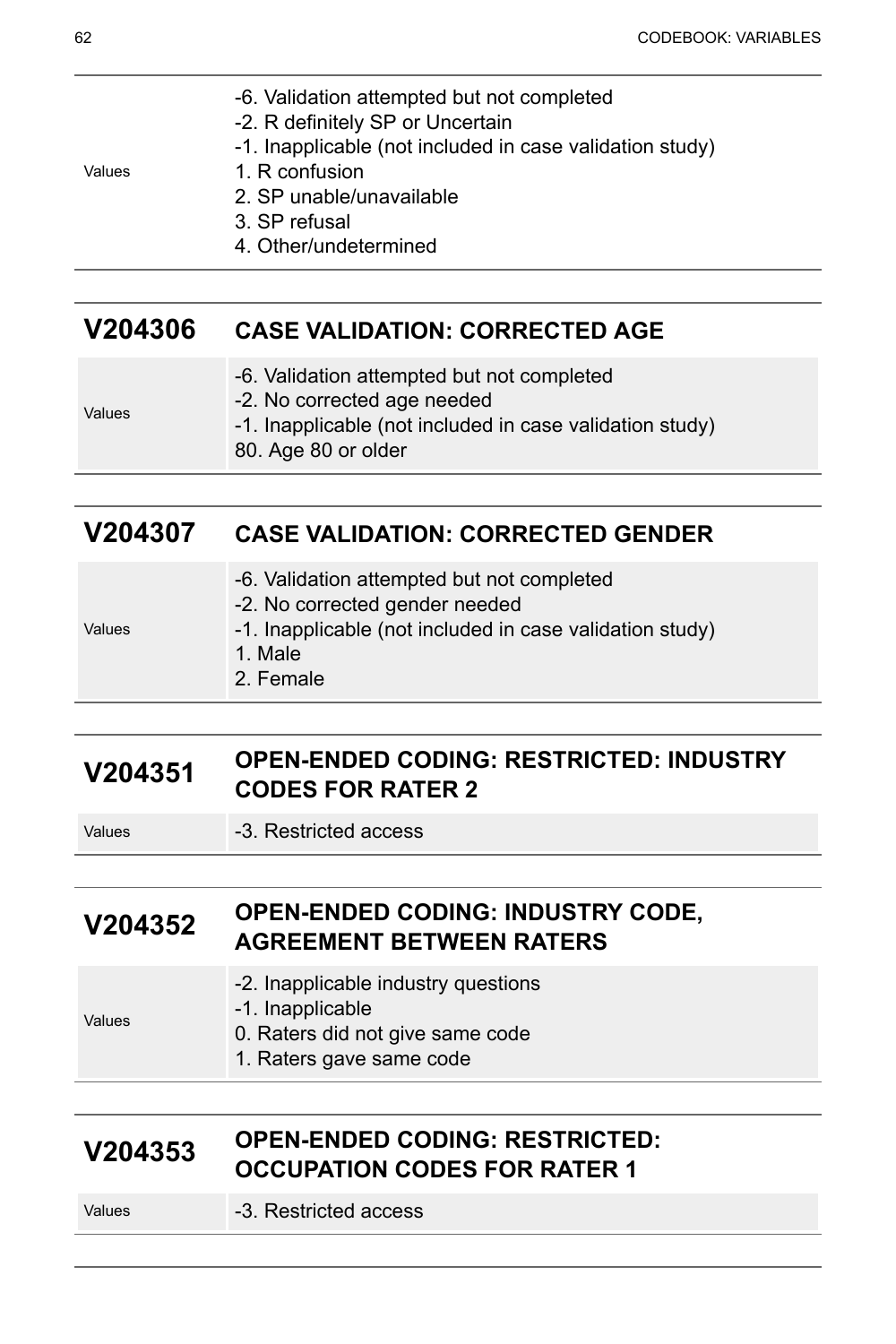# **V204354 OPEN-ENDED CODING: RESTRICTED: OCCUPATION CODES FOR RATER 2**

Values **-3. Restricted access** 

-1. Inapplicable

#### **V204355 OPEN-ENDED CODING: OCCUPATION CODE, AGREEMENT BETWEEN RATERS**

- -2. Inapplicable industry questions
- Values
- 0. Raters did not give same code
- 1. Raters gave same code

#### **V204356 OPEN-ENDED CODING: RESTRICTED: SPOUSE OCCUPATION CODES FOR RATER 1**

Values -3. Restricted access

#### **V204357 OPEN-ENDED CODING: RESTRICTED: SPOUSE OCCUPATION CODES FOR RATER 2**

Values -3. Restricted access

### **V204358 OPEN-ENDED CODING: SPOUSE OCCUPATION CODE, AGREEMENT BETWEEN RATERS**

# <span id="page-66-0"></span>**Census variables**

### **V204400 CENSUS: RESTRICTED: LOW RESPONSE SCORE, 2021 PLANNING DATABASE**

Values **-3. Restricted access**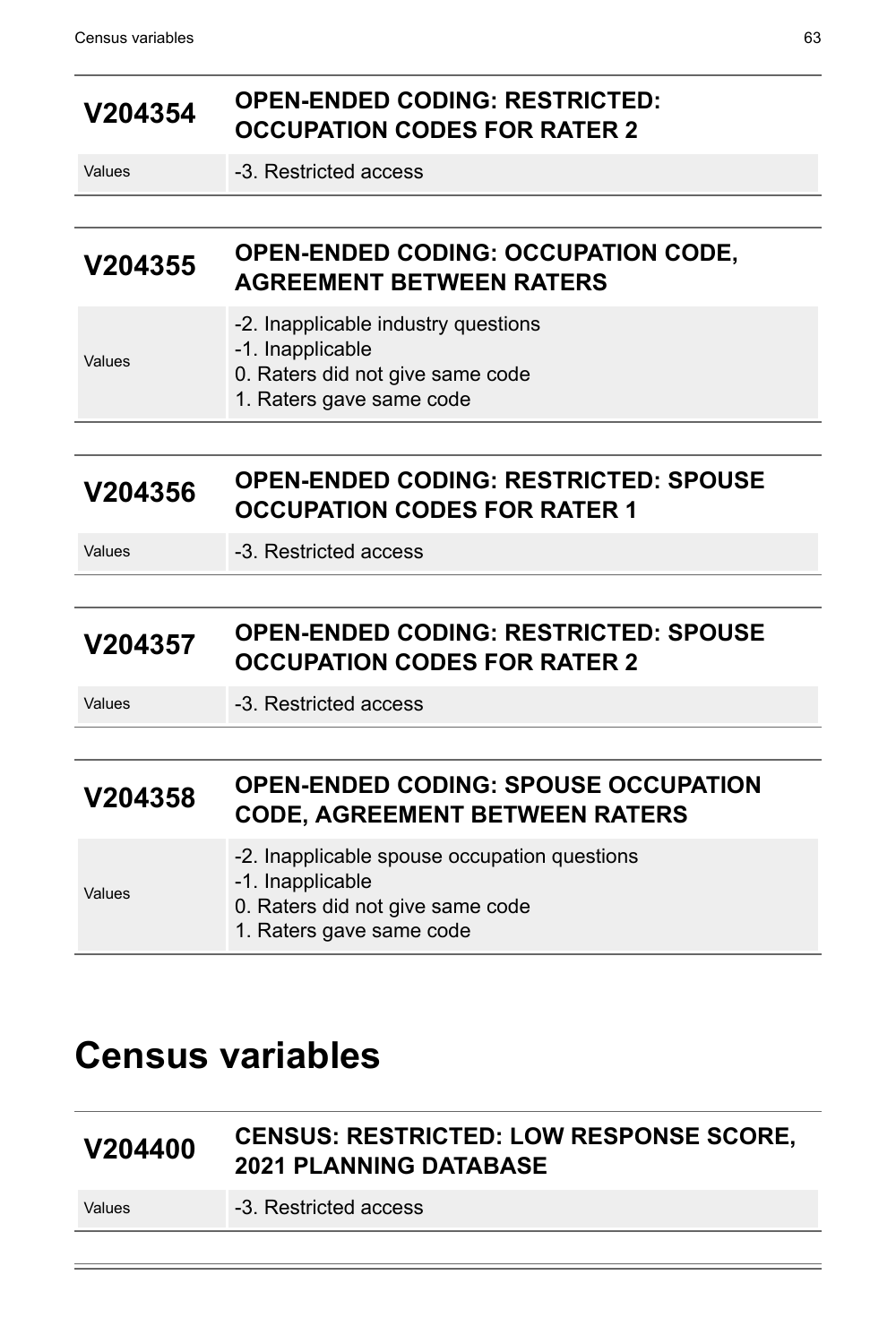| V204401 | <b>CENSUS: RESTRICTED: MAIL RETURN RATE, 2010</b><br><b>DECENNIAL CENSUS</b>                               |
|---------|------------------------------------------------------------------------------------------------------------|
| Values  | -3. Restricted access                                                                                      |
|         |                                                                                                            |
| V204402 | <b>CENSUS: RESTRICTED: PERCENT URBANIZED</b><br><b>AREA POPULATION, 2010 DECENNIAL CENSUS</b>              |
| Values  | -3. Restricted access                                                                                      |
|         |                                                                                                            |
| V204403 | <b>CENSUS: RESTRICTED: PERCENT URBANIZED</b><br><b>CLUSTER POPULATION, 2010 DECENNIAL</b><br><b>CENSUS</b> |
| Values  | -3. Restricted access                                                                                      |
|         |                                                                                                            |
| V204404 | <b>CENSUS: RESTRICTED: PERCENT RURAL</b><br>POPULATION, 2010 DECENNIAL CENSUS                              |
| Values  | -3. Restricted access                                                                                      |
|         |                                                                                                            |
| V204405 | <b>CENSUS: RESTRICTED: PERCENT TOTAL</b><br><b>OCCUPIED UNITS, 2010 DECENNIAL CENSUS</b>                   |
| Values  | -3. Restricted access                                                                                      |
|         |                                                                                                            |
| V204406 | <b>CENSUS: RESTRICTED: PERCENT OWNER</b><br>OCCUPIED UNITS, 2010 DECENNIAL CENSUS                          |
| Values  | -3. Restricted access                                                                                      |
|         |                                                                                                            |
| V204407 | <b>CENSUS: RESTRICTED: AVERAGE TOTAL</b><br>PERSONS IN HOUSEHOLD, 2010 DECENNIAL<br><b>CENSUS</b>          |
| Values  | -3. Restricted access                                                                                      |
|         |                                                                                                            |

<u> Electronic de la contrada de la contrada de la contrada de la contrada de la contrada de la contrada de la c</u>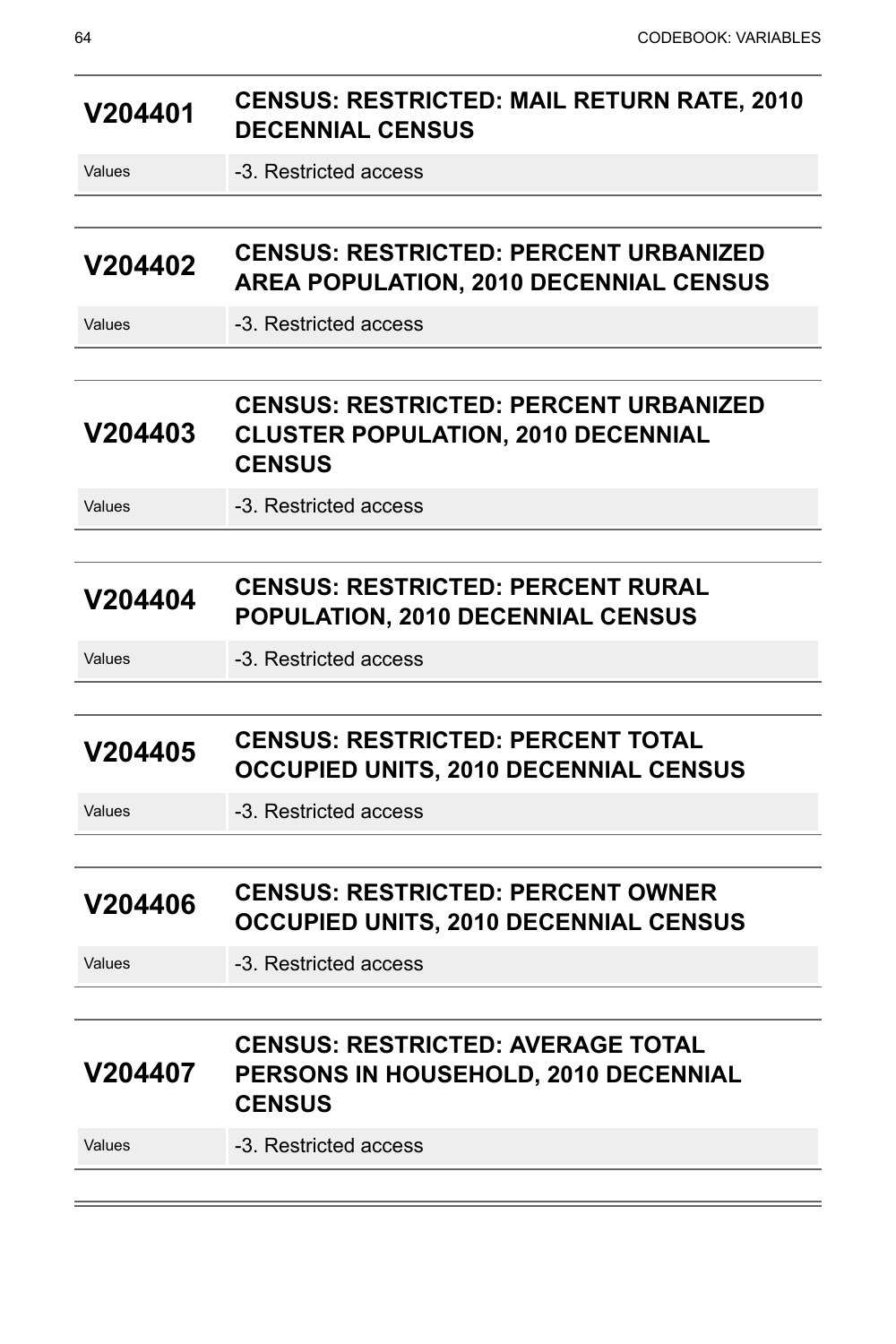| V204408 | <b>CENSUS: RESTRICTED: PERCENT NON-HISPANIC</b><br><b>WHITE ONLY, 2010 DECENNIAL CENSUS</b> |
|---------|---------------------------------------------------------------------------------------------|
| Values  | -3. Restricted access                                                                       |
|         |                                                                                             |
| V204409 | <b>CENSUS: RESTRICTED: PERCENT NON-HISPANIC</b><br><b>BLACK ONLY, 2010 DECENNIAL CENSUS</b> |
| Values  | -3. Restricted access                                                                       |
|         |                                                                                             |
| V204410 | <b>CENSUS: RESTRICTED: PERCENT HISPANIC, 2010</b><br><b>DECENNIAL CENSUS</b>                |
| Values  | -3. Restricted access                                                                       |
|         |                                                                                             |
| V204411 | <b>CENSUS: RESTRICTED: PERCENT NON-HISPANIC</b><br>AIAN ONLY, 2010 DECENNIAL CENSUS         |
| Values  | -3. Restricted access                                                                       |
|         |                                                                                             |
| V204412 | <b>CENSUS: RESTRICTED: PERCENT NON-HISPANIC</b><br><b>ASIAN ONLY, 2010 DECENNIAL CENSUS</b> |
| Values  | -3. Restricted access                                                                       |
|         |                                                                                             |
| V204413 | <b>CENSUS: RESTRICTED: PERCENT NON-HISPANIC</b><br>NHOPI ONLY, 2010 DECENNIAL CENSUS        |
| Values  | -3. Restricted access                                                                       |
|         |                                                                                             |
| V204414 | <b>CENSUS: RESTRICTED: PERCENT 25+ NOT HS</b><br>GRAD, ACS15-19 EST                         |
| Values  | -3. Restricted access                                                                       |
|         |                                                                                             |
| V204415 | <b>CENSUS: RESTRICTED: PERCENT 25+ NOT HS</b><br>GRAD, ACS15-19 MOE                         |
| Values  | -3. Restricted access                                                                       |